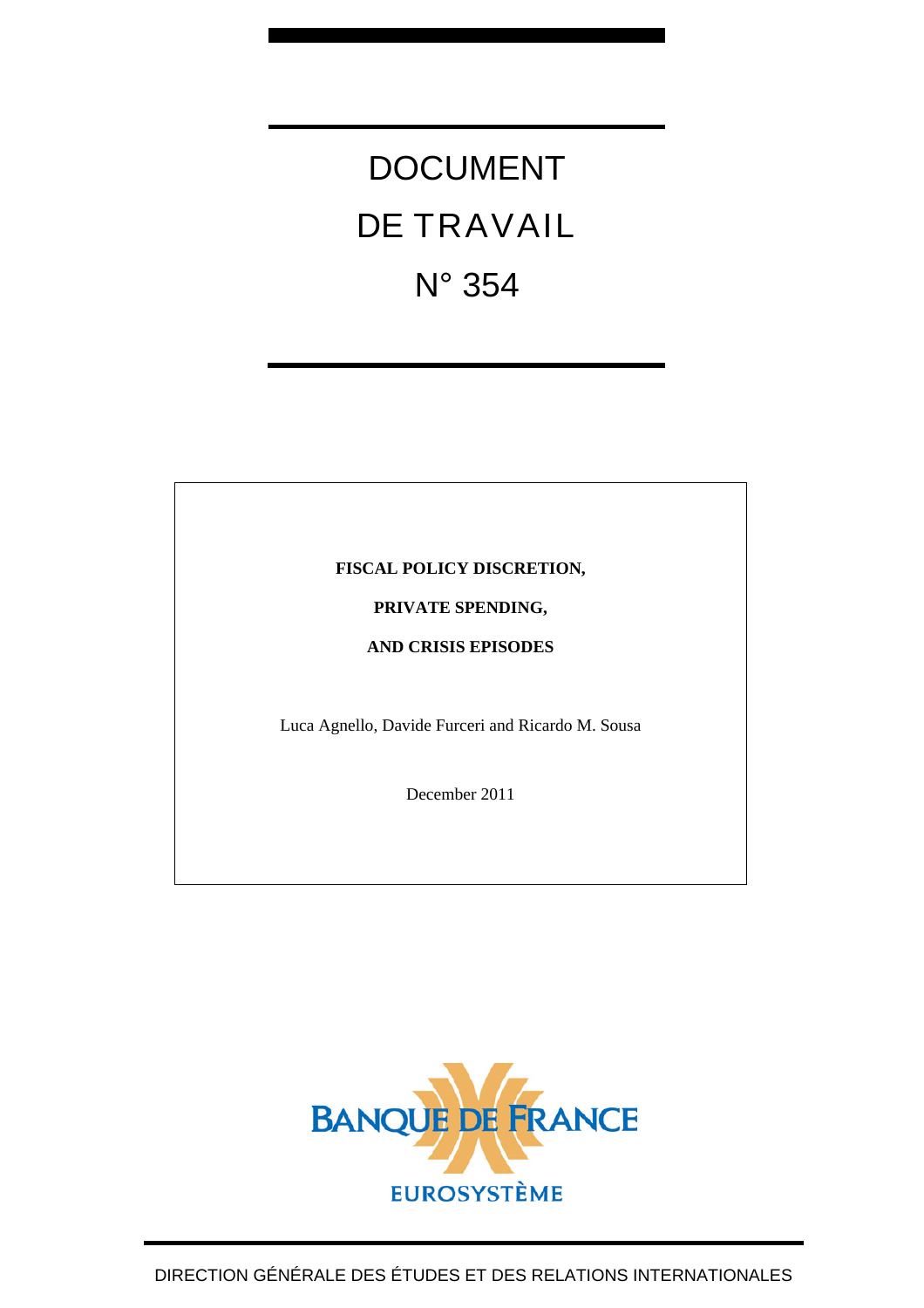## DIRECTION GÉNÉRALE DES ÉTUDES ET DES RELATIONS INTERNATIONALES

#### **FISCAL POLICY DISCRETION,**

#### **PRIVATE SPENDING,**

#### **AND CRISIS EPISODES**

Luca Agnello, Davide Furceri and Ricardo M. Sousa

December 2011

Les Documents de travail reflètent les idées personnelles de leurs auteurs et n'expriment pas nécessairement la position de la Banque de France. Ce document est disponible sur le site internet de la Banque de France « [www.banque-france.fr](http://www.banque-france.fr/) ».

Working Papers reflect the opinions of the authors and do not necessarily express the views of the Banque de France. This document is available on the Banque de France Website "[www.banque-france.fr](http://www.banque-france.fr/)".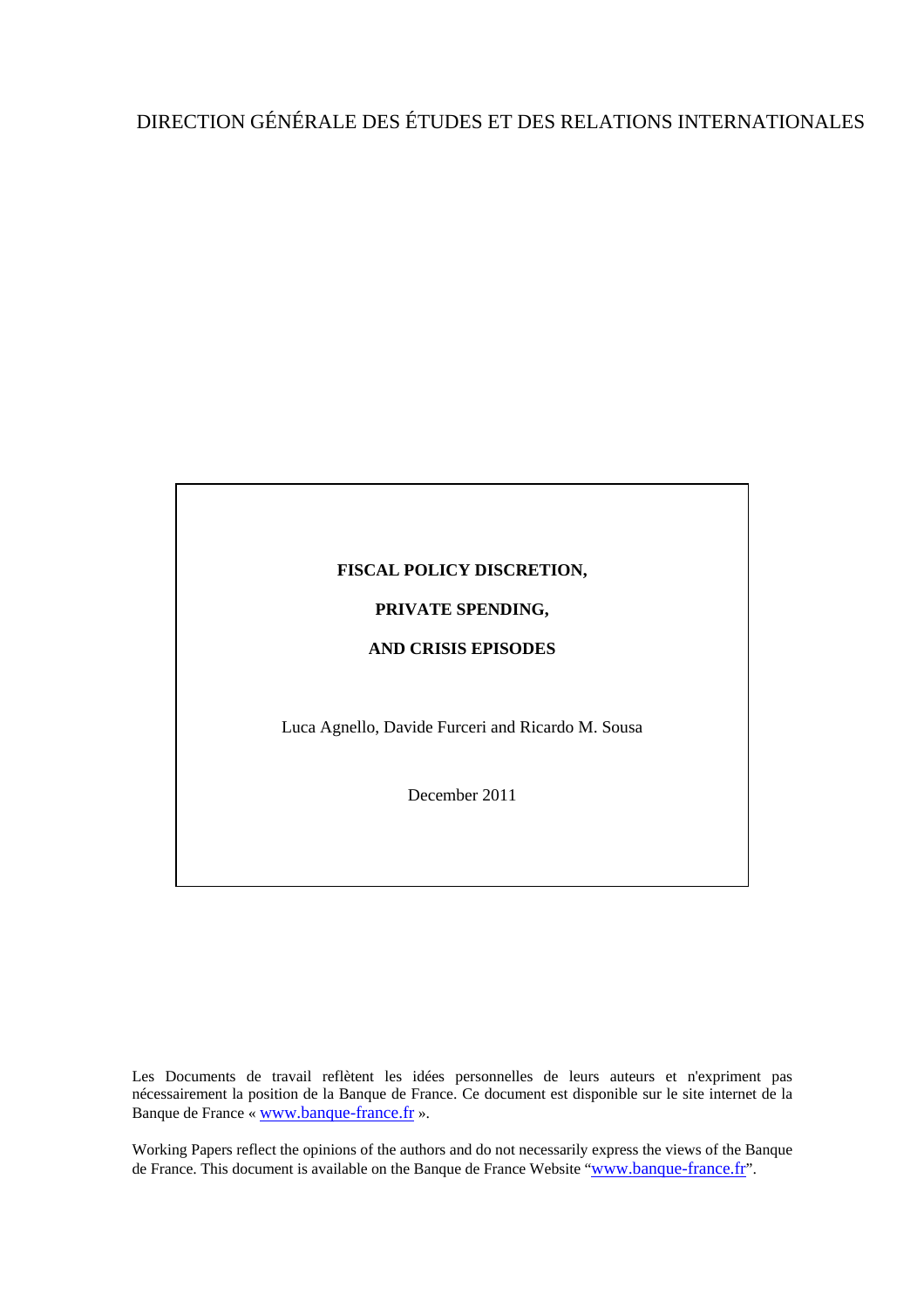## Fiscal Policy Discretion, Private Spending, and Crisis Episodes

*Luca Agnello[\\*](#page-2-0)*

 $\overline{a}$ 

 *Davide Furceri[†](#page-2-1) Ricardo M. Sousa[\\$](#page-2-2)*

The authors wish to thank Jacopo Cimadomo and to participants to a seminar at the Banque De France for helpful comments. The opinions expressed herein are those of the authors and do not necessarily reflect those of the Banque de France.

<span id="page-2-0"></span><sup>\*</sup> Banque de France, Service d'Etude des Politiques de Finances Publiques (FIPU), 31 Rue Croix des Petits Champs, 75001 Paris, France. University of Palermo, Department of Economics, Business and Finance, Viale delle Scienze, 90128 Palermo, Italy. Emails: luca.agnello@banque-france.fr, luca.agnello@economia.unipa.it.

<span id="page-2-1"></span><sup>&</sup>lt;sup>†</sup> International Monetary Fund, 700 19<sup>th</sup> Street NW, 20431 Washington DC, USA; University of Palermo, Department of Economics, Business and Finance, Viale delle Scienze, 90128 Palermo, Italy. Emails: dfurceri@imf.org, furceri@economia.unipa.it.

<span id="page-2-2"></span><sup>&</sup>lt;sup>\$</sup> London School of Economics, Department of Economics and Financial Markets Group (FMG), Houghton Street, London WC2 2AE, United Kingdom; University of Minho, Department of Economics and Economic Policies Research Unit (NIPE), Campus of Gualtar, 4710-057 - Braga, Portugal. E-mails: rjsousa@alumni.lse.ac.uk, rjsousa@eeg.uminho.pt.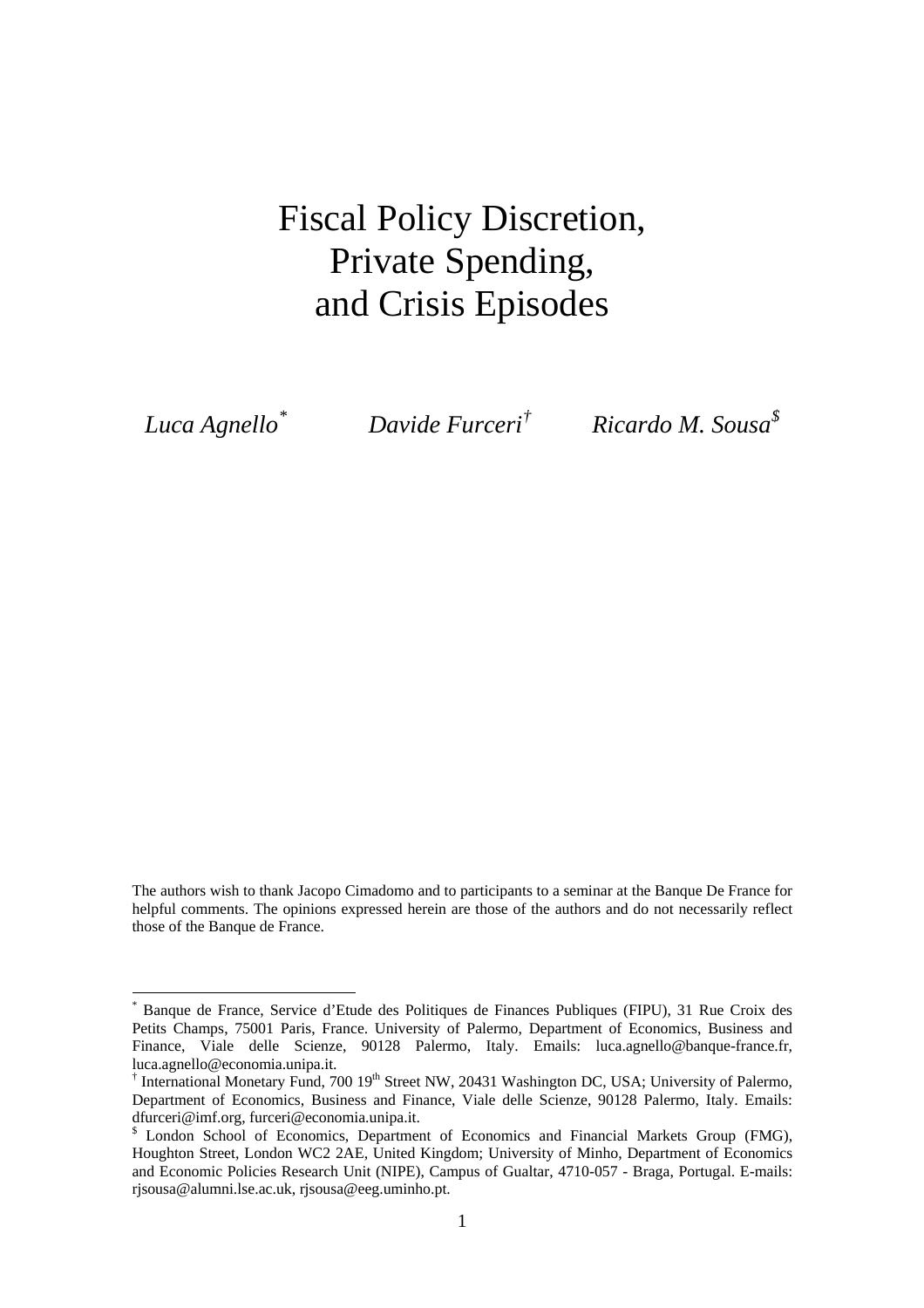#### **Abstract**

In this paper, we assess the impact of fiscal policy *discretion* on economic activity in the short and medium-term. Using a panel of 132 countries from 1960 to 2008, we find that fiscal policy discretion provides a net stimulus to the economy in the short-run and crowding-in effects are amplified once crisis episodes are controlled for– in particular, banking crises - giving a great scope for fiscal policy stimulus packages. However, crowding-out effects take over in the long-run – especially, in the case of debt crises -, in line with the concerns about long-term debt sustainability.

Keywords: Fiscal policy discretion, GDP growth, private consumption, private investment, crowding-in, crowding-out. JEL: E0, E6.

#### **Résumé**

Dans cet article, nous discutons l'effet sur l'activité économique des politiques fiscales discrétionnaires dans le court et moyen terme. En utilisant un panel de 132 pays entre 1960 et 2008, nous trouvons que les politiques fiscales discrétionnaires stimulent l'économie dans le court terme, les effets de crowding-in étant amplifiés si l'on contrôle des périodes de crises dans le modèle – en particulier, les crises bancaires. Toutefois, les effets de crowding-out dominent dans le long terme – en particulier, en cas de crise de la dette -, cohérent avec la problematique de soutenabilité de la dette.

Mots clés: politiques fiscales discrétionnaires, croissance de PIB, consommation privée, investissement privé, crowding-in, crowding-out. JEL: E0, E6.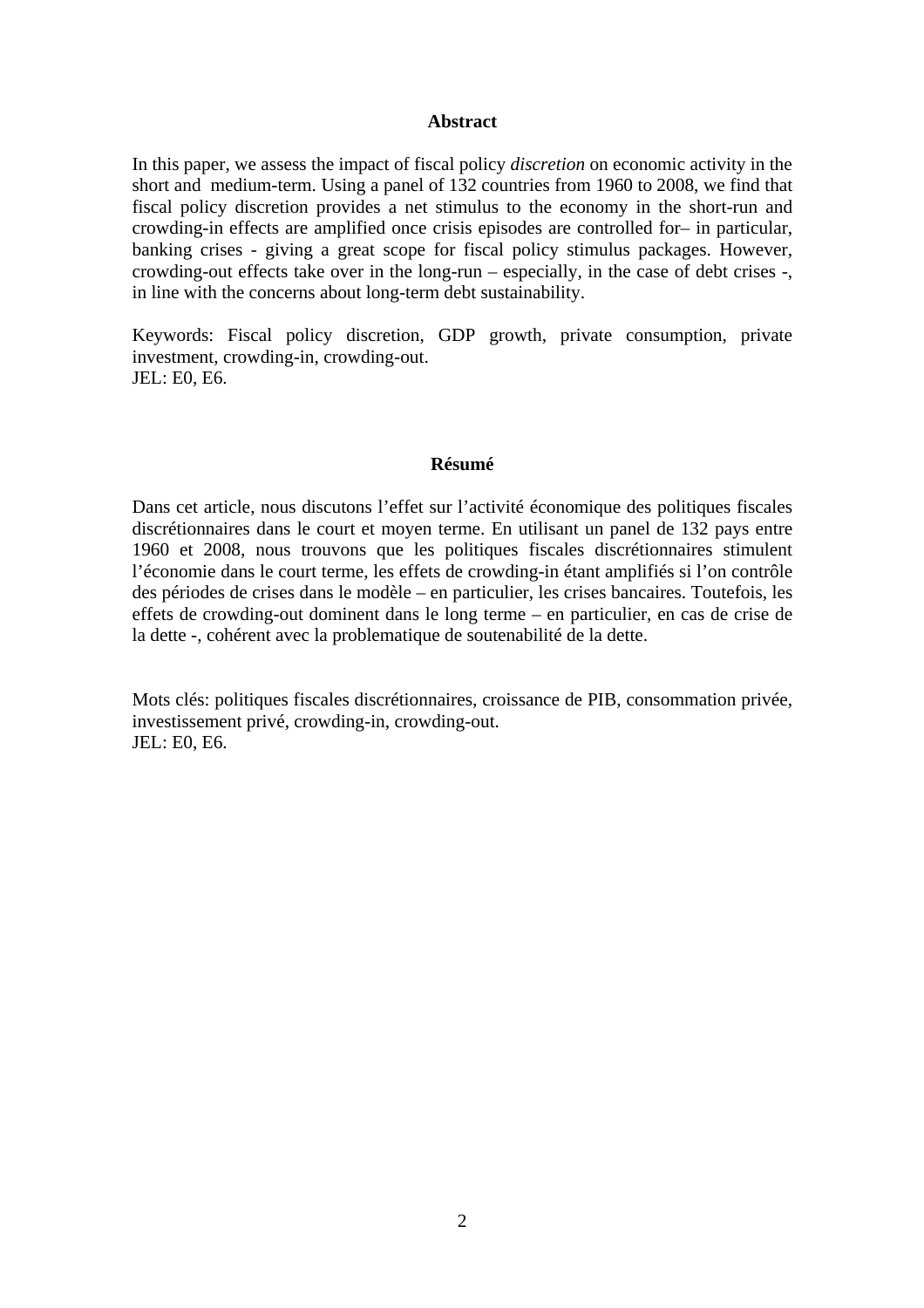*"At the onset of the crisis, countries needed to firm up their finances, both to cover the costs of financial restructuring, and depending on the balance of payments situation to reduce their current account deficits, which depend on in part on the budget deficit."*  (Fischer, 1998)

#### **1. Introduction**

The occurrence of the recent global crisis became key for assessing the role that economic policy and, in particular, fiscal policy can play on influencing economic activity, particularly during episodes of severe downturns (Castro, 2010; Agnello and Schuknecht, 2011).

 Indeed, many countries have actively adopted fiscal expansionary measures especially, aimed at boosting government spending - in reaction to such an extraordinary event. While there is uncertainty about the magnitude of the effect of these fiscal measures on economic activity (Cimadomo et al., 2010; Cohen et al., 2011), these interventions pose major challenges for policymakers, because they represent a valuable test to the long-term sustainability of public finances as the evidence on current developments in government bond markets shows (Schuknecht et al., 2009). In addition, they may lead to business cycle de-synchronization (Rafiq and Mallick, 2008; Mallick and Mohsin, 2010) and negatively impinge on the nexus between monetary and financial stability (Granville and Mallick, 2009; Sousa, 2010a; Castro, 2011).

Similarly, despite the consensual view on the withdrawal of such stimulus as the recovery materializes and the fact that several developed countries are now facing fiscal sustainability challenges, the effect that fiscal retrenchments may have on economic performance is not clear. In addition, while there seems to be an agreement on the longterm benefits of government debt reductions, there is no unified view on the short-term effects of fiscal austerity (Jansen et al., 2008).

Indeed the argument about the effectiveness of fiscal policy can be dated back to the Keynesian model that predicts that expansionary fiscal policy (i.e. a rise in government spending or a cut in government taxation) boosts disposable income, raises private consumption and partially crowds-out investment via the increase of interest rate. At the empirical level, the evidence seems to confirm the positive short-term effect of fiscal policy on consumption and output (Fatás and Mihov, 2001; Blanchard and Perotti, 2002; Mountford and Uhlig, 2009).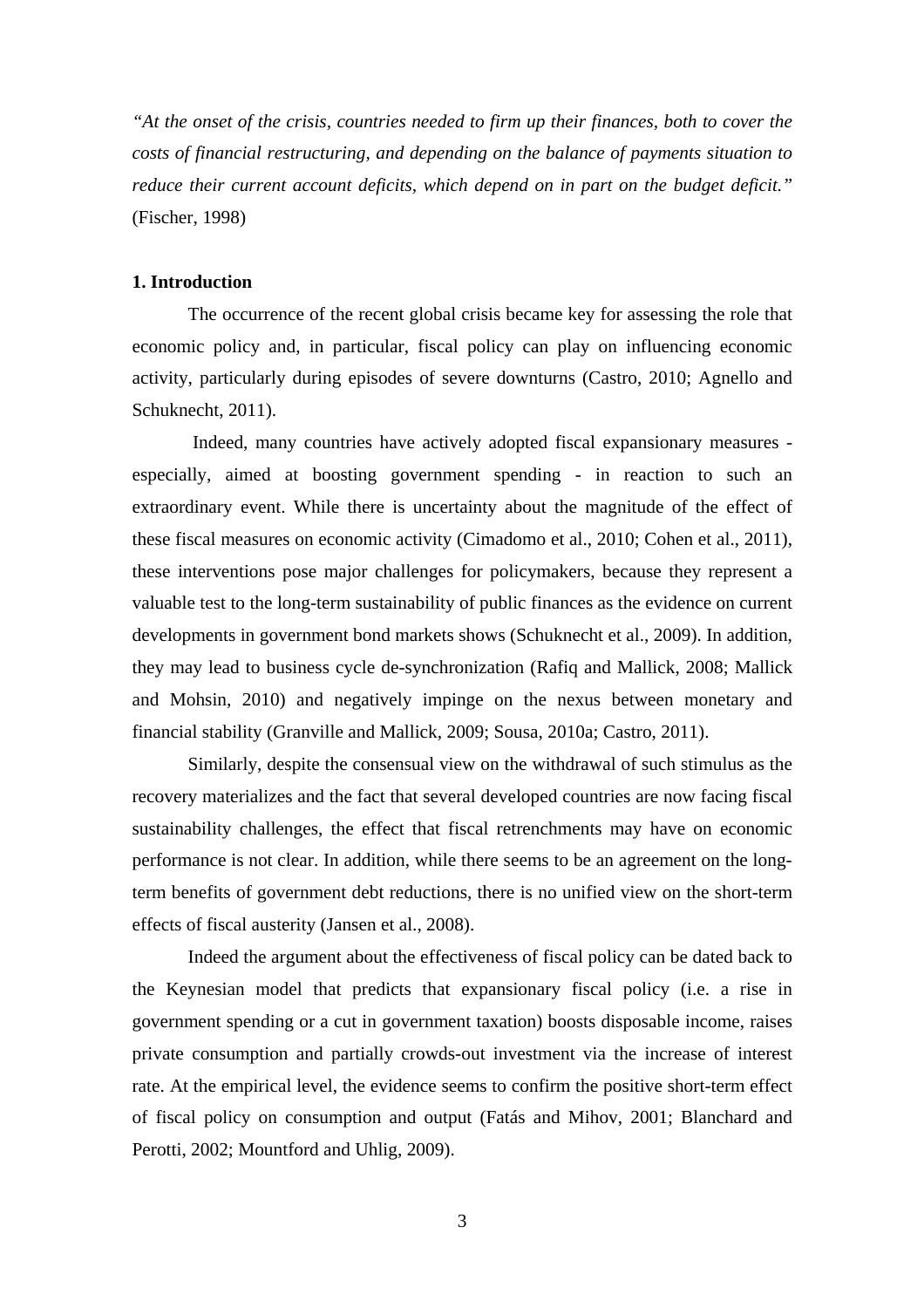However, other studies suggest the possibility of Non-Keynesian effects associated with fiscal policy measures. The underlying idea is that a permanent reduction of government spending may lead to an increase in output and consumption, because agents will expect an increase of future income due to the cut of future taxation (Feldstein, 1982; Giavazzi and Pagano, 1990). In this case, fiscal contractions can be "expansionary" as a result of the improvement in household and business confidence and cutting budget deficits could stimulate the economy even in the short-term.

More recently and in light of the exceptional economic developments, research has started to focus on the role that fiscal policy can play in times of crisis. In this context, Alesina et al. (2002) argue that initial fiscal conditions play a key role in the response to the crisis responses in both advanced and emerging economies, the reason being linked to the fact that countercyclical fiscal policies are more likely to be adopted when sufficient fiscal space was created prior to the crisis. IMF (2009a) reports that expansionary fiscal policy is particularly effective in shortening the spells of recessions associated with financial crises in advanced economies and boosting recoveries in the aftermath. For emerging markets, the evidence is mixed due to limited credit access, procyclical spending bias and small automatic stabilizers which have constrained the ability of governments to adopt fiscal measures that help counteracting the effects of adverse economic conditions (IMF, 2009b).

Baldacci et al. (2009) assess the effects of fiscal policy responses during episodes of systemic banking crises in advanced and emerging market economies. The authors show that timely countercyclical fiscal responses can shorten the length of crisis episodes. Moreover, when crises are caused by financial sector distress, fiscal expansions increase the likelihood of earlier recovery. Baldacci and Kumar (2010) argue that timely countercyclical fiscal measures contribute to shortening the length of banking crises by stimulating aggregate demand. Hutchison et al. (2010) show that fiscal contraction is significantly correlated with large output losses during sudden-stops and balance of payments crisis in emerging markets and developing countries. Heim (2010a) finds that, calculating the effects for recession and non-recession periods and comparing them to models with average crowding-out and models without crowdingout, one concludes that the magnitude of the crowding-out effects is roughly the same. Spilimbergo et al. (2008) review the historical episodes of financial crises and the fiscal policy conduction during these periods. The authors show that an optimal fiscal package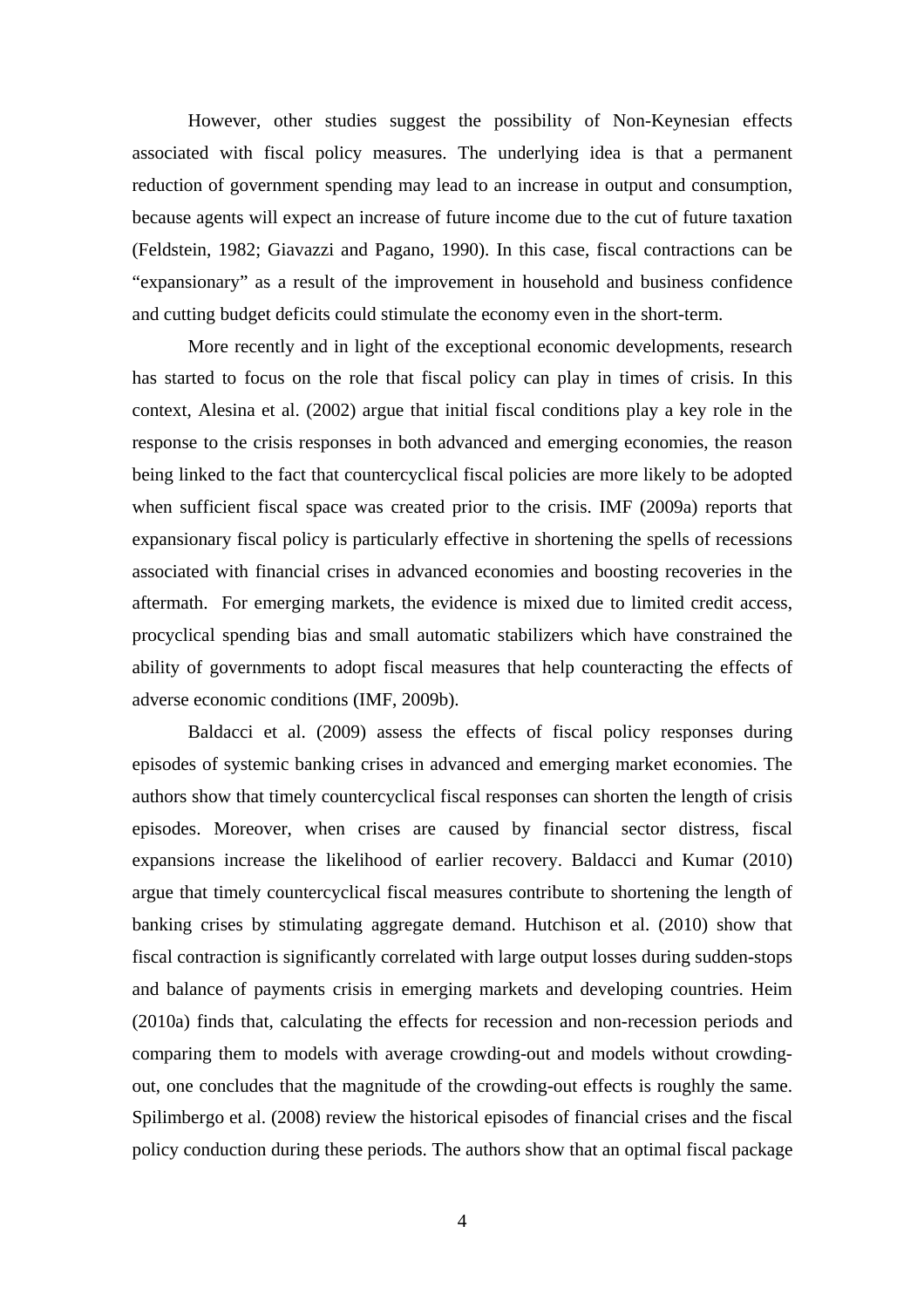to mitigate the adverse consequences of financial crises should be collective, contingent, diversified, large, lasting, and sustainable.

However, fiscal policy measures aimed at the crisis resolution generally imply costly government restructuring of private sector's balance sheet and, consequently, a significant increase in public debt. Reinhart and Rogoff (2008a, 2008b, 2009) find that banking crises lead to sharp declines in tax revenues, as well as to significant increases in government spending and, at the end of these episodes, economic growth recovers very slowly. Laeven and Valencia (2008) estimate that the net fiscal costs associated with systemic banking crises  $-$  i.e. a situation where a country's corporate and financial sectors experience a large number of defaults and financial institutions face difficulties repaying loans on time – are substantial. Furceri and Zdzienicka (2010) find that banking crises are followed by a medium-term increase in the government gross debtto-GDP ratio of about 37 percentage points.

From this literature, it emerges that government interventions to boost private sector credit and to stimulate domestic demand may be costly and may increase the risk of high-inflation and lower private investment and GDP growth in the medium term. Therefore, there is a potential conflict between the short-term effects of countercyclical fiscal expansions during downturns and their medium-term growth implications, a feature that we investigate in the current paper.

The main goal of this work is to assess the macroeconomic impact of discretionary fiscal policy. We use a two-step approach. In the *first step*, we identify fiscal discretionary shocks by estimating a policy rule for government consumption. This methodology is built on the work of Fatás and Mihov (2003, 2006) - regarding the effects of the volatility of fiscal policy shocks on long-term growth - and Afonso et al. (2010) - in assessing the determinants of spending volatility. In this way, we are able to extract the discretionary component of fiscal policy and, thereby, to quantify the unexpected variation in the policy measure – which would, otherwise, be contaminated by the automatic response of fiscal policy to economic activity –, while dealing with the endogeneity issue. In the *second step*, we assess the impact of fiscal discretion on GDP growth and private sector's demand (more specifically, private consumption and investment growth) over different time horizons. This allows us to look at the size of the crowding-in and crowding-out effects and to analyze whether the potentially expansionary short-term effect is reverted in the medium-term. In this context, our paper is inspired by the works of Heim (2010a) and Furceri and Sousa (2011a).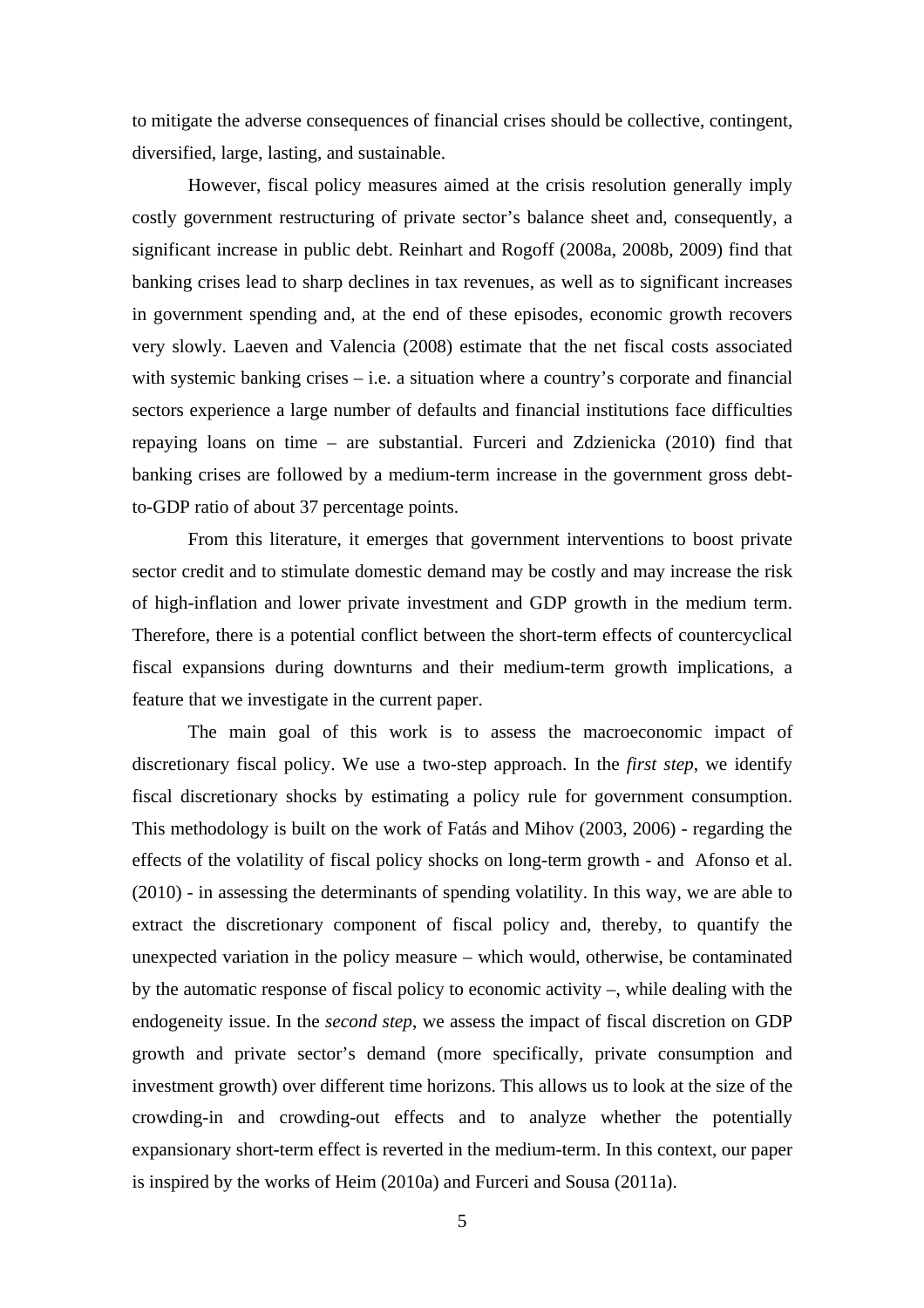Using a panel of 132 countries from 1960 to 2008, we show that fiscal policy discretion can provide a net stimulus to the economy in the short-term, i.e. crowding-in effects are likely to dominate over short horizons. However, crowding-out effects are stronger in the long-run, although they are never strong enough to completely offset the overall expansionary impact of government spending. This highlights the importance of timely fiscal responses during economic downturns and the role of fiscal policy as a key stabilizing tool.

In addition, we find that crowding-in effects tend to be stronger and more persistent for OECD countries than for developing countries. As for the crowding-out effects, they seem to affect significantly on the dynamics of investment growth and, to a smaller extent, on private consumption.

Next, we turn to the analysis of the role that fiscal policy can play in times of crisis, drawing on the work by Corsetti et al. (2009). Our findings suggest that, regardless the typology of crisis, crowding-in effects are magnified once these exceptional circumstances are controlled for, and dominate during the first years of the crises. This is consistent with the idea that there is a great scope for fiscal policy stimulus packages in order to boost economic recovery. However, crowding-out effects take over in the long-run and significantly reduce private sector's spending. Interestingly, the crowding-out effects might be so strong that they completely annihilate the previous expansionary effect. In particular, in the case of banking crises, our results show that a discretionary increase in public spending is key for a long-lasting economic recovery and the size of the crowding-in effects make it a very successful tool in such context. As for domestic debt crises, a boost in government spending has a negative effect of real GDP growth which persists over time. This is consistent with rising concerns about the long-term sustainability of public debt, which crowds-out private consumption and investment and exacerbates the crisis. As a result, there is a potential trade-off between the short-term and the medium-term impact of fiscal policy during episodes of debt crises, as these policy measures might have destabilizing effects.

The rest of the paper is organized as following. Section two describes the empirical methodology used to measure fiscal policy discretion and to assess its macroeconomic impact. Section three discusses the results. Section four evaluates the effectiveness of fiscal policy in times of crisis. Finally, Section five concludes with the main findings and major policy implications.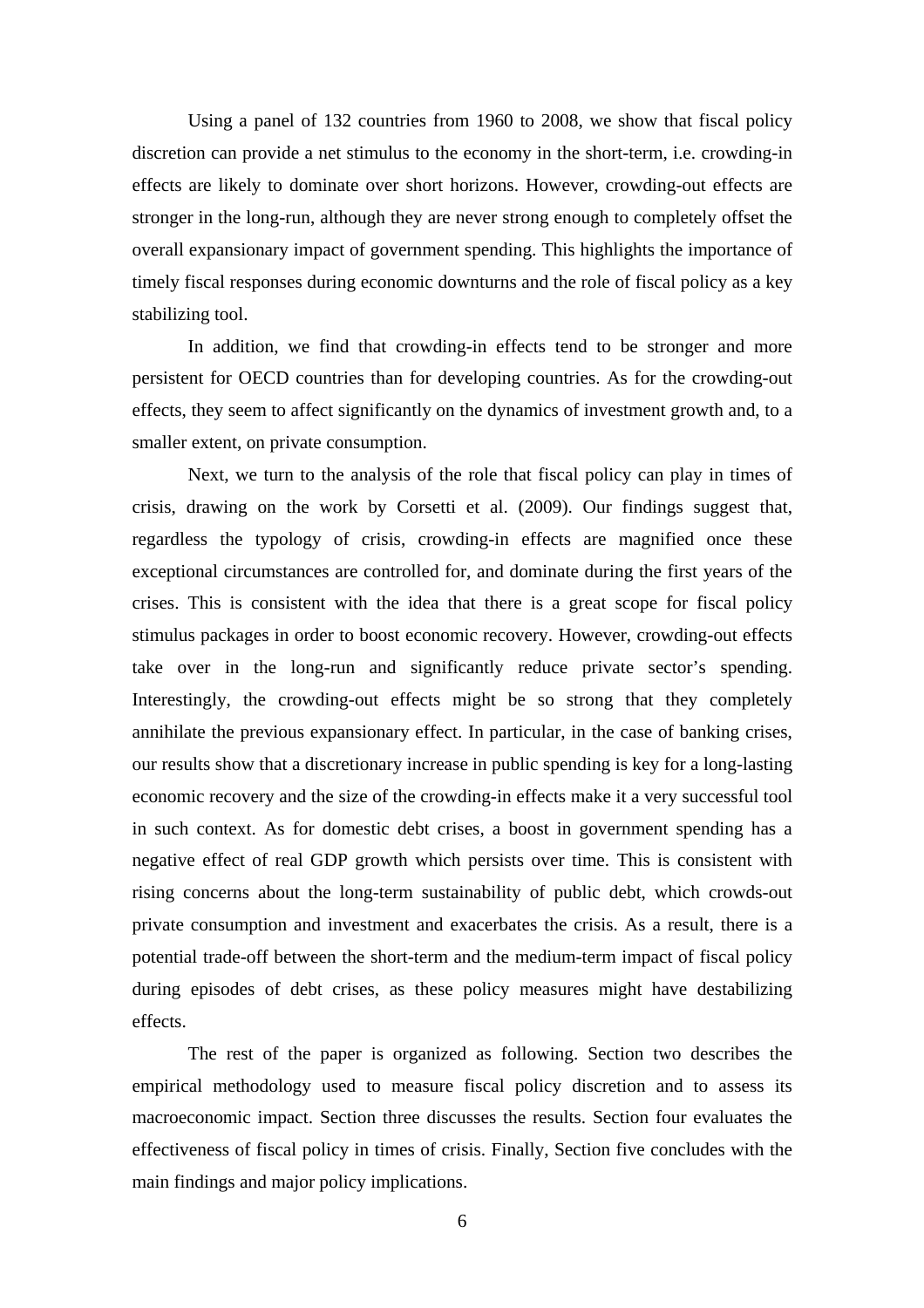#### <span id="page-8-0"></span>**2. Empirical Methodology**

 $\overline{a}$ 

#### *2.1 Measuring fiscal policy discretion*

Following Fatás and Mihov (2003, 2011), we extract the discretionary component of government spending by estimating, for each country  $i$  (with  $i = 1,...,N$ ), the following fiscal policy reaction function:

$$
\Delta g_{i,t} = \mu_i + \beta_i \Delta y_{i,t} + \gamma_i \Delta g_{i,t-1} + \Gamma_i X_{i,t} + \nu_{i,t}
$$
 (1)

where  $g$  is the logarithm of real government consumption,<sup>[1](#page-8-0)</sup>  $y$  is the logarithm of real GDP, and *X* is a set of controls including inflation, inflation squared, a time trend and the logarithm of real public debt. Inflation is included to ensure that our results are not driven by high inflation episodes in which case the comovement between real government spending and output might be due to monetary instability rather than fiscal policy. Moreover, we also account for the potential nonlinearity between fiscal developments and inflation by including the inflation squared term. We consider a time trend in our specifications, since government spending can have a deterministic time trend in addition to a stochastic one. Finally, the initial level of debt controls for the possibility that discretionary spending might be limited for countries facing heavy debt burden.

In this context, we expect that fiscal policymakers are reluctant to deliberate increases in spending that are financed by borrowing, otherwise they would be running the risks of loosing policy credibility and countering the effectiveness of fiscal stimulus.

The estimates of the country-specific coefficients  $\beta_i$  and  $\gamma_i$ , and  $\nu_{i,t}$  in specification (1) represent, respectively, the measures of responsiveness and persistence (Afonso et al., 2010) and a quantitative estimate of discretionary spending. By construction, this latter measure can be interpreted as a *proxy* of spending decisions

<sup>&</sup>lt;sup>1</sup> Similarly to Fatás and Mihov (2011), we consider government consumption rather than total government spending, because the former is readily comparable across countries and is not being subject to frequent structural breaks or changes in definitions. In addition, as Ilzetki and Vegh (2008) point, for policy purposes, one should look at instruments (such as government consumption) rather than outcomes (such as government spending), as the later cannot be controlled by policymakers. From an empirical point of view, the consideration of government spending (instead of government consumption) would also be more vulnerable to a lack of precision in the identification of three main characteristics of fiscal policy (responsiveness, persistence and discretion). The reason for this is that government spending includes transfers *and* debt service, and we also include the debt level among the set of control variables. Finally, data for government consumption is available for a larger number of countries and a longer time period. Having said that, we recognize the obvious caveat that government consumption only accounts for a part of fiscal spending and, therefore, cannot be regarded as a comprehensive measure of fiscal policy.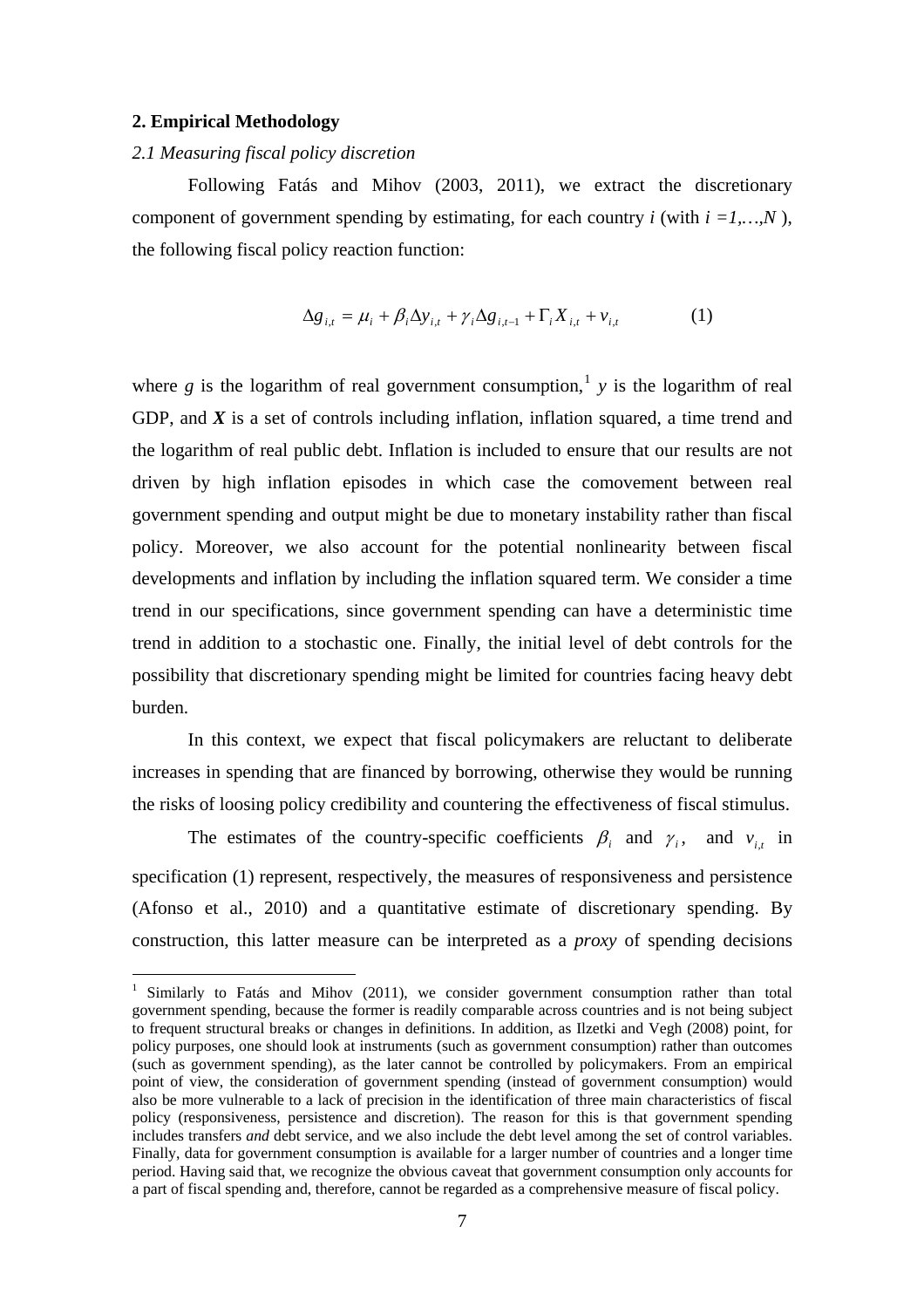<span id="page-9-0"></span>which are taken by the governments for reasons not directly related to economic conditions, i.e. it corresponds to a measure of the fiscal policy shock that is orthogonal to the state of the economy. In addition, given that we account for the initial level of the debt in equation (1), the increase in spending reflects a public spending shock that leaves the level of debt unchanged.

In order to control for potential endogeneity due to the simultaneity in the determination of output and government spending, we estimate equation (1) using an Instrumental Variables – Two-Stage Least Squares (IV-2SLS) method.

#### *2.2 Assessing the macroeconomic impact of fiscal policy discretion*

 $\overline{a}$ 

The residuals of regression (1) obtained for each country *i* are then used in the second-step in order to assess the impact of discretionary government spending on aggregate demand.<sup>[2](#page-9-0)</sup> To do so, we estimate a dynamic panel growth equation of the following form:

$$
\Delta y_{i,t} = \mu_i + \beta \Delta y_{i,t-1} + \sum_{j=1}^{4} \delta_j \hat{v}_{i,t-j} + \lambda Z_{i,t} + \tau_i + \varepsilon_{i,t}
$$
 (2)

where  $y_t$  denotes the logarithm of real GDP while  $\hat{v}_t$  indicates, for each country *i*, the vector of estimates of discretionary spending.<sup>[3](#page-9-0)</sup>  $Z_t$  is a vector of control variables that can affect growth in the short-term, such as the log of openness and population growth

 $2$  Pagan (1984) argues that when (i) the predetermined variables that appear in the equation of interest are also included in the first-stage regression, (ii) only lagged values of the generated regressors appear as explanatory variables, and (iii) an instrumental variable estimation is used in the second-stage, valid statistical inference can be made with a small loss of efficiency.

 $3$  Including lags allows for a delayed impact of discretionary measures on real activity. From a theoretical point of view, it is commonly accepted that the response of macroeconomic aggregates (such as GDP, consumption, investment) to fiscal policy is lagged, not contemporaneous. For instance, all VAR-based evidence assume that the macroeconomy does not respond on impact (Afonso and Sousa, 2011a, 2011b; Fatás and Mihov, 2001; Blanchard and Perotti, 2002; Giordano et al., 2007; Castro and Cos, 2008; Mountford and Uhlig, 2009). Moreover, in equation (1), we follow Fatás and Mihov (2003, 2006) and, therefore, control for the contemporaneous response of government spending to output changes in the same spirit of Blanchard and Perotti (2002). From an empirical point of view, our strategy also avoids getting biased estimates for the coefficients associated to fiscal discretion in the second stage. In fact, the shock is a function of the dependent variable. Consequently, the inclusion of contemporaneous fiscal discretion in equations (2) to  $(4)$  - instead of its lags -, would imply that the coefficient associated with fiscal discretion would be the "sum" of its own explanatory power and its covariance with the dependent variable. Putting it differently, the coefficient would be biased and the shock could not be retrieved or properly identified. Indeed, while tackling the issue of endogeneity and simultaneity in the first-stage, the issue of identification in the second-stage still requires a careful treatment. This is less of a problem when we only add the lags of the shock to the second-stage regressions.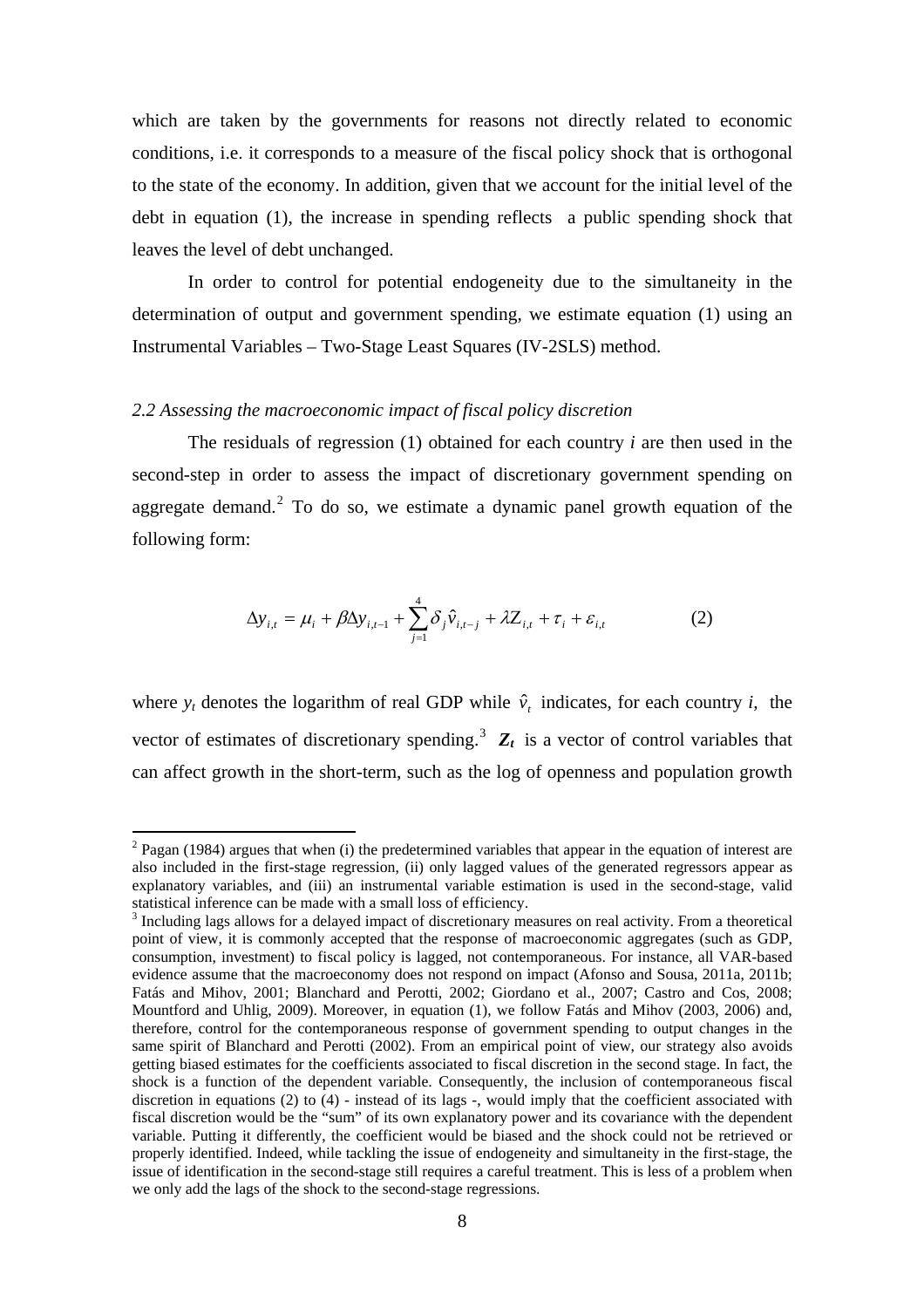<span id="page-10-0"></span>rate. Finally, we include country-fixed effects  $(\mu_i)$  to account for differences among countries' growth rates and time-fixed effects  $(\tau_i)$  to control for the occurrence of global shocks and their impact on the (normal) business cycle. Since specification (2) is a dynamic panel and embodies fixed effects, the parameters are estimated by a two-step robust Generalized Method of Moments (GMM) estimator as discussed in Arellano and Bond (1991).<sup>[4](#page-10-0)</sup> In fact, when Ordinary Least Squares (OLS) are used, the lagged dependent variable will be correlated with the error term,  $\omega_{i,t} = \mu_i + \tau_i + \varepsilon_{i,t}$ , even if we assume that disturbances are not themselves autocorrelated.<sup>[5](#page-10-0)</sup> As result, OLS estimates are likely to be biased.

 In order to assess whether discretionary government spending produces crowding-in versus crowding-out effects, we re-estimate equation (2) for private consumption growth ( $\Delta c_{i}$ ):

$$
\Delta c_{i,t} = \mu_i + \beta \Delta c_{i,t-1} + \sum_{j=1}^{4} \delta_j \hat{v}_{i,t-j} + \lambda Z_{i,t} + \tau_i + \varepsilon_{i,t}
$$
(3)

and investment growth  $(\Delta i_{i,t})$ :

$$
\Delta i_{i,t} = \mu_i + \beta \Delta i_{i,t-1} + \sum_{j=1}^{4} \delta_j \hat{v}_{i,t-j} + \lambda Z_{i,t} + \tau_i + \varepsilon_{i,t}
$$
(4)

where all the right-hand side variables have the usual meanings. The abovementioned questions concerning the estimation issues are still valid for equations (3) and (4) and, therefore, a two-step robust GMM estimator is used.

Crowding-in versus crowding-out effects are explored by estimating the response of consumption and investment growth rates to a discretionary spending shock. Impulse-Response Functions (IRFs), along with the 68% error bands, are obtained via the delta method.<sup>[6](#page-10-0), [7](#page-10-0)</sup> More specifically, IRFs are computed by perturbating the estimated regressor (i.e. fiscal policy discretion), not the shock of the equation.

 $\overline{a}$ 

<sup>&</sup>lt;sup>4</sup> Windmeijer's (2005) small-sample correction for two-step standard errors is also implemented.

 $5$  See Arellano and Bond (1991) and Baltagi (2001).

 $6$  The impulse-response functions are consistent with specifications (2)-(4). In this case, unless we impose some kind of factorization, the response of GDP, consumption and investment to the discretionary fiscal spending component cannot be assessed. In our framework, this can be achieved by including only the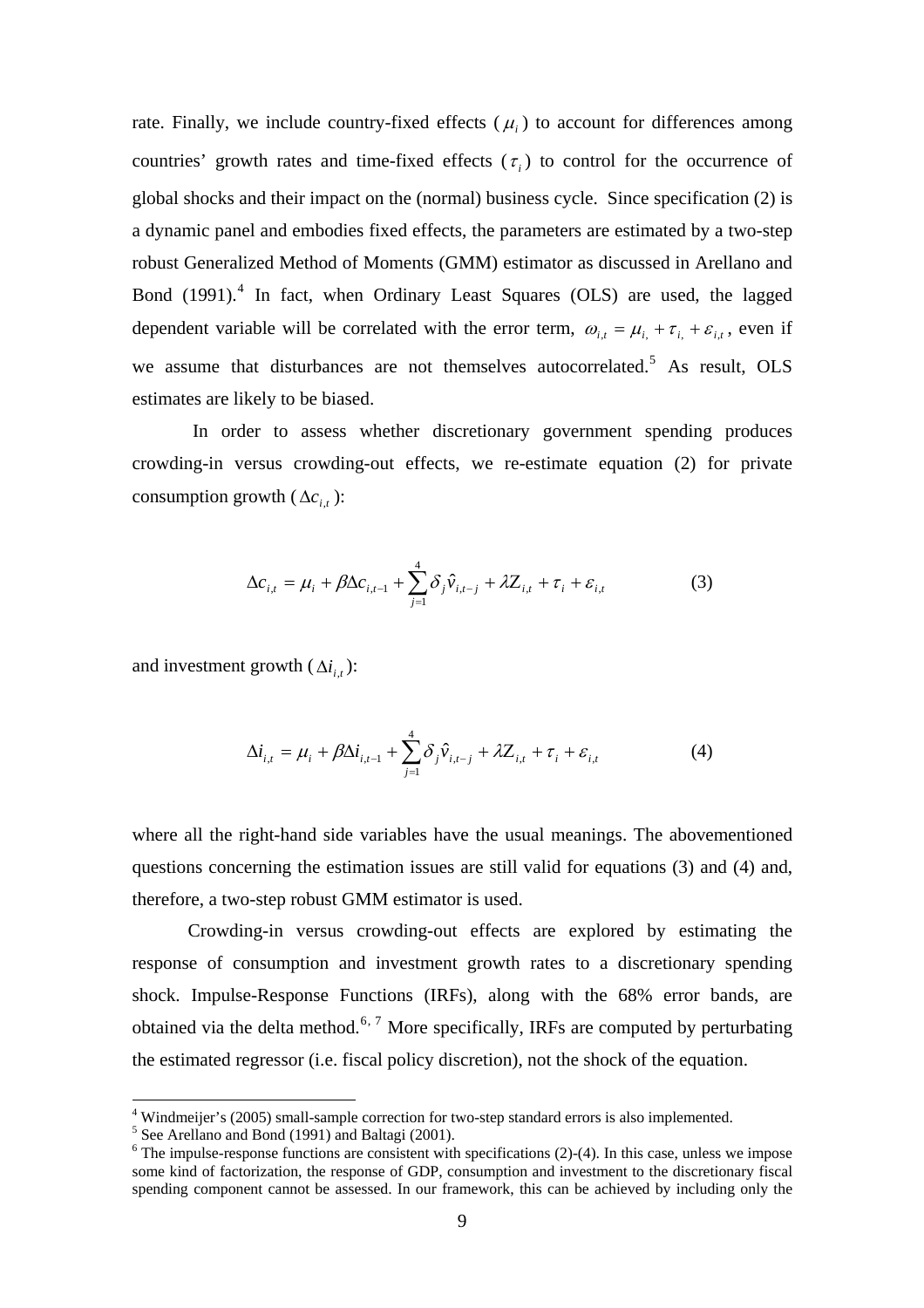#### **3. Data and Empirical Results**

#### *3.1 Data*

The data cover 132 countries and are obtained from the World Bank's World Development Indicators for the time period 1960-2008. We consider annual data for GDP, private consumption, private investment and government spending. Due to data availability (both in terms of time and country dimension), we proxy private investment and government spending with gross fixed capital formation and public consumption, respectively. All variables are expressed in real per capita terms, where we use the GDP deflator to convert nominal in real constant terms. Data on public debt are retrieved from the Historical Public Debt Database assembled by the Fiscal Affairs Department of the International Monetary Fund (Abbas et al., 2010). Series dating a variety of financial crisis (banking, currency, domestic and external default or restructuring, and inflation) are provided by Reinhart and Rogoff (2010) and are available at: http://terconnect.umd.edu/creinhar/Courses.html.

#### *3.2. Estimates of fiscal policy responsiveness, persistence and discretion*

As discussed in section 2.1, discretionary spending measures are constructed based on country-specific regressions summarized by equation (1). It is clear that the lower and less significant the coefficients associated with GDP growth (i.e. fiscal policy responsiveness,  $\beta_i$  ) and with lagged spending growth (i.e. fiscal policy persistence,  $\gamma_i$ ) are, the larger the discretionary component of government spending will be  $(v_{i,t})$ . For brevity, in Table 1, we report estimates for different groups of countries.

#### [ INSERT TABLE 1 HERE. ]

The positive sign of the coefficient associated with responsiveness is consistent with the empirical literature suggesting that, over the post-World War II period, fiscal authorities in emerging and industrialized countries have responded in a "procyclical"

lags of the shock in the set of explanatory variables of the second-stage regressions. Although we do not estimate a (Bayesian) Vector Auto-Regressive or Maximum Likelihood framework, the underlying mechanism is similar. In addition, if the discretionary component of government spending is thought as a predictive variable and we assess its economic content over different time horizons, then our second-stage framework can be described as a set of forecasting regressions. In this context, predictors and predicted variables need to be evaluated at different moments in time, not contemporaneously.

 $<sup>7</sup>$  For the use of 68% probability bands in the context of monetary policy, see Leeper and Zha (2003),</sup> Mackowiak (2006) and Sims and Zha (2006a. b). Afonso and Sousa (2011a, b) also refer to these bands for assessing the impact of fiscal policy shocks.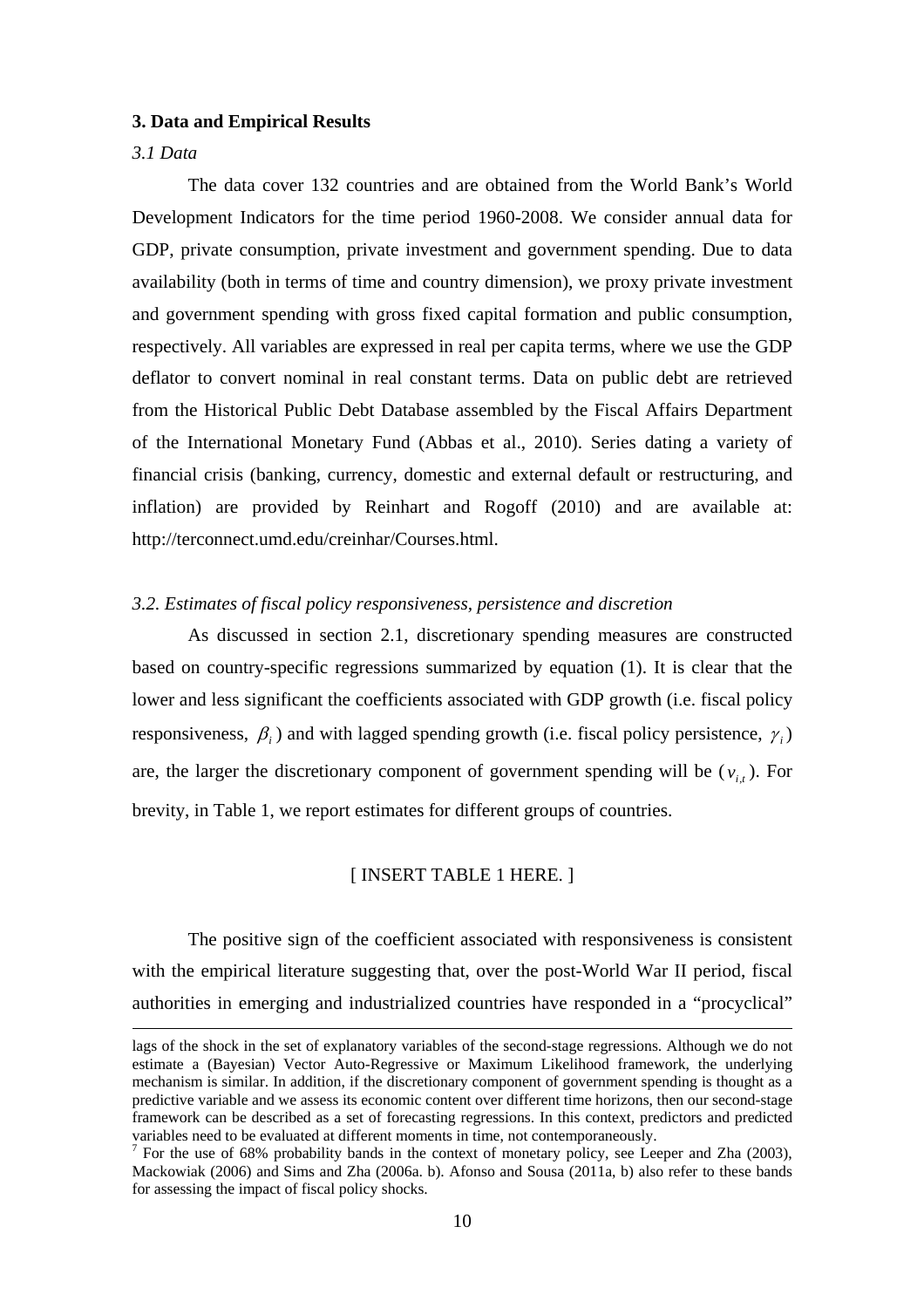<span id="page-12-0"></span>manner to fluctuations in the economic activity (Alesina et al., 2008; Ilzetki and Vegh, 200[8](#page-12-0)).<sup>8</sup> This characteristic is particularly relevant for developing countries (the coefficient associated with GDP growth is 0.509 for non-OECD countries, which compares with 0.275 for OECD countries), and gives support to the role of imperfections in credit markets preventing borrowing in bad times (Gavin and Perotti, 1997) or rent-seeking behavior in good times (Tornell and Lane, 1999).

As for the persistence of fiscal policy, our results suggest that it is mainly relevant for Europe and North-America, suggesting some inertia of the budgetary process in these countries and a degree of unstable or erratic fiscal policy behavior in the remaining ones (Agnello and Sousa, 2009).

Interestingly, the empirical findings show a significant response of government consumption to changes in the debt level. This highlights the existence of an important stabilizing effect: when public debt increases, government consumption is cut, thereby, bringing it to a sustainable path.

Table 2 provides a summary of the descriptive statistics for the discretionary component of government consumption across different groups of countries. In line with Afonso et al. (2010), the volatility of discretionary spending is negatively correlated with the level of income. For instance, the standard deviation of the share of discretionary spending in government consumption is almost fifteen times larger for Non-OECD countries than for OECD countries. Consistently with this result, we note that the average size and volatility of discretion is substantially higher for developing countries (notably, African and Latin American countries) than for industrialized countries (such as, in Europe and North-America). All in all, these features corroborate the argument that developing countries typically face more politically unstable regimes and tighter credit acess conditions.

#### [ INSERT TABLE 2 HERE. ]

#### *3.3 Baseline model*

 $\overline{a}$ 

In this section, we discuss the results of our baseline models (2)-(4). Table 3 summarizes the main findings. For each model, columns 1 and 2 show the parameter estimates obtained using different econometric specifications. In column 1, we begin by

<sup>&</sup>lt;sup>8</sup> For a survey of the topic, see Cimadomo (2011). Similarly, Agnello and Cimadomo (2011) provide evidence for the European Union.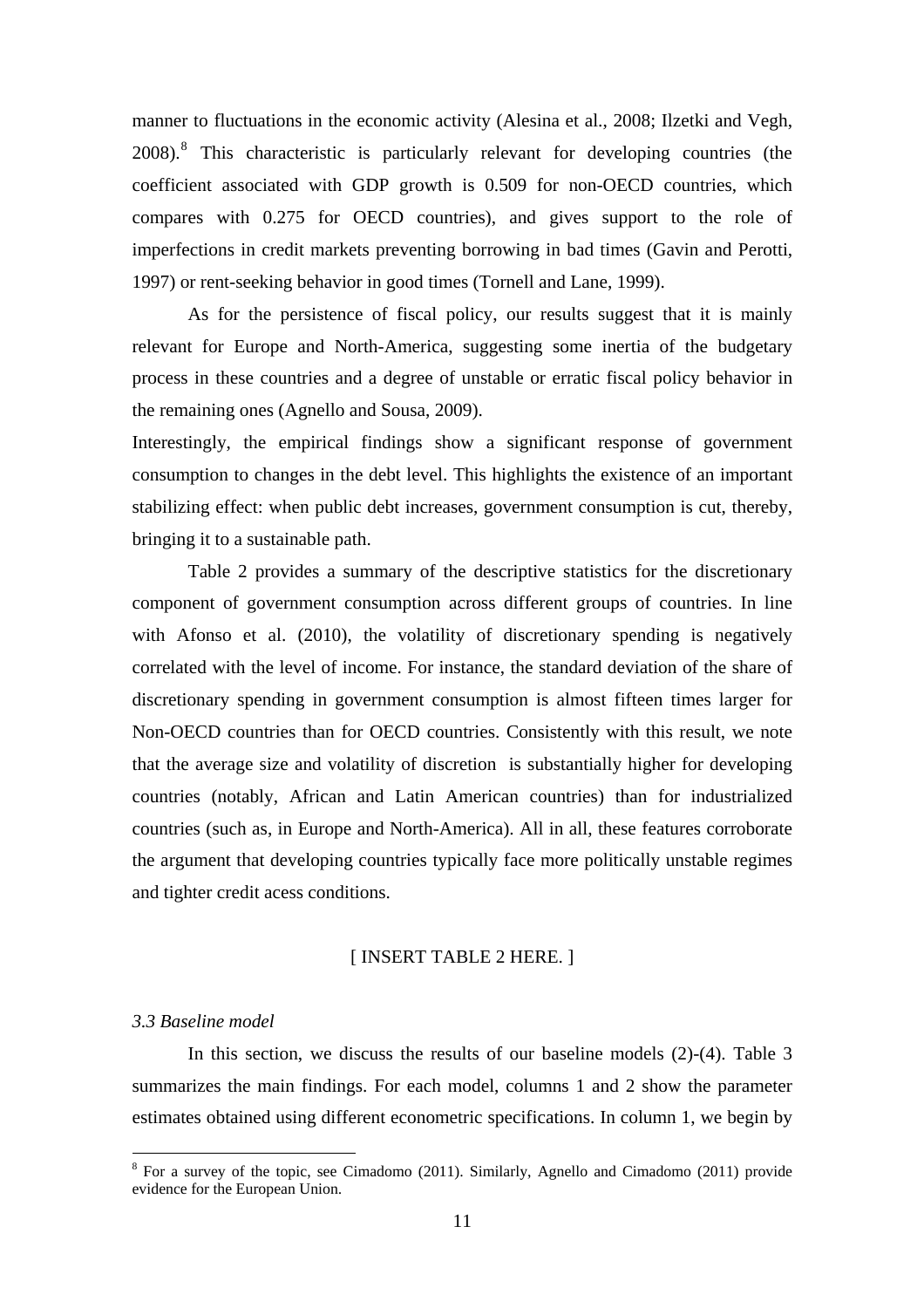<span id="page-13-0"></span>quantifying the empirical relationship between the variables of interest (GDP, consumption and investment growth rate) and the lagged discretionary part of government spending. We then examine the robustness of our results to the inclusion of additional controls, such as the log of openness and population growth rate (column 2).

#### [ INSERT TABLE 3 HERE. ]

We note that GDP growth and investment growth exhibit a reasonable degree of persistence, as the coefficient associated to the lagged dependent variable is statistically significant. This has two main implications. First, from a theoretical point of view, it suggests that it is important to distinguish the effects of discretionary fiscal policy from the ones related to the normal dynamics of aggregate demand and its sub-components. Second, from an empirical perspective, it supports the use of a dynamic panel estimation.

In addition, lags of the dependent variables are found valid instruments in our GMM specification. In fact, we cannot reject the hypothesis of the joint validity of the moment conditions (Hansen's (1982) *J*-test) and we find no higher order correlation in the idiosyncratic disturbance terms,  $\varepsilon_{i}$ .

In what concerns the effect of discretionary government spending on GDP growth, we can see that it is initially positive and it turns negative after one year. This suggests that discretionary fiscal policy that relies on spending increase has an expansionary effect on domestic demand in the short-term and a contractionary effect afterwards. Interestingly, the similarity of the results obtained from the consumption and the investment equations seems to support the existence of crowding-in in the very short-run and crowding-out afterwards.

Looking at the extended models (column 2), we find that the inclusion of additional control variables, **Z**, does not change the results concerning the importance of discretionary fiscal policy.<sup>[9](#page-13-0)</sup> We find that *Openness* is significantly related to economic developments. In particular, more open economies exhibit a higher level of consumption and investment growth which also translates into a significant increase of GDP growth. Finally, at the aggregate level, population is found, as expected, positively related to growth.

<sup>&</sup>lt;sup>9</sup> The IRFs computed from the basic and extended specifications tend to overlap.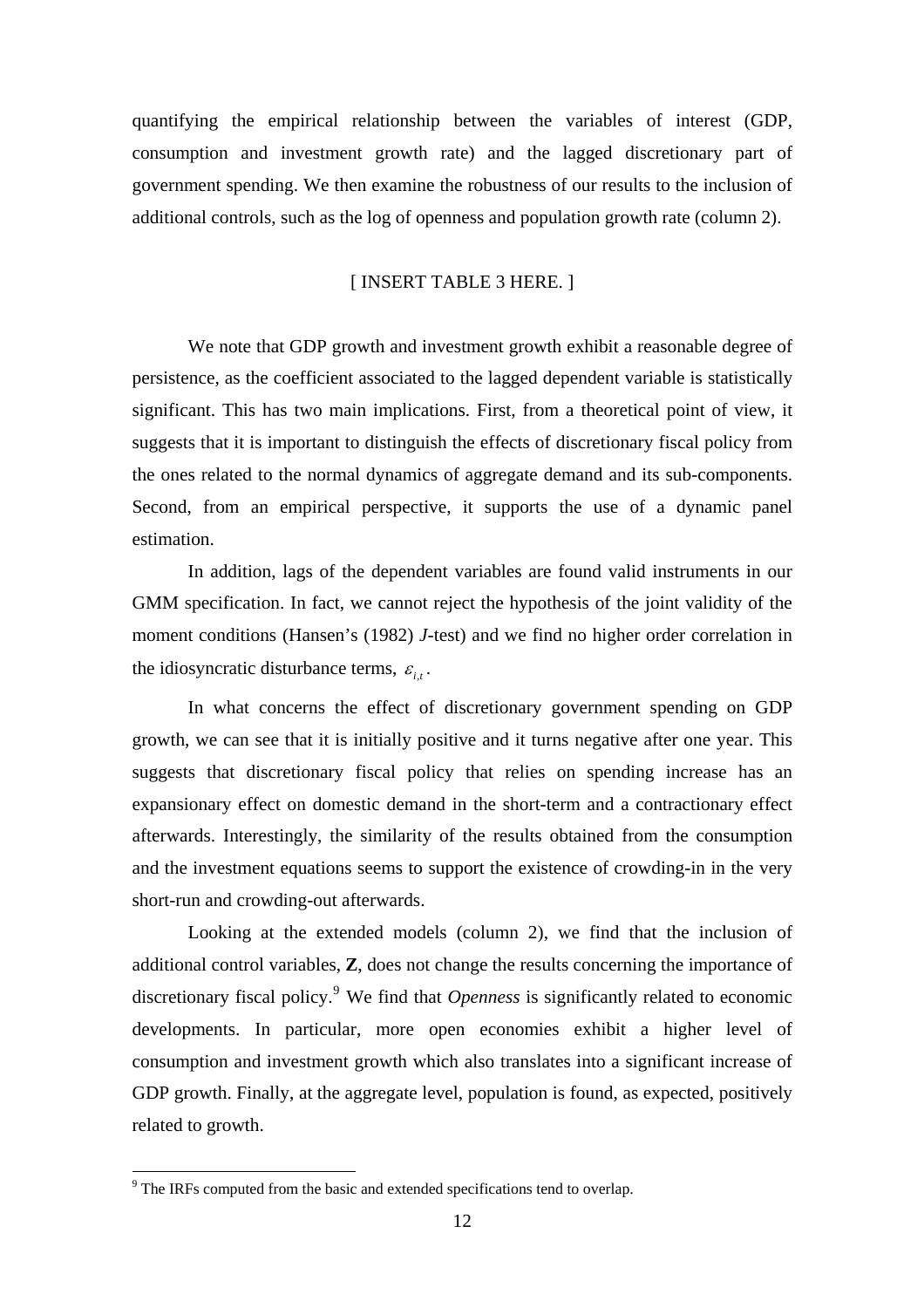Finally, we investigate the extent to which our previous results are affected by the size of the government. In this context, Baldacci et al. (2009) argue that fiscal policy may be ineffective when initial fiscal conditions are poor, while Corsetti et al. (2011) sustain that fiscal stimulus can be counterproductive when the fiscal stance is weak.

We assess this issue by: (i) dropping from the sample the countries that have been historically characterized by the highest level of government size (as measured by the government spending to GDP ratio); and (ii) re-estimating equations (2) to (4).

More specifically, we exclude France, U.S., and all European countries. The estimates reported in Table 4 confirm the robustness of our previous findings and, therefore, show that the impact of fiscal discretion on private spending is not conditional on government size.

#### [ INSERT TABLE 4 HERE. ]

To shed some light on the magnitude and timing of fiscal policy effects, we estimate the average impulse-response functions (IRFs) of output growth and its two main components (consumption and investment) to discretionary spending.

Figure 1 shows that an increase of 1% in discretionary spending typically increases GDP growth by, approximately, 0.047% within the first year, which, given the share of government consumption to GDP, corresponds to a multiplier of about 0.40. It is followed by a decline of about three years when the fall in GDP growth reaches - 0.027%. At first glance, the size of such effects might appear small. However, we remark that, in our analysis, discretionary spending refers to changes in government consumption that do not represent any reaction to economic conditions (i.e. automatic stabilizers are previously accounted for). In addition, we need to consider that a large part of the variability in output is directly explained by its own dynamics (which cannot be neglected). For these reasons, we expect these magnitudes for the effects of discretionary policy. That said, the reported estimates are in line with the range of shortterm multipliers' estimates of total government spending presented in previous empirical studies and based on structural vector autoregressive (SVAR) models, large multinational macro models (Henry et al., 2008) and DSGE models (Coenen et al., 2011). A visual inspection of Figure 1 also confirms our intuition concerning the relevance of crowding effects. For both private consumption and private investment, crowding-in effects dominate in the short-run, while crowding-out effects are more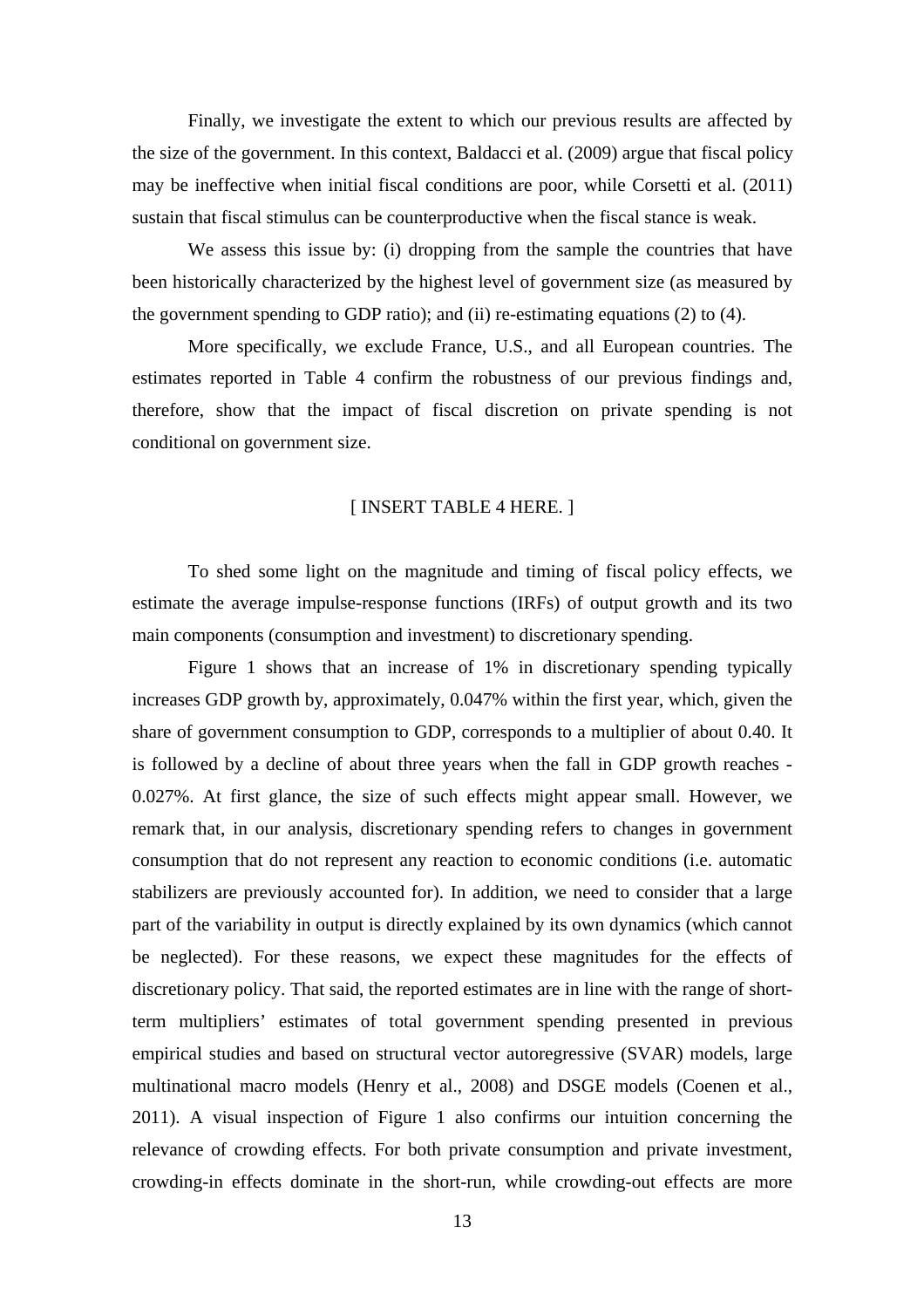powerful in the long-run. However, we find that crowding-out is never strong enough to cancel out the entire expansionary thrust of discretionary spending, that is, some net stimulus to the economy remains.

Interestingly, the strength and timing of crowding effects significantly changes between the two demand components. More specifically, the amplitude of crowding effects is notably higher for private investment than for consumption. In addition, the duration of the crowding-in effect is shorter (around one year) for investment. In contrast, discretionary spending crowds-out consumption for a relatively shorter time. This piece of evidence is in line with the works of Heim (2010b, 2010c), who shows that government deficits crowd-out both private consumption and investment. However, while government spending deficits are associated with a complete crowding-out effect (i.e. no net stimulus impact), tax cut deficits lead to net negative economic effects.

In brief, we conclude that an increase of discretionary spending temporarily stimulates economic activity, mainly by speeding up gross capital formation and growth. However, as the economy expands, the crowding-out effect takes over: more government borrowing will force some private borrowers out, discouraged by the higher interest rates. This process will reduce investment spending and cancel out some of the expansionary effects of higher government spending. As a result, capital stock and GDP grow slower and consumer's demand declines.

#### [ INSERT FIGURE 1 HERE. ]

#### *3.3 Evidence for OECD versus Non-OECD countries*

 The analysis presented so far has shown evidence on the existence of crowding-in and crowding-out effects. But are these effects similar for among groups of countries? To answer this question, we replicate the estimation of equations (2)-(4) for developed (OECD) and developing (Non-OECD) countries. In principle, one could be interested in considering more specific geographic areas. Unfortunately, the limited number of countries belonging to each sub-sample (such as Africa, Asia and Pacific, Europe, North America and so on) makes it impossible to get plausible estimates from the dynamic panel model using instrumental variables.

In fact, the GMM estimators can generate moment conditions prolifically, with the instruments proliferating in the time dimension of the panel, *T*. This can cause several econometric problems in finite samples, the most important consequence being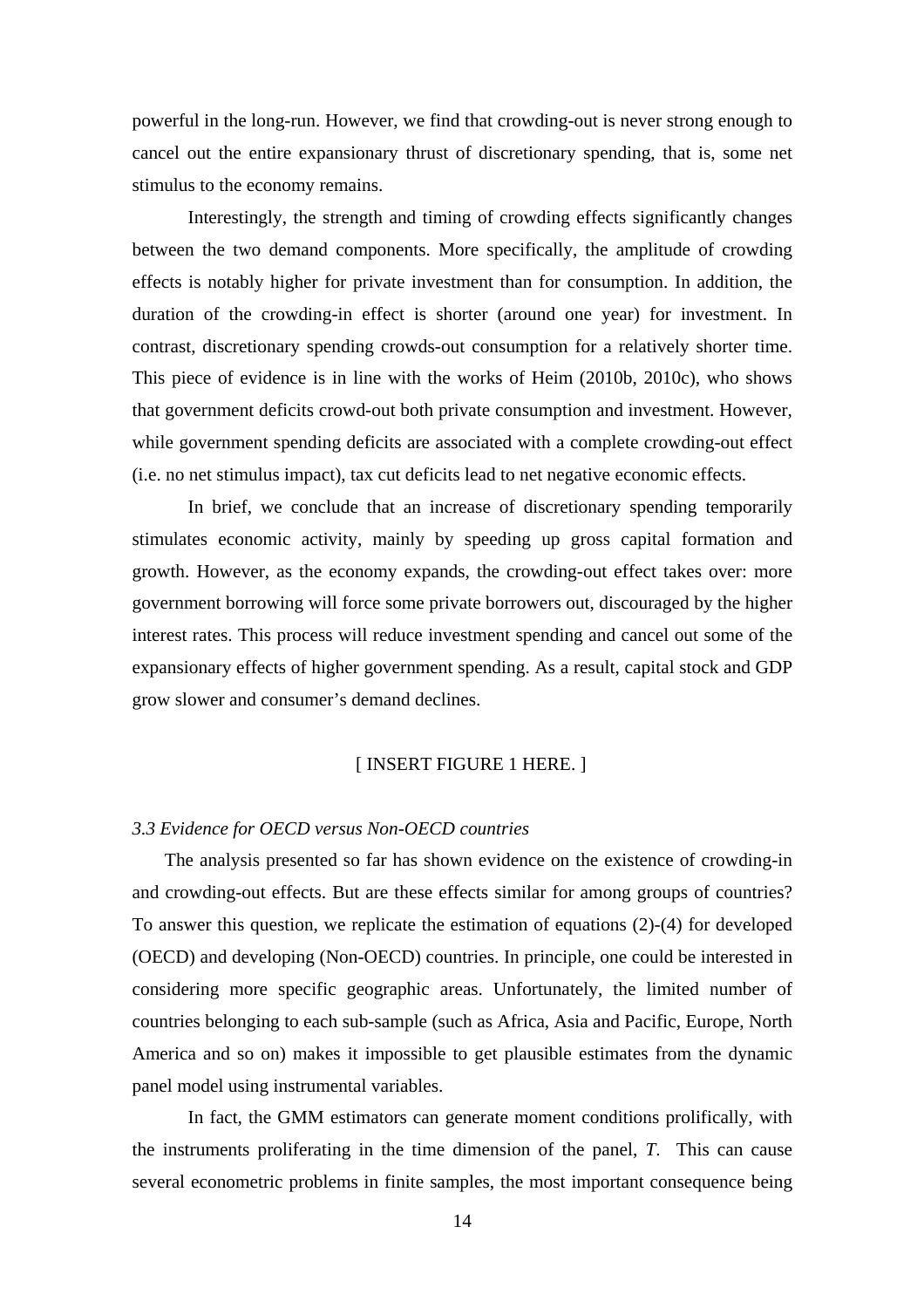that standard errors are downward biased. This does not allow us to use two-step "GMM-style" estimates for inference purposes (Arellano and Bond, 1991). Moreover, the Hansen-test becomes weaker, generating implausible *p*-values of 1.000 (Andersen and Sorensen, 1996).

Even considering two sub-samples like OECD and Non-OECD, their dimension is rather small in a GMM framework and candidate instruments outnumber countries. Therefore, in order to avoid instrument "over-proliferation" and the problems discussed above, we estimate, for each sub-sample, models (2)-(4) using a more parsimonious IV-2SLS estimator where only the second and third lags of the dependent variables are used as instruments. Results are reported in Table 5, while IRFs are plotted in Figure 2.

We find that the effect of discretionary spending varies substantially between the two groups of countries. With regards to the effects on consumption growth, we note that crowding-in effects are strongly magnified in OECD countries. In fact, an increase of 1% in discretionary spending typically boosts consumption growth by 0.17% (within the first year). Such effect is limited to 0.05% in the case of developing countries (which is close to the estimate for the benchmark model). Both the size and the persistence of crowding-out effects are higher for developing countries (-0.03%) than for OECD economies. Turning to the impact on investment, we can see that crowdingin effects are more persistent in OECD countries than in developing countries. This leads to a long-lasting (almost two years) increase of the GDP growth rate. In the longrun, however, crowding-out effects prevail and their negative impact on private investment is sizeable (-0.26%), being almost two times larger than in non-OECD countries (-0.14%). As a result, on the investment side, the impact of discretionary government spending is more detrimental for the OECD group. This contrasting evidence for OECD and non-OECD countries gives support to the argument that poor capacity of implementation and larger macroeconomic risks explain the limited scope for fiscal policy in developing countries (Botman and Kumar, 2006).

A last remark should be brought to the discussion: the results are robust to the inclusion of additional control variables (column 2).

#### [ INSERT TABLE 5 HERE. ]

#### [ INSERT FIGURE 2 HERE. ]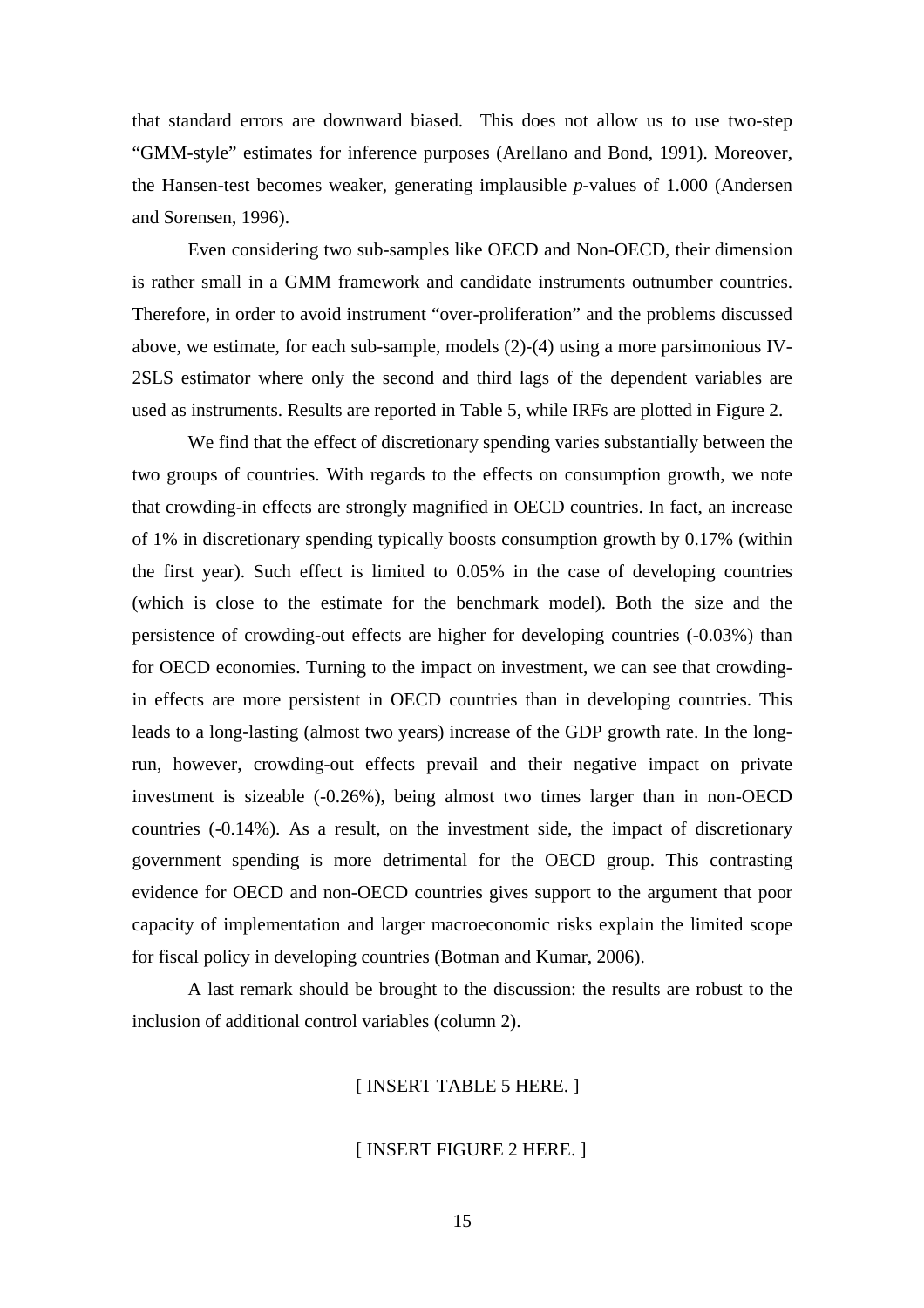#### **4. Fiscal Policy in Times of Crisis**

#### *4.1 Evaluating the impact of fiscal policy during crisis episodes*

Financial crises can be contagious and damaging as they typically lead economies into recessions and sharp current account imbalances. Among their causes, one can refer to: (i) credit booms; (ii) currency and maturity mismatches; (iii) large capital inflows; and (iv) unsustainable macroeconomic policies.

A key concern is what policymakers can do both to reduce the economic consequences of such events and to prevent their occurrence in the future. Similarly, a crucial question is how macroeconomic activity is affected in the short and medium term, and, in particular, how it responds to expansionary fiscal policy interventions.

In order to assess whether the size and timing of crowding-in and crowding-out effects change in time of crises, we look at the effects of discretionary spending shocks on the private sector conditioning them on the occurrence of several typology of crises. In detail, for each crisis, we enlarge our baseline specifications (2)-(4) and include an additional set of regressors which are obtained by interacting the discretionary component of spending  $(\hat{v}_{i,t})$  with a dummy (*Crisis*) that takes the value of one when a crisis occurs and zero otherwise. In accordance with the definition and identification of crises for a set of 70 countries as provided by Reinharth and Rogoff (2011), we consider the following episodes: a) banking crises; b) currency crises; c) domestic debt default (or restructuring); d) external debt default (or restructuring) and e) inflation crises. Then, we estimate, for each typology of crisis, *k*, the equations:

$$
\Delta Y_{i,t} = c_i + \beta \Delta Y_{i,t-1} + \sum_{j=1}^4 \delta_j \hat{v}_{i,t-j} + \sum_{j=1}^4 \varphi_j \Big( Crisis_i^k \times \hat{v}_i \Big)_{t-j} + \sum_{j=1}^4 \rho_j Crisis_{i,t-j}^k + \lambda Z_{i,t} + \tau_i + \varepsilon_{i,t},
$$
 (5)

$$
\Delta C_{i,t} = c_i + \beta \Delta C_{i,t-1} + \sum_{j=1}^4 \delta_j \hat{v}_{i,t-j} + \sum_{j=1}^4 \varphi_j \left( \text{Crisis}_i^k \times \hat{v}_i \right)_{t-j} + \sum_{j=1}^4 \rho_j \text{Crisis}_{i,t-j}^k + \lambda Z_{i,t} + \tau_i + \varepsilon_{i,t}, \quad (6)
$$

$$
\Delta I_{i,t} = c_i + \beta \Delta I_{i,t-1} + \sum_{j=1}^4 \delta_j \hat{v}_{i,t-j} + \sum_{j=1}^4 \varphi_j \left( \text{Crisis}_i^k \times \hat{v}_i \right)_{t-j} + \sum_{j=1}^4 \rho_j \text{Crisis}_{i,t-j}^k + \lambda Z_{i,t} + \tau_i + \varepsilon_{i,t}, \tag{7}
$$

where all the variables have the usual meanings. The higher the statistical significance of the parameter  $\varphi$ , the more important is the role played by the crisis in determining the size and persistence of crowding-in and crowding-out effects.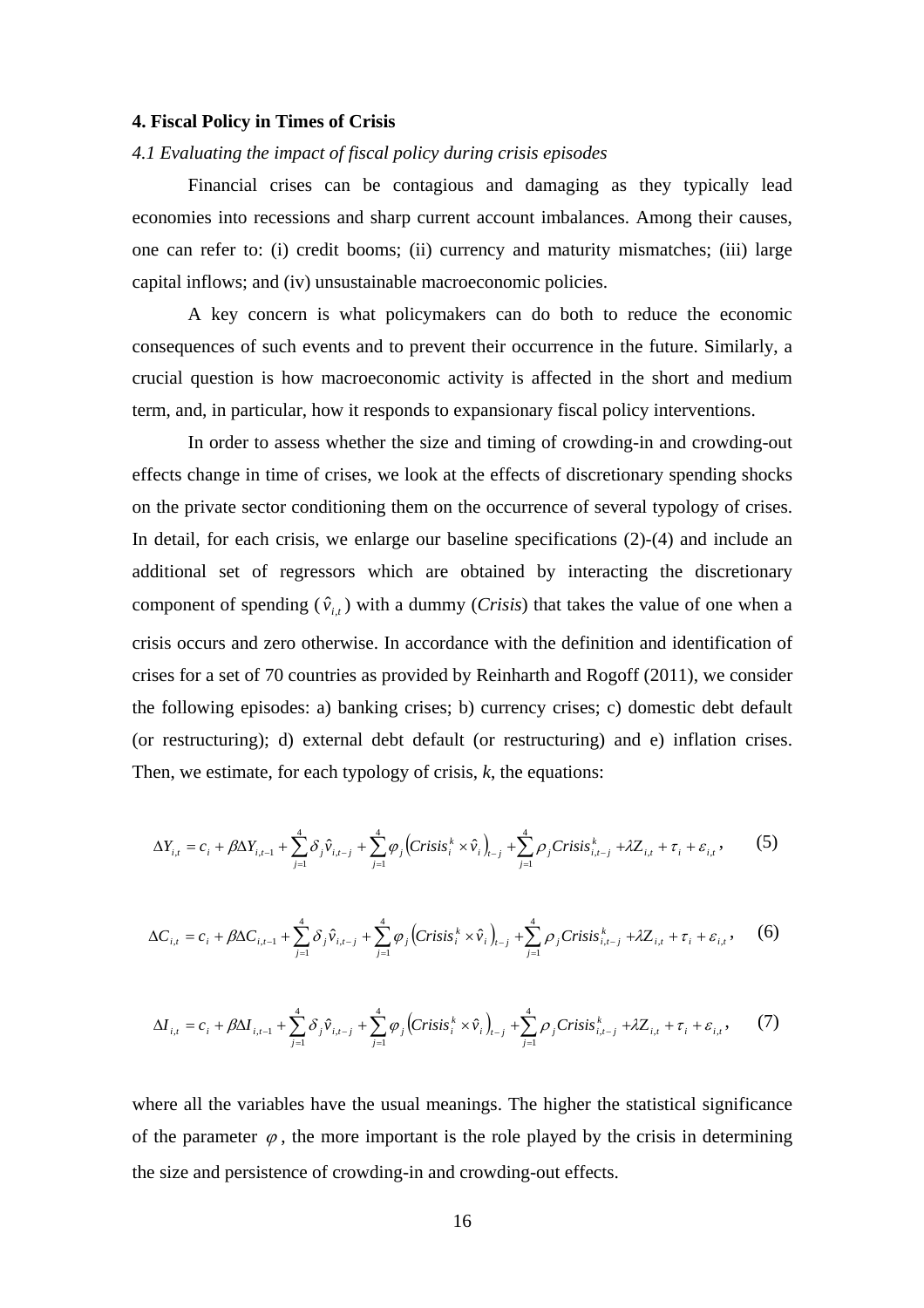#### *4.2 Banking crises*

Table 6 summarizes the evidence for banking crises. The results suggest that once episodes of baking crises are controlled for, (unconditional) discretionary shocks in public spending have a larger effect than the one presented in the baseline. In particular, we find that a 1 percent shock in the discretionary component of fiscal spending boosts GDP growth by about 0.06% over the first year, which corresponds to a multiplier of 0.5. Similarly, this crowding-in effect emerges for both consumption and investment growth, although it tends to be larger for the later (0.16% versus 0.21- 0.26%, respectively). Note, however, that the impact on investment seems to be less persistent, as crowding-out effects emerge after 3 years. In addition, although the occurrence of a banking crisis does not seem to affect the impact of fiscal policy on private consumption and private investment, there is some evidence suggesting that the effectiveness of fiscal policy discretion may be weaker after 3 years. Finally, in line with previous empirical evidence (Kaminsky and Reinhart, 1999; Cerra and Saxena, 2008; Furceri and Zdienicka 2011) the occurrence of a banking crisis severely affects GDP growth and private investment.

#### [ INSERT TABLE 6 HERE. ]

#### *4.3 Currency crises*

Table 7 describes the results for currency crises. Kaminsky and Reinhart (1999) suggest that banking crises precede currency crashes. As a result, the collapsing value of the domestic currency that takes place after the banking crisis may undermine the solvency of private and sovereign borrowers who hold large amounts of foreign currency debts.

The empirical findings show that (unconditional) fiscal policy discretion shocks can help boosting economic growth in the short-run even when we control for the occurrence of currency crises: a 1% shock in government spending raises GDP, private consumption and private investment by 0.05%, 0.10% and 0.22%, respectively. As in the case of a banking crisis, the impact on investment does not last long, as crowdingout effects emerge after 3 years. Similarly, the occurrence of a currency crisis does not seem to dramatically affect the relationship between fiscal policy discretion and economic activity. Nevertheless, there is weak evidence suggesting that in such circumstances, fiscal policy stimuli may lead to an amplification of the crowding-out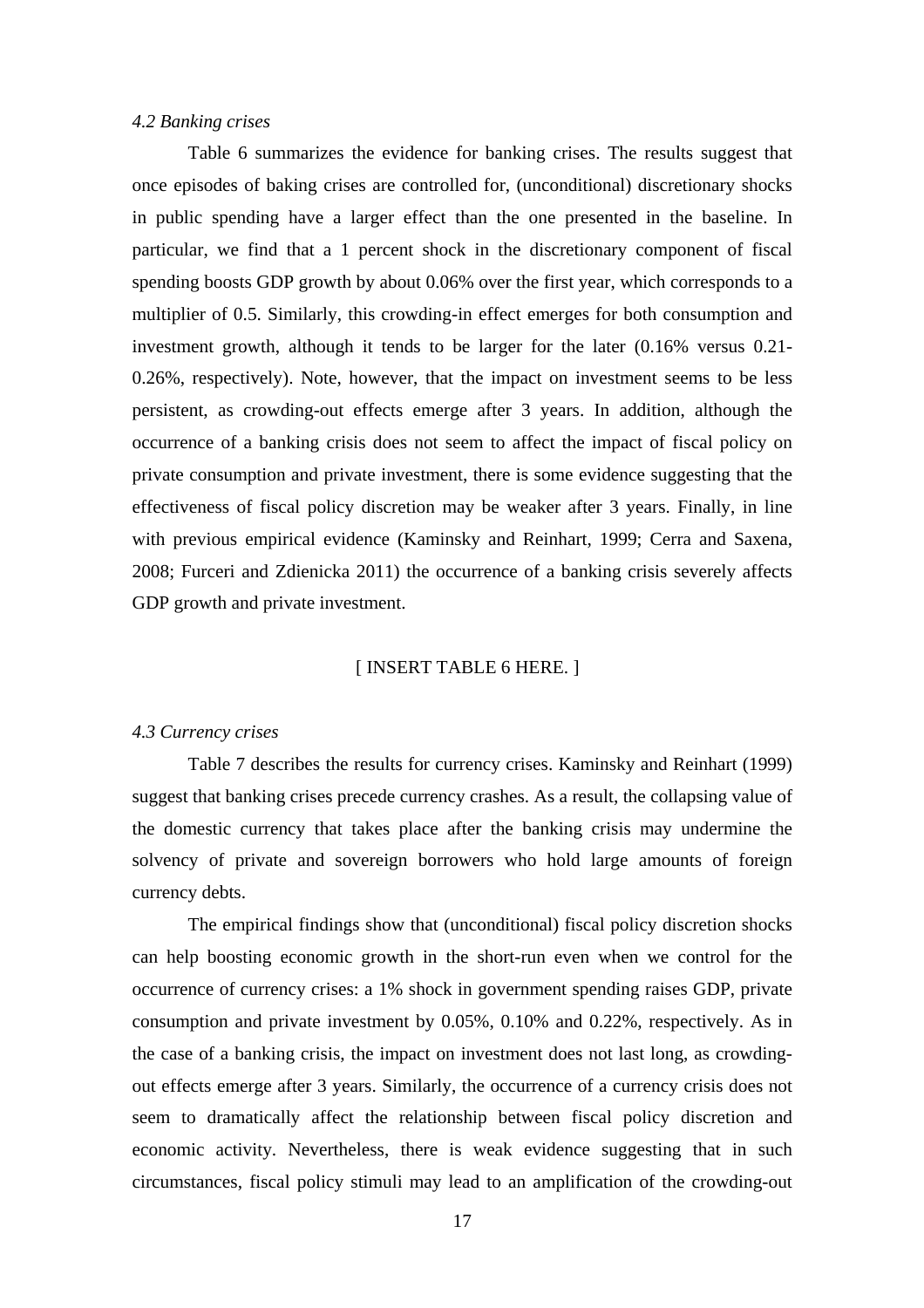effects in private consumption and investment. Moreover, although the size of crowding-out effects is not strong enough to revert the initial crowding-in effects in the case of investment, for consumption the crowding-out effects may overtake the crowding-in impact. Finally, it can be seen that the occurrence of a currency crisis has a substantial impact on the average consumption growth.

#### [ INSERT TABLE 7 HERE. ]

#### *4.4 Domestic debt crises*

Reinhart and Rogoff (2008b) sustain that domestic debt crises are typically characterized by four features. First, they occur when economic conditions are worse than the average external default. Second, they do not typically involve external creditors. Third, suspension of payments on domestic debt does not often occur. Fourth, domestic debt crisis involving deposit freezes or forcible conversion of foreign currency deposits into local currency can take place during banking crises, hyperinflations, or both.

Our results show that when we control for debt crises the (unconditional) positive effects of fiscal policy stimulus are mainly confined to the short-term, where a 1% increase in fiscal policy discretion can raise private consumption growth and private investment growth by 0.14% and 0.22%, respectively. As before, the effects on private investment are of shorter duration given that the initial positive impact erodes and even becomes negative after 3 years. Most importantly, these medium-term crowding-out effects (about -0.23%) are stronger that the short-term crowding-in effects. In addition, it is possible to observe that the effect of fiscal policy discretion during periods of debt crises tends to be detrimental for the overall economy even in the short-run (where GDP growth falls by 0.11%). This suggests that higher spending that is financed by borrowing tends to reduce policy credibility and exacerbate the debt crisis. Moreover, it may induce a credit shortage that leads to a fall in private consumption and investment spending (Heim, 2010d).

Rising concerns about debt sustainability also crowds-out private investment. This is in line with the idea that high public debt levels limit the scope for fiscal stimulus due to the perception of the markets of a higher risk premium associated with larger deficits (Ardagna, 2009). In addition, it is consistent with the argument that the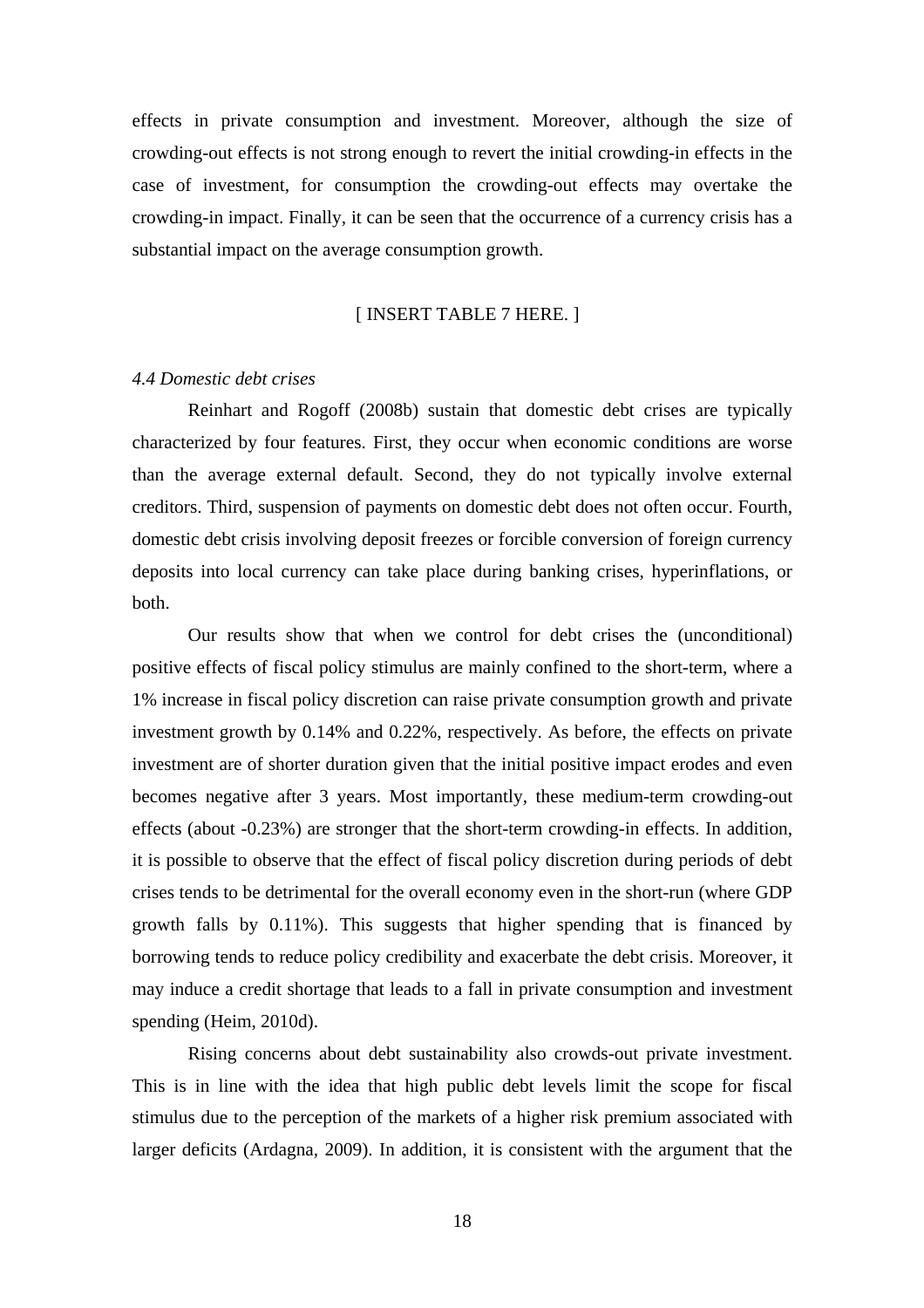effectiveness of fiscal policy may be small when initial fiscal conditions are poor (Baldacci et al., 2009).

#### [ INSERT TABLE 8 HERE. ]

#### *4.5 External debt crises*

We now turn to the analysis of external debt crises. These typically involve outright *default* on payment of debt obligations incurred under foreign legal jurisdiction, *repudiation,* or the *restructuring* of debt into terms less favorable to the lender than in the original. While the time of default is accurately classified as a crisis year, there are a large number of cases where the final resolution with the creditors (if it ever did take place) seems interminable. As a result, Reinhart and Rogoff (2010) construct dummy variables where only the first year of default enters as a crisis, in to the country-specific dummy variables that cover the entire episode.

In developing and transitional economies, an external debt crisis often takes place together with a currency crisis. It mainly occurs when there is an excessive accumulation of foreign currency debt relative to domestic currency debt. Thus, in the presence of a large capital outflow, the country's economy is hardly hit by the burst of asset prices bubble and the subsequent depreciation of domestic currency.

The results obtained when external debt crises are considered (Table 9) suggest that under normal circumstances  $-$  i.e. in the absence of external debt crises  $-$ , a  $1\%$ shock in fiscal discretion: a) boosts private consumption in the short-term (a 0.09% increase); b) crowds-out private investment in the medium-term (a  $0.17\%$  reduction); and c) does not have a statistically significant impact on GDP growth. However, under exceptional circumstances – i.e. conditioning the effect of fiscal discretion on the occurrence of an external debt crisis, one can observe a negative impact on GDP growth over the medium-term (-0.06% at the 3-year horizon) that is largely explained by the crowding-out effect over private consumption (-0.16%). As in the case of currency crises, episodes of instability in the external accounts can severely impact on the average consumption growth rate.

#### [ INSERT TABLE 9 HERE. ]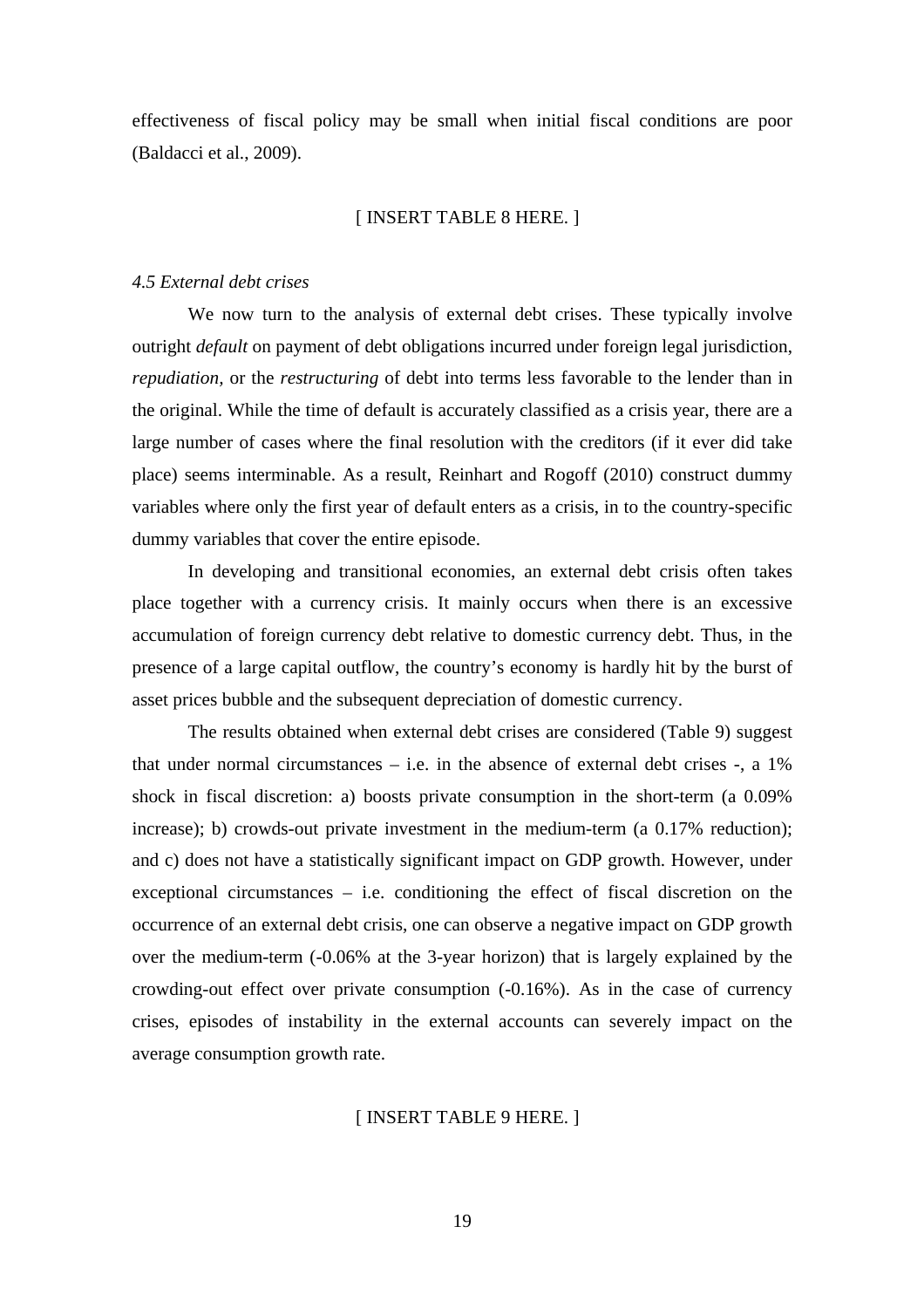#### *4.6 Inflation crises*

In Table 10, we assess the role of inflation crises. These episodes are typically chronic as they last for many years. Reinhart and Rogoff (2004) used a twelve-month inflation threshold of 40% or higher percent to define a "freely falling" episode. More recently Reihnart and Rogoff (2010) define an inflation crisis using a threshold of 20% per annum.

Controlling for the occurrence of inflation crises, we find that a 1% positive (unconditional) shock to fiscal spending stimulates GDP growth (0.07%) in the shortterm (within 1 year), but crowds-out private investment (-0.27%) in the medium-term (3 years ahead). Taking into account the share of government consumption to GDP, this translates into a short-run multiplier of 0.6.

In addition, while crowding-in effects are quantitatively unchanged, crowing-out effects are magnified for private consumption and, to a less estent, for private investment. Putting it differently, this implies that a tightening of fiscal policy (i.e. a negative spending shock) is expected to have a negative impact on aggregate demand, thereby reducing the price level in the short-term. However, in the long-run, private consumption is boosted as a result of the increase of confidence on the sustainability of the fiscal stance.

#### [ INSERT TABLE 10 HERE. ]

#### *4.7 Quantifying the size of crowding-in and crowding-out effects*

The whole evidence for fiscal policy during times of crisis is summarized in Table 11 and Figure 3. More specifically, Table 11 describes the size of crowding-in and crowding-out effects by type of crisis, while Figure 3 displays the impulse-response functions (IRFs) to a positive shock to fiscal policy discretion for each type of crisis.

We find that, regardless the typology of crisis, crowding-in effects dominate during the first years of the crises. Compared to the baseline (benchmark) scenario, the size of crowding-in effects is magnified during crisis periods, which suggests that there is a great scope for fiscal policy stimuli packages under such exceptional circumstances. However, in the long-run, crowding-out effects take over and significantly reduce private investment growth and, to a small extent, private consumption growth.

Interestingly, under the crises scenario, the crowding-out effects might be strong enough to cancel out the entire expansionary thrust of government spending.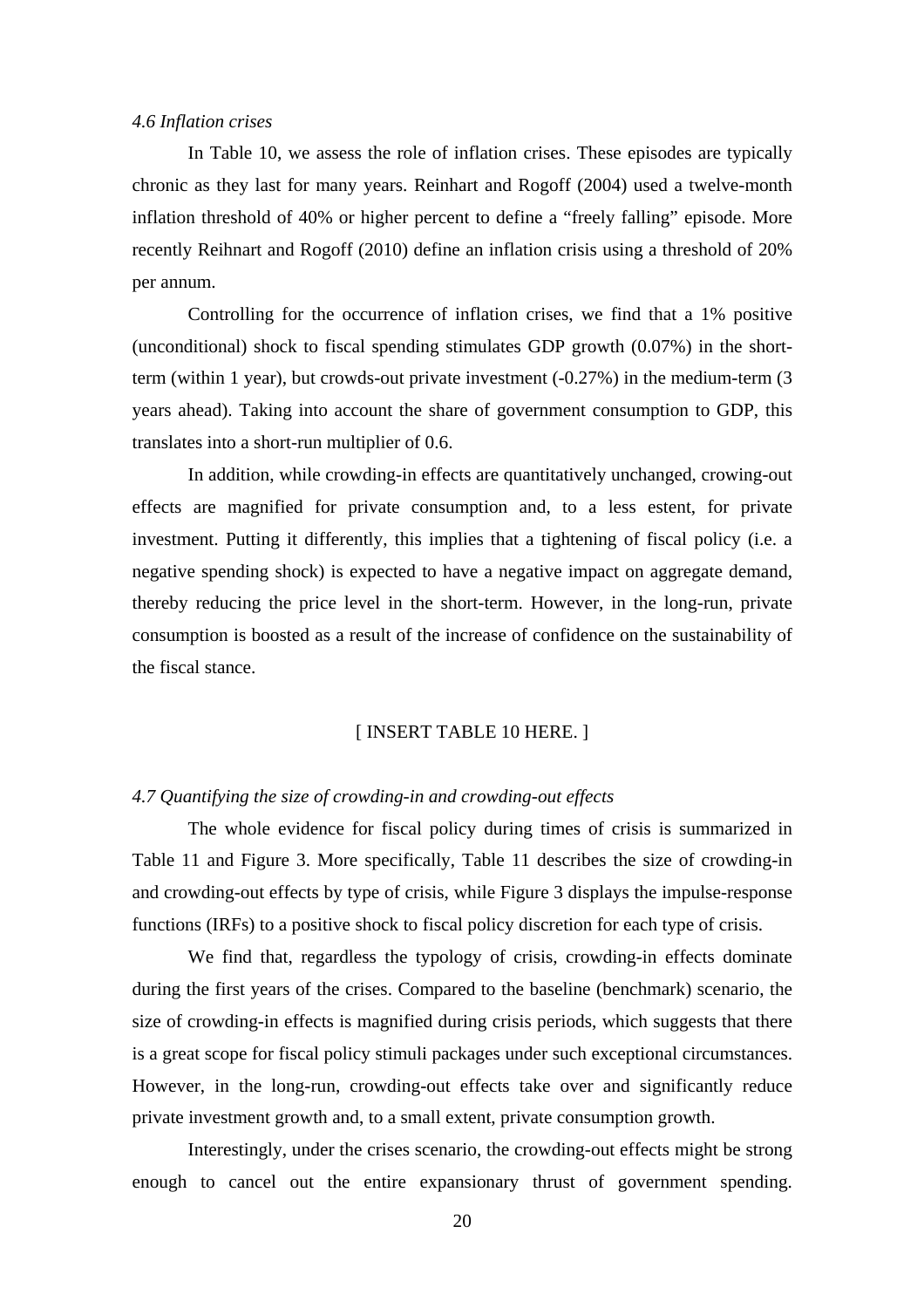Consequently, the unconventional policy measures undertaken by governments during crises might have destabilizing long-run effects. As a result, extraordinarily expansionary fiscal measures may need to be withdrawn in a timely manner. This result is in line with the works by Claessens et al. (2004) and Cerra et al. (2009) and the recommendations of international institutions (IMF, 2009a; OECD, 2009).

[ INSERT TABLE 11 HERE. ]

#### [ INSERT FIGURE 3a HERE. ]

#### [ INSERT FIGURE 3b HERE. ]

#### **5. Conclusions**

In this paper, we assess the dynamic macroeconomic impact of fiscal policy discretion. In particular, we look at the size of the crowding-in and crowding-out effects and check whether there is a trade-off between the short-term impact and the mediumterm implications of a positive fiscal policy shock. We do this by analysing a panel of 132 countries from 1960 to 2008.

The results show that fiscal policy discretion can provide a net stimulus to the economy in the short-run, but crowding-out effects emerge in the long-run. However, , in general, these are not strong enough to cancel out the expansionary path of government spending and, as a result, fiscal policy is a key stabilizing tool during economic downturns.

We also find that crowding-in effects are of larger magnitude and more persistent for OECD countries, while crowding-out effects seem to be more detrimental for private investment than for private consumption.

Looking at the role of fiscal policy in times of crisis, our findings suggest that crowding-in effects are amplified once such exceptional circumstances are controlled for – in particular, banking crises - and dominate in the short-run, a feature that corroborates the idea of a great scope for fiscal policy stimulus packages. However, crowding-out effects take over in the long-run and negatively impinge on private sector's spending. For instance, in the case of debt crises, a boost in government spending has a negative and persistent effect of real GDP growth, in line with the rising concerns about the long-term sustainability of the debt path.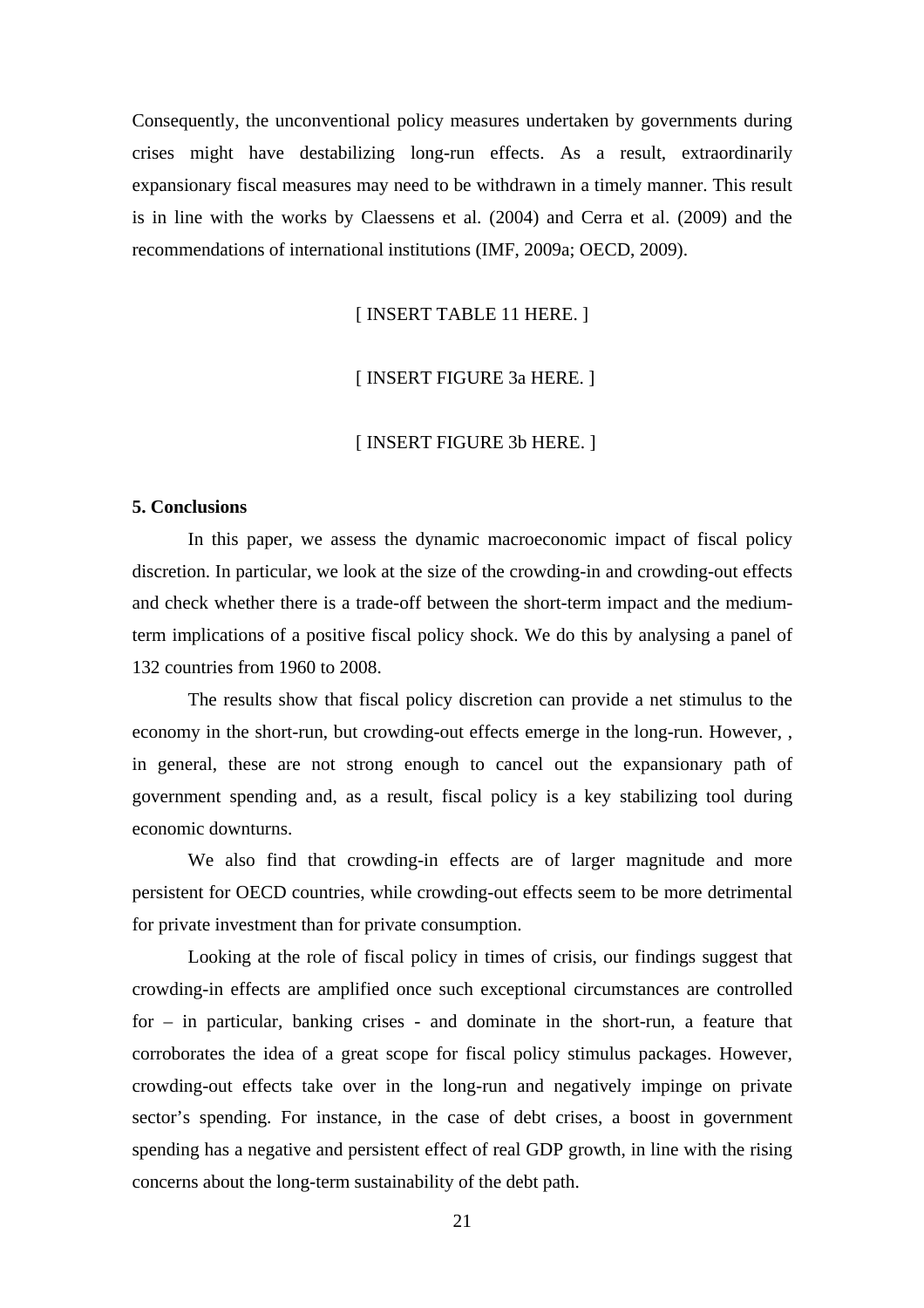Summing up, our research suggests that there is a trade-off between the shortterm and the medium-term impact of fiscal policy. In particular, in the outcome of a crisis episode, fiscal measures should be withdrawn in a timely manner and a wellconceived austerity plan may need to be adopted in order to guarantee a sustainable growth path and avoid destabilizing market tensions. As a result, ensuring a stable macroeconomic environment and the adopting sound fiscal policies in normal times seems to be crucial to enhance the effectiveness of fiscal policy when economies are hit by extraordinary shocks (Tavares and Valkanov, 2001) and to shorten the length of such episodes (Baldacci et al., 2009; Spilimbergo et al., 2009).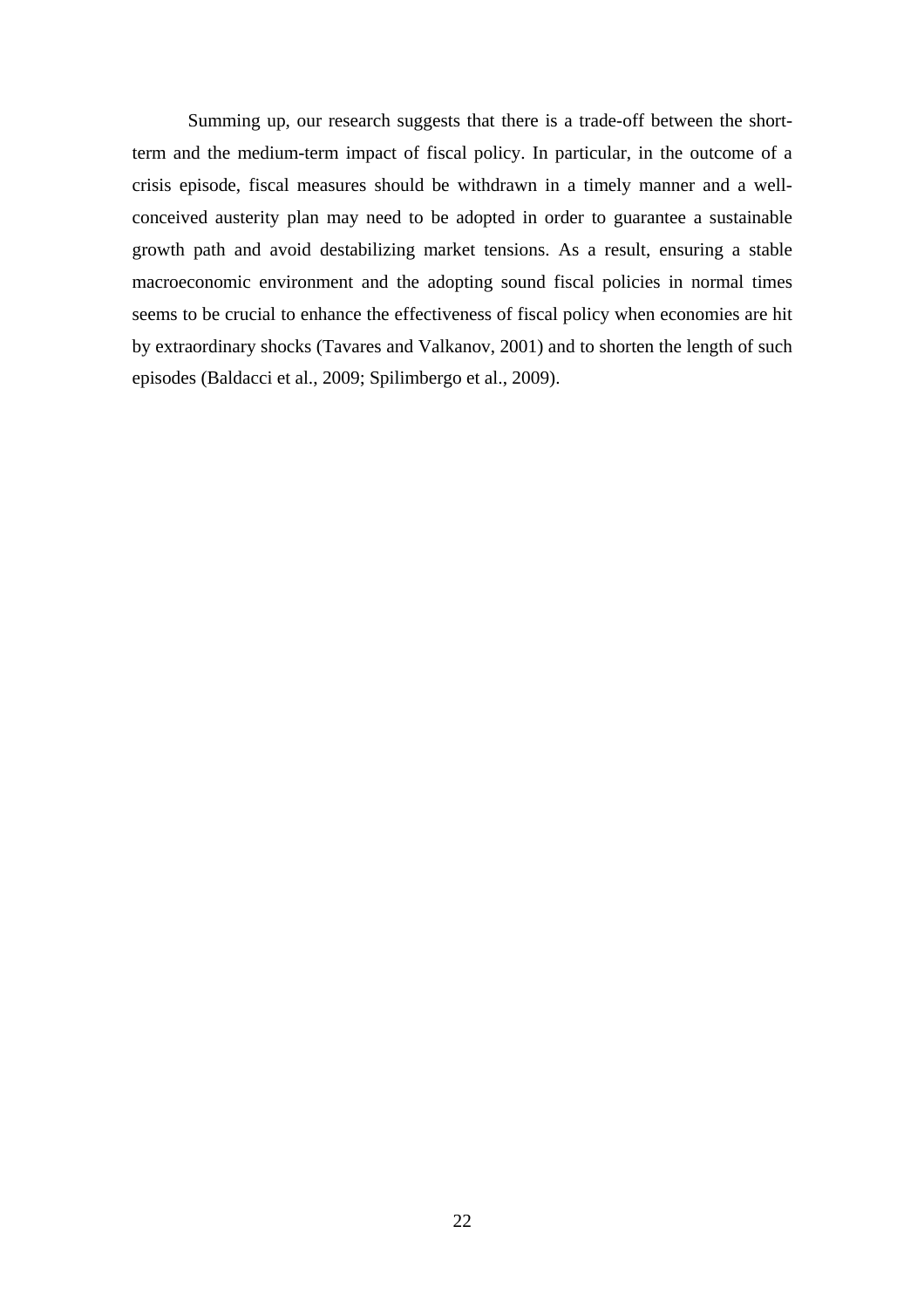#### **References**

- Abbas, S. A., Belhocine, N., ElGanainy, A., and M. Horton, 2010. A historical public debt database. International Monetary Fund, IMF Working Paper No. 245.
- Afonso, A., and R. M. Sousa, 2011a. The macroeconomic effects of fiscal policy. *Applied Economics*, forthcoming.
- Afonso, A., and R. M. Sousa, 2011b. What are the effects of fiscal policy on asset markets? *Economic Modelling*, 28(4), 1871-1890
- Afonso, A., Agnello, L. and D. Furceri, 2010. Fiscal policy responsiveness, persistence and discretion. *Public Choice*, 145(3), 503-530.
- Agnello L., and J. Cimadomo, 2011. Discretionary fiscal policy over the business cycle: New evidence based on the ESCB disaggregated approach. *International Journal of Central Banking*, forthcoming.
- Agnello, L., and L. Schuknecht, 2011. Booms and busts in housing markets: determinants and implications. *Journal of Housing Economics*, vol. 20(3), pages 171-190, September.
- Agnello, L., and R. M. Sousa, 2009. The determinants of public deficit volatility. European Central Bank, ECB Working Paper No. 1042.
- Alesina, A., Ardagna, S., Perotti, R., and F. Schiantarelli, 2002. Fiscal policy, profits, and investment. *American Economic Review*, 92(3), 571-589.
- Alesina, A., Tabellinin, G., and F. R. Campante, 2008. Why is fiscal policy oftern procyclical? *Journal of the European Economic Association*, 6(5), 1006-1036.
- Andersen, T. G., and B. E. Sorensen, 1996. GMM estimation of a stochastic volatility model: A Monte Carlo study. *Journal of Business and Economic Statistics*, 14(3), 328-352.
- Ardagna, S., 2009. Financial markets' behavior around episodes of large changes in the fiscal stance. *European Economic Review*, 53, 37-55.
- Arellano, M., and S. Bond, 1991. Some tests of specification for panel data: Monte Carlo evidence and an application to employment equations. *The Review of Economic Studies*, 58, 277-297.
- Baldacci, E., and M. S. Kumar, 2010. Fiscal deficits, public debt, and sovereign bond yields. International Monetary Fund, IMF Working Paper No. 184.
- Baldacci, E., Gupta, S., and C. Mulas-Granados, 2009. How effective is fiscal policy response in systemic banking crises? International Monetary Fund, IMF Working Paper No. 160.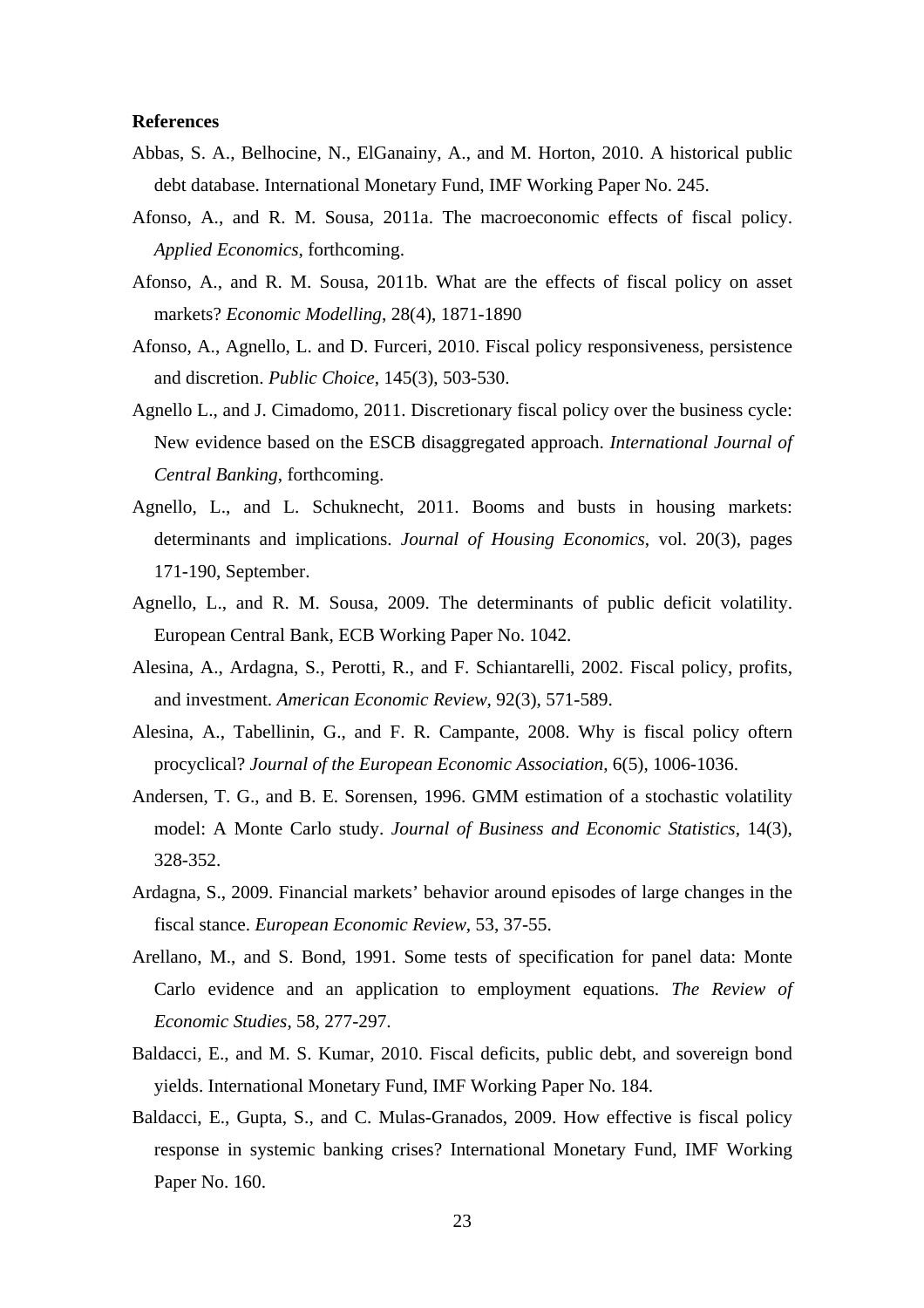Baltagi, B., 2001. *Econometric analysis of panel data*. Chichester: Wiley.

- Blanchard, O., and R. Perotti, 2002. An empirical characterization of the dynamic effects of changes in government spending and taxes on output. *Quarterly Journal of Economics*, 117(4), 1329-1368.
- Botman, D., and M. S. Kumar, 2006. Fundamental determinants of the effects of fiscal policy. International Monetary Fund, IMF Working Paper No. 72.
- Castro, V., 2011. Can central banks' monetary policy be described by a linear (augmented) Taylor rule or by a nonlinear rule? *Journal of Financial Stability*, forthcoming.
- Castro, V., 2010. The duration of economic expansions and recessions: more than duration dependence. *Journal of Macroeconomics*, 32, 347-365.
- Castro, F., and P. Hernández de Cos, 2008. The economic effects of fiscal policy: The case of Spain. *Journal of Macroeconomics*, 30(3), 1005-1028.
- Cerra, V., and S. Saxena, 2008. Growth dynamics: The myth of economic recovery. *American Economic Review*, 98, 439-457.
- Cerra V., Panizza, U., and S. Saxena, 2009. International evidence on recovery from recessions. International Monetary Fund, IMF Working Paper No. 183.
- Cimadomo, J., 2011. Fiscal Policy in real time. *Scandinavian Journal of Economics*, forthcoming.
- Cimadomo, J., Kirchner M., and S. Hauptmeier, 2010. Transmission of government spending shocks in the euro area: Time variation and driving forces. European Central Bank, ECB Working Paper No. 1219.
- Claessens, C. A., Klingebiel, D., and L. Laeven, 2004. Resolving systemic financial crises: policies and institutions. The World Bank, Policy Research Working Paper No. 3377.
- Coenen, G., Erceg, C., Freedman, C., Furceri, D., Kumhof, M., Lalonde, R., Laxton, D., Lindé, J., Mourougane, A., Muir, D., Mursula, S., de Resende, C., Roberts, J., Roeger, W., Snudden, S., Trabandt, M., and J. in't Veld, 2010. Effect of fiscal stimulus in structural models. *American Economic Journal: Macroeconomics*, forthcoming.
- Corsetti, G., Meier, A., and G. Müller, 2009. When, where and how does fiscal stimulus work? European University Institute, mimeo.
- Fatás, A., and I. Mihov, 2011. Policy volatility, institutions and economic growth. *Review of Economics and Statistics*, forthcoming.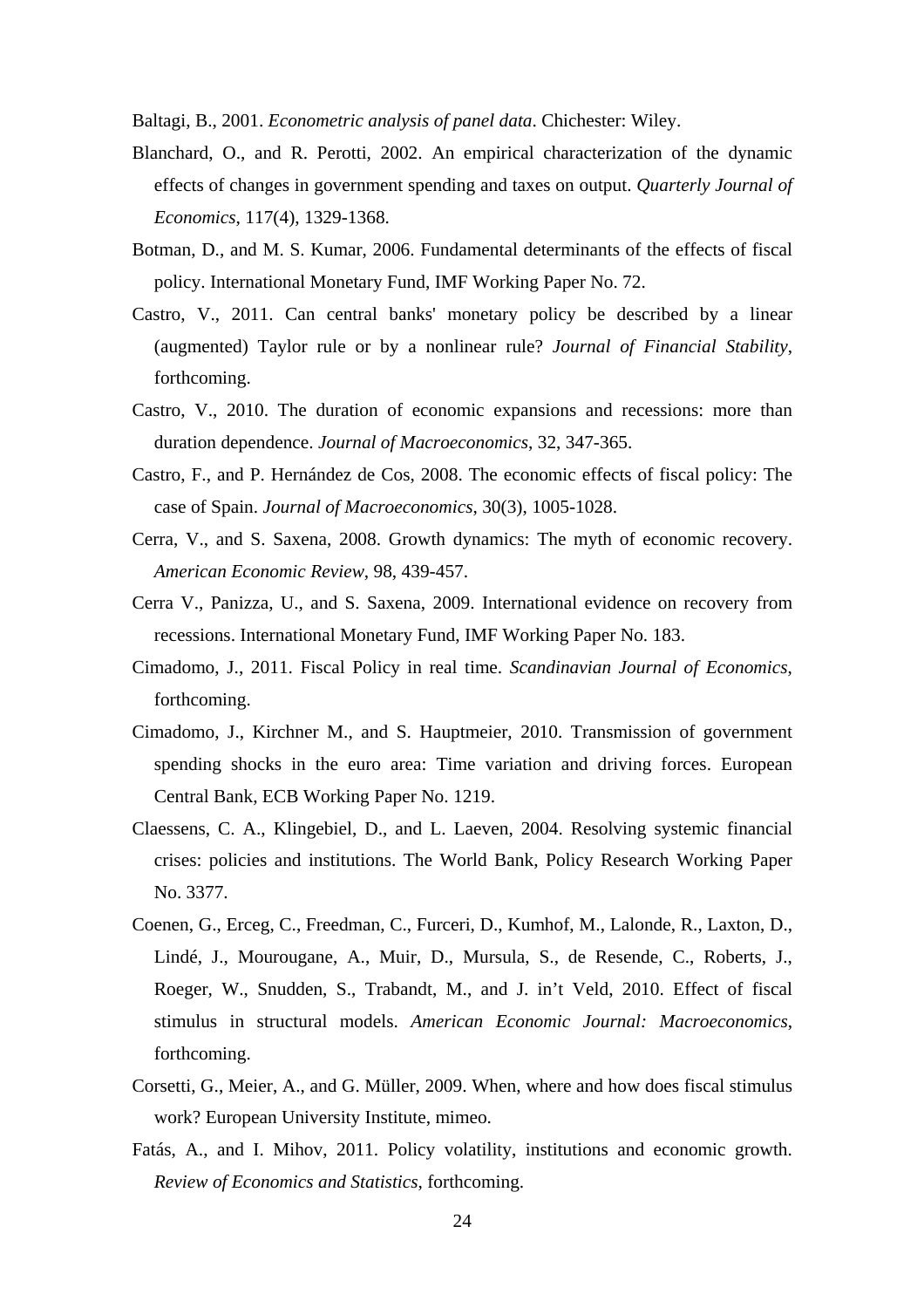- Fatás, A. and I. Mihov, 2006. The macroeconomics effects of fiscal rules in the US states. *Journal of Public Economics*, 90, 101-117.
- Fatás, A. and I. Mihov, 2003. The case for restricting fiscal policy discretion. *Quarterly Journal of Economics*, 118, 1419-1447.
- Fatás, A., and I. Mihov, 2001. The effects of fiscal policy on consumption and employment: theory and evidence. CEPR Discussion Paper Nº. 2760.
- Feldstein, M., 1982. Government deficits and aggregate demand. *Journal of Monetary Economics*, 9, 1-20.
- Fischer, S., 1998. In defense of the IMF. *Foreign Affairs*, 77(4), 103-107.
- Furceri, D., and R. M. Sousa, 2011a. The impact of government spending on the private sector: crowding-out versus crowding-in effects. *Kyklos*, forthcoming.
- Furceri, D., and A. Zdzienicka A., 2011. The real effects of financial crises in the European transition economies. *Economics of Transition*, 17, 1-25.
- Furceri, D., and A. Zdzienicka, 2010. The consequences of banking crises on public debt. OECD Economics Department Working Paper No. 801.
- Gavin, M., and R. Perotti, 1997. Fiscal policy in Latin America. *NBER Macroeconomics Annual*. In: Bernanke, B,, and J. Rotemberg (Eds.). MIT Press.
- Giavazzi, F., and M. Pagano, 1990. Can severe fiscal contractions be expansionary? Tales of two small European countries. In Blanchard, O., and S. Fischer (Eds.). *NBER Macroeconomics Annual*, MIT Press.
- Giordano, R., Momigliano, S., Neri, S., and R. Perotti, 2007. The effects of fiscal policy in Italy: evidence from a VAR model. *European Journal of Political Economy*, 23, 707-733.
- Granville, B., and S. K. Mallick, 2009. Monetary and financial stability in the euro area: procyclicality versus trade-off. *Journal of International Financial Markets, Institutions and Money*, 19, 662-674.
- Hansen, L., 1982. Large sample properties of Generalized Method of Moments estimators. *Econometrica*, 50, 1029-1054.
- Heim, J. J., 2010a. Is crowd out a problem in recessions? Rensselaer Polytechnic Institute, Department of Economics, Working Paper No. 1103.
- Heim, J. J., 2010b. Do government deficits crowd out consumer and investment spending. *Journal of the Academy of Business and Economics*, 10(3), October.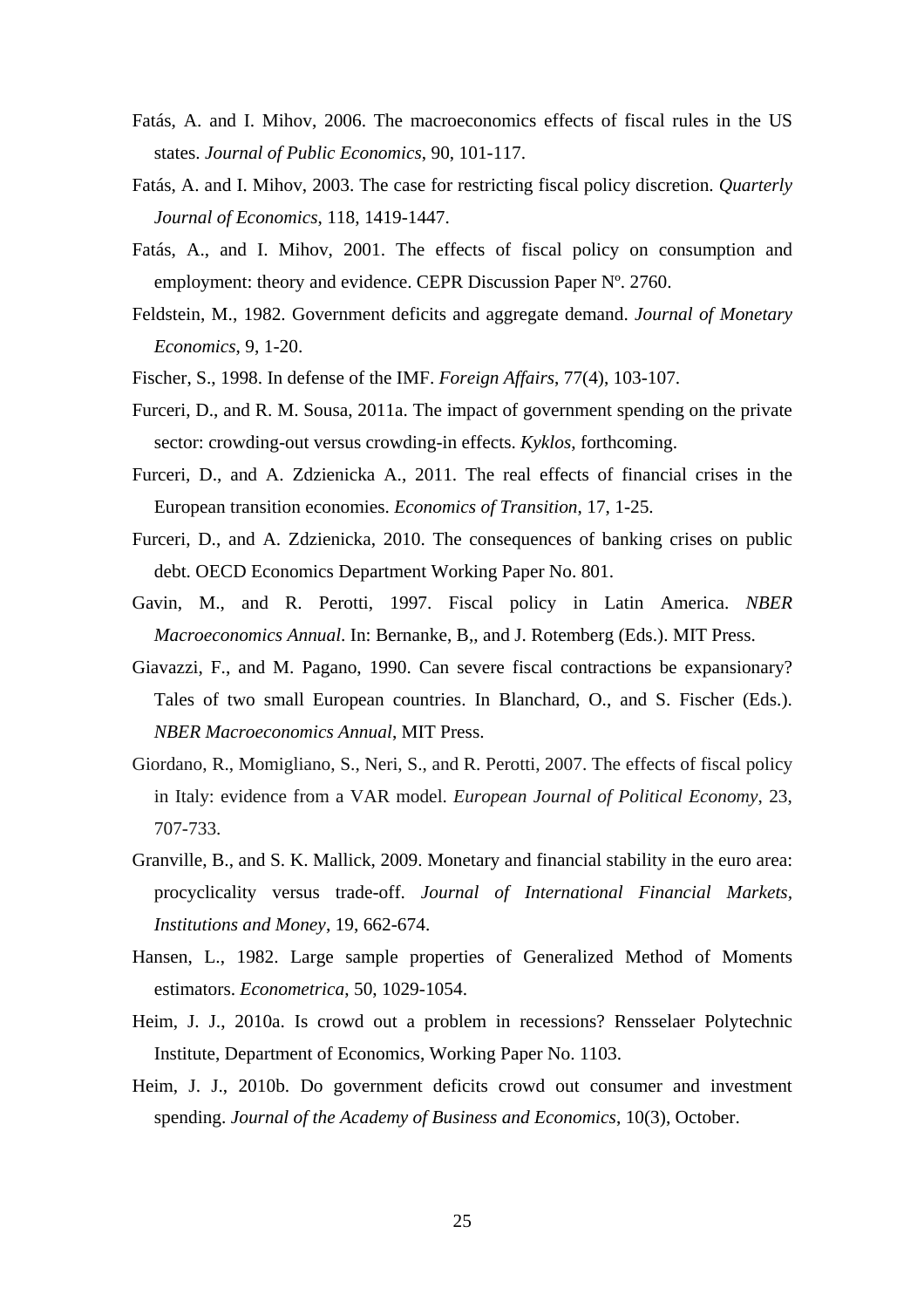- Heim, J. J., 2010c. Do tax cut and spending deficits have different crowd out effects? Rensselaer Polytechnic Institute, Department of Economics, Working Paper No. 1104.
- Heim, J. J., 2010d. Do deficits crowd out private borrowing? Evidence from Flow Of Funds Accounts. Rensselaer Polytechnic Institute, Department of Economics, Working Paper No. 1102.
- Henry, J., Hernandez de Cos, P., and S. Momigliano, 2008. The impact of government budgets on prices: Evidence from macroeconometric models. *Journal of Policy Modeling*, 30(1), 123-143.
- Hutchison, M., Noy, I., and L. Wang, 2010. Fiscal and monetary policies and the cost of sudden stops. *Journal of International Money and Finance*, 29(6), 973-987.
- Ilzetki, E., and C. A. Vegh, 2008. Procyclical fiscal policy in developing countries: Truth or fiction? National Bureau of Economic Research, NBER Working Paper No. 14191.
- International Monetary Fund, 2009a. From recession to recovery: How soon and how strong? *World Economic Outlook*, Chapter 3, Washington, DC: International Monetary Fund.
- International Monetary Fund, 2009b. The state of public finances: Outlook and medium-term policies after the 2008 Crisis, Washington, DC: International Monetary Fund.
- Jansen, D. W., Li, Q., Wang, Z., and J. Yang, 2008. Fiscal policy and asset markets: a semiparametric analysis. *Journal of Econometrics*, 147, 141-150.
- Kaminsky, G., and C. Reinhart, 1999. The twin crises: the causes of banking and balance of payment problems. *American Economic Review*, 89(3), 473-500.
- Laeven, L., and F. Valencia, 2008. Systemic banking crises: a new database. International Monetary Fund, IMF Working Paper No. 224.
- Leeper, E. M., and T. Zha, 2003. Modest policy interventions. *Journal of Monetary Economics*, 50(8), 1673-1700.
- Mackowiak, B., 2006. What does the Bank of Japan do to East Asia? *Journal of International Economics*, 70, 253-270.
- Mallick, S. K., Mohsin, M., 2010. On the real effects of inflation in open economies: theory and empirics. *Empirical Economics*, 39, 643-673.
- Mountford, A., Uhlig, H., 2009. What are the effects of fiscal policy shocks? *Journal of Applied Econometrics*, 24, 960-992.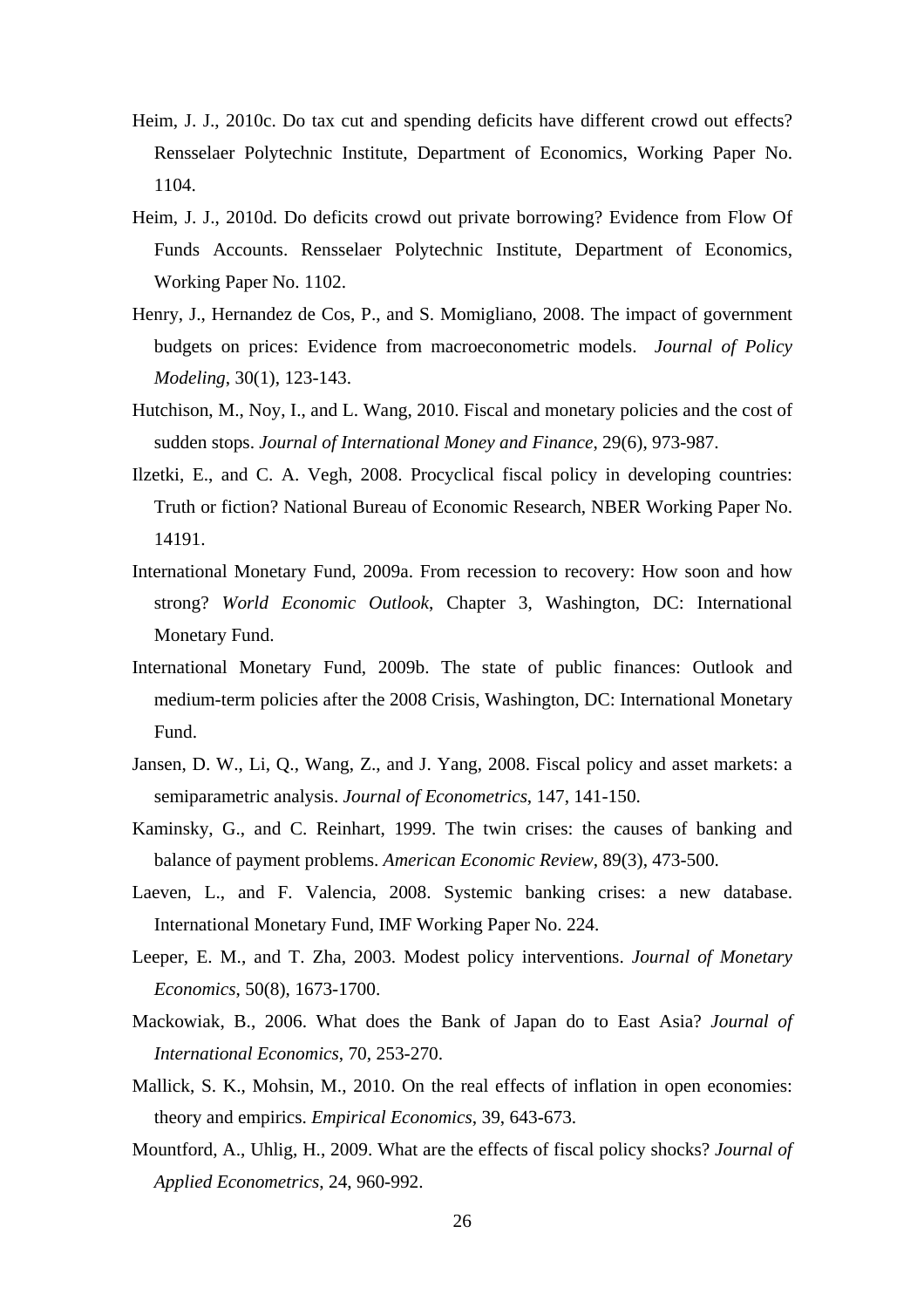- Organisation for Economic Co-Operation and Development, 2009. *Economic Outlook*, 86, Paris: Organisation for Economic Co-Operation and Development.
- Pagan, A., 1984. Econometric issues in the analysis of regressions with generated regressors. *International Economic Review*, 25(1), 221-247.
- Peltonen, T., Sousa, R. M., and I. Vansteenkiste, 2011. Investment in emerging market economies, *Empirical Economics*, forthcoming.
- Rafiq, M. S., and S. K. Mallick, 2008. The effect of monetary policy on output in EMU3: a sign restriction approach. *Journal of Macroeconomics*, 30, 1756-1791.
- Reinhart, C. M., and K. S. Rogoff, 2010. From financial crash to debt crises. National Bureau of Economic Research, NBER Working Paper No. 15795.
- Reinhart, C. M., and K. S. Rogoff, 2009. The aftermath of financial crises. National Bureau of Economic Research, NBER Working Paper No. 14587.
- Reinhart, C. M., and K. S. Rogoff, 2008a. This time is different: A panoramic view of eight centuries of financial crises. National Bureau of Economic Research, NBER Working Paper No. 13882.
- Reinhart, C. M., and K. S. Rogoff, 2008b. Banking crises: An equal opportunity menace. Paper presented at the Meetings of the American Economic Association in San Francisco, December.
- Reinhart, C. M., and K. S. Rogoff, 2004. The modern history of exchange rate arrangements: A reinterpretation. *Quarterly Journal of Economics*, 69(1), 1-48.
- Schuknecht, L., von Hagen, J., and G. Wolswijk, 2009. Government risk premiums in the bond market: EMU and Canada. *European Journal of Political Economy*, 25(3), 371-384.
- Sims, C., and T. Zha, 2006a. Were there regime switches in U.S. monetary policy? *American Economic Review*, 96(1), 54-81.
- Sims, C., and T. Zha, 2006b. Does monetary policy generate recessions? *Macroeconomic Dynamics*, 10(2), 231-272.
- Sousa, R. M., 2010a. Housing wealth, financial wealth, money demand and policy rule: evidence from the Euro area. *The North American Journal of Economics and Finance*, 21, 88–105.
- Sousa, R. M., 2010b. Consumption, (dis)aggregate wealth, and asset returns. *Journal of Empirical Finance*, 17(4), 606-622.
- Spilimbergo, A., Symansky, S., and M. Schindler, 2009. Fiscal multipliers. International Monetary Fund, IMF Staff Position Note No. 11.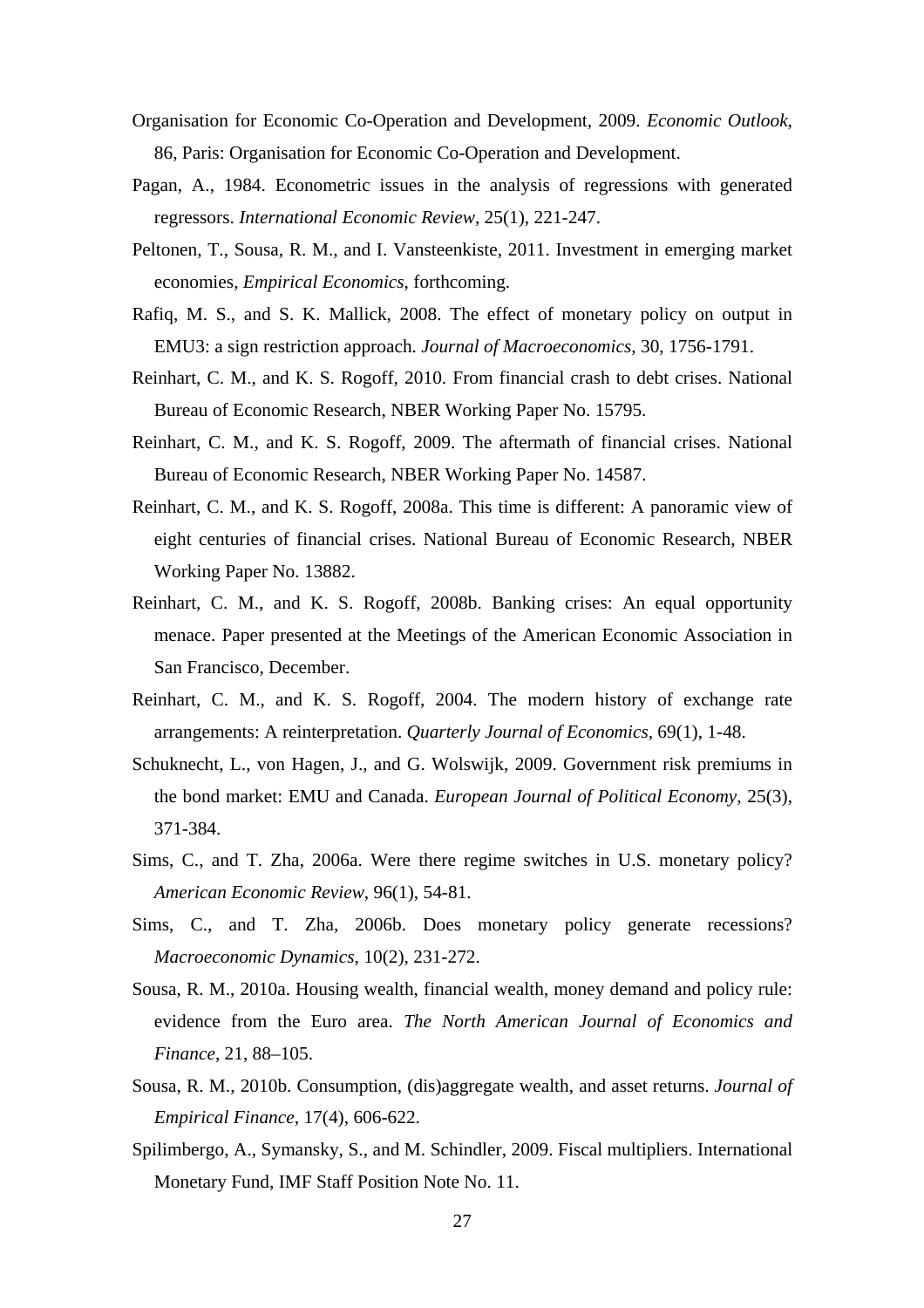- Spilimbergo, A., Symansky, S., Blanchard, O., and C. Cottarelli, 2008. Fiscal policy for the crisis. International Monetary Fund, IMF Staff Position Note No. 01.
- Tavares, J., and R. Valkanov, 2001. The neglected effect of fiscal policy on stock and bond returns. UCLA, Anderson School of Manaagement Working Paper No. 413.
- Tornell, A., and P. Lane, 1999. Voracity and growth. *American Economic Review*, 89, 22-46.
- Windmeijer, F., 2005. A finite sample correction for the variance of linear efficient twostep GMM estimators. *Journal of Econometrics*, 126, 25-51.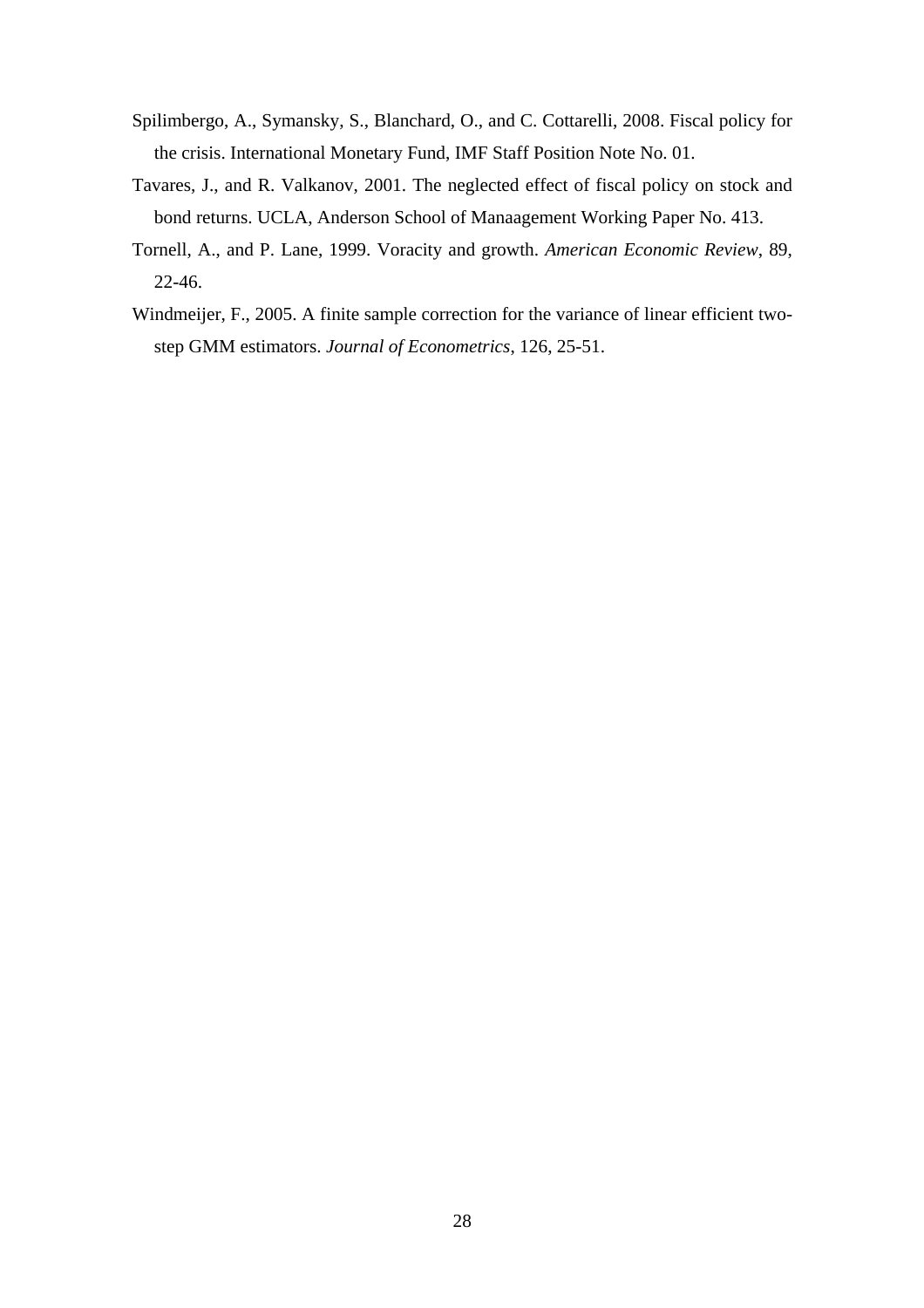Table 1: Fiscal policy responsiveness and persistence. **List of Tables**  List of Tables

**Table 1**: Fiscal policy responsiveness and persistence.

North-America East Africa Europe North-America  $0.365***$ Real GDP growth 0.275\*\*\* 0.509\*\*\* 0.477\*\*\* 0.419\*\*\* 0.625\*\*\* 0.457\*\*\* 0.443\*\*\* 0.277\* 0.541\*\*\* 0.554\*\*\* 0.365\*\*\*  $0.382***$ \*\*\*288;0 \*\*\*280;0 soo;0 860;0 260;0- too;0- 600;0 \$90;0- 270;0- 201;0 \$PMDIB Dilpubeas pappeer  $[25.264]$ [5.261] [13.404] [23.711] [20.192] [18.535] [13.129] [23.548] [48.563] [25.383] [7.974] [25.264]  $[0.001]$ 31.637  $[0.125]$ [0.126] [0.092] [0.092] [0.092] [0.092] [0.092] [0.097] [0.097] [0.092] [0.125] [0.125] [0.125] [0.1  $[0.095]$ [0.070] [0.070] [0.070] [0.0950] [0.0950] [0.07070] [0.075070] [0.07070] [0.07070] [0.07070] [0.07070  $-0.086$  $[0.093]$ [0.033] [0.0251] [0.0251] [0.0270] [0.0270] [0.0271] [0.0270] [0.0270] [0.0270] [0.0270] [0.0270] [0.07070] [0<br>[0.077070] [0.097070] [0.0771] [0.097071] [0.097071] [0.097071] [0.097071] [0.077 [10010] [00010] [00010] [20010] [00010] [10010] [00010] [00010] [00010] [00010] [00010] [10010]  $-1.024$  $[0.957]$ [0.190] [0.190] [0.190] [0.190] [0.507] [1.0075] [1.089] [2.075] [2.075] [2.075] [2.075] [2.075] [2.077] [0.959] [ Constant 17.562\*\*\* 31.562\*\* 31.795\*\*\* 33.132 626\*\* 12.85 59.325 59.325 37.626 12.85 31.627 29.258 27.069\*\*\* 31.637 Inflation - 10010-1 -0.0010 - 10.010 - 10.010 - 10.010- 10.0010- - 10.010- - 10.010- - 10.000- - 10.0<br>1980.01 - 10010- - 10010 - 10010 - 10010 - 10010- - 10010- - 10010- - 10010- - 10010-0.001 Public debt -0.590\*\*\* -1.458\*\* -0.934 -2.531\*\*\* -1.195 -0.124 -3.003\*\*\* -4.584\*\* -1.149 -1.066\*\*\* -1.024 0.734 Inflation squared 0.000 0.000 0.000 0.000 0.000 0.001 0.000 -0.005 0.000 0.000 0.001 R-square 0.296 0.094 0.120 0.106 0.213 0.155 0.137 0.268 0.114 0.250 0.734 133 Total Observations 1114 2012 1114 1234 1245 1246 1254 1270 1281 1281 1281 114 1150 1161 1281 1281 1281 1281 12  $\infty$ Number of countries 30 128 52 46 29 31 26 14 44 40 3  $-1.066***$ Europe  $0.223***$ 27.069\*\*\*  $0.554***$ [0.000]  $[0.327]$  $[7.974]$  $[0.078]$  $-0.004$  $[0.039]$ 0.000  $[0.088]$ 1012 0.250  $\overline{40}$  $0.541***$  $[0.000]$ 29.258  $[25.383]$  $[0.145]$  $[0.038]$  $-0.062$  $[0.055]$  $-1.149$  $[1.059]$ Africa  $0.087***$ 0.000 0.114 1130  $\frac{4}{4}$ Note: Robust standard errors in square brackets. . \*, \*\* \* \*\* statistically significant at 10%, 5% and 1% level, respectively. For brevity, time-effects estimates are not reported. Note: Robust standard errors in square brackets. . \*, \*\*, \*\*\* statistically significant at 10%, 5% and 1% level, respectively. For brevity, time-effects estimates are not reported. Region Major sub-samples Income level Region  $-4.584***$  $112.054**$  $[48.563]$ Middle<br>East  $-0.005$  $[2.075]$  $[0.153]$  $[0.087]$ 0.008  $[0.131]$  $[0.007]$ 0.268  $0.277*$ 0.063 270  $\frac{4}{3}$ and West  $-3.003***$ America 59.325\*\*  $[23.548]$  $0.443***$  $[0.116]$ 0.038  $[0.050]$ 0.034  $[0.026]$ 0.000 [0.000]  $[1.129]$ 0.137 South<br>merica<br>Indies<br>Indies 745 26 Asia and<br>Pacific Asia and  $[13.129]$  $0.457***$  $[0.115]$ -0.092  $[0.075]$  $-0.214$  $[0.143]$ 0.001  $[0.001]$  $-0.124$  $[0.505]$ 12.85 0.155 641  $\overline{3}$ OECD Non-OECD Low Lower-middle Upper-middle Upper-middle 37.626\*\*  $[18.535]$  $[0.000]$  $-1.195$  $0.213$  $[0.089]$  $[0.056]$  $[0.027]$  $[0.875]$  $0.625***$  $-0.091$ 0.038 0.000 600 29 Income level Lower-middle  $-2.531***$  $[0.000]$  $51.740***$  $[20.192]$  $[0.897]$  $0.419***$  $[0.097]$ 0.003  $[0.045]$  $-0.003$  $[0.027]$ 0.000 0.106 1074 46  $[23.711]$  $0.477***$  $[0.158]$  $[0.038]$  $[0.044]$  $[0.000]$  $-0.934$  $[1.007]$ 33.132 0.120  $0.069*$  $0.061$ 0.000 1234  $Low$ 52 Non-OECD Major sub-samples 40.785\*\*\*  $-1.458***$  $0.509***$  $[13.404]$  $[0.000]$  $[0.584]$  $[0.092]$  $-0.042$  $[0.028]$  $-0.015$  $[0.025]$ 0.000 2817 0.094 128  $-0.590***$  $17.562***$ OECD  $0.275***$  $[0.001]$  $[5.261]$  $[0.033]$  $[0.190]$  $[0.044]$ 0.102  $[0.070]$  $-0.006$ 0.000 1114 0.296  $30$ Lagged spending growth Number of countries **Total Observations** Real GDP growth Inflation squared Public debt R-square Inflation Constant

29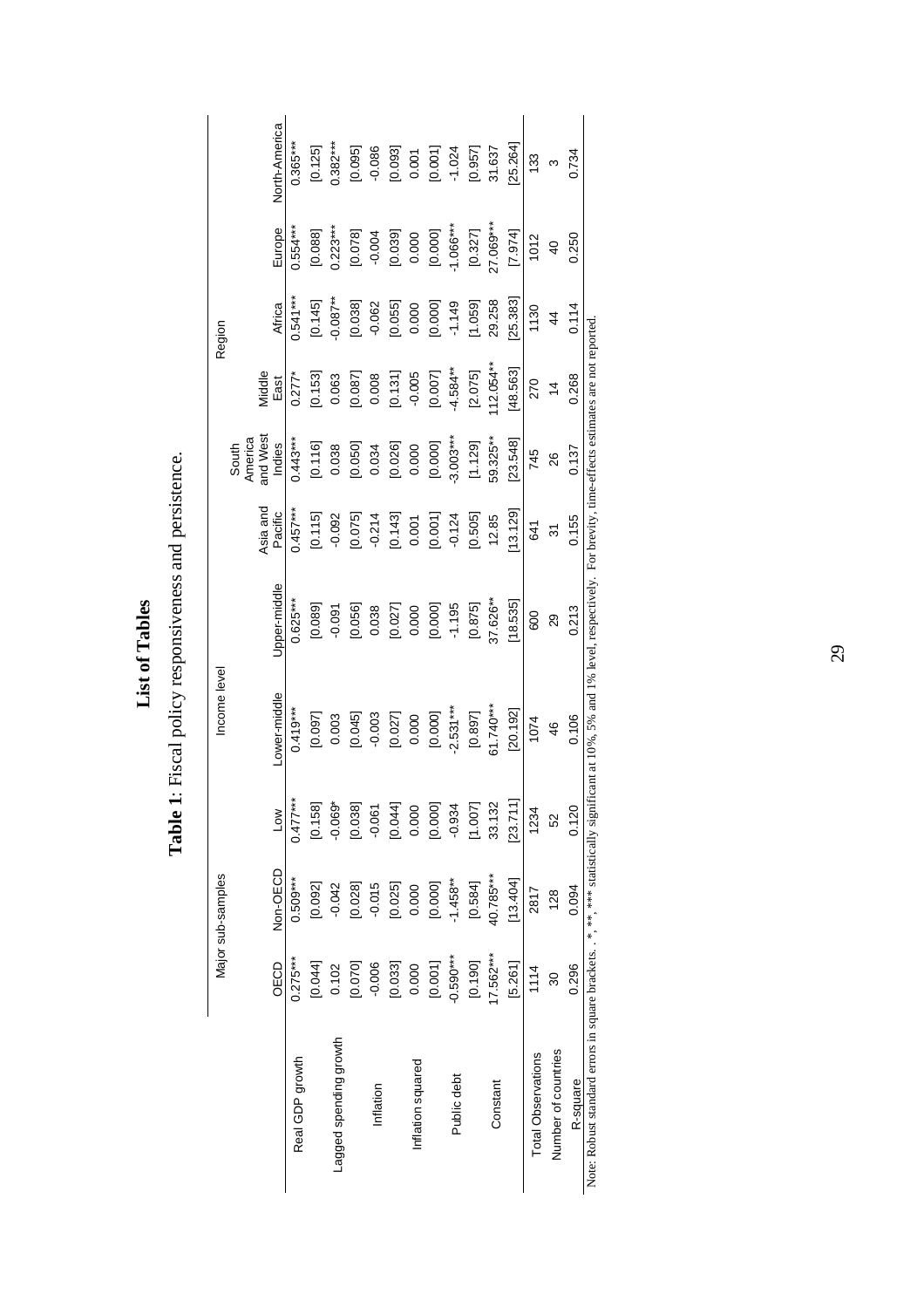| <b>Table 2:</b> Share of discretionary spending in government consumption $(v_{st}/g_{st})$ . |  |  |
|-----------------------------------------------------------------------------------------------|--|--|
|                                                                                               |  |  |

| Sample                        | Average | Std. Dev. | Min       | Max    |
|-------------------------------|---------|-----------|-----------|--------|
| OECD                          | 0.13%   | 0.11%     | $-0.43%$  | 0.62%  |
| Non-OECD                      | 0.18%   | 1.53%     | $-25.73%$ | 33.67% |
| Low income                    | 0.22%   | 2.23%     | $-25.73%$ | 33.67% |
| Lower-middle income           | 0.14%   | 0.39%     | $-7.42%$  | 2.08%  |
| Upper-middle income           | 0.15%   | 0.31%     | $-1.76%$  | 2.15%  |
| Asia and Pacific              | 0.17%   | 0.28%     | $-0.77%$  | 3.83%  |
| South America and West Indies | 0.13%   | 0.44%     | $-7.42%$  | 1.56%  |
| Middle East                   | 0.18%   | 0.23%     | $-0.61%$  | 1.09%  |
| Africa                        | 0.22%   | 2.32%     | $-25.73%$ | 33.67% |
| Europe                        | 0.13%   | 0.20%     | $-1.57\%$ | 2.08%  |
| North-America                 | 0.11%   | 0.11%     | $-0.18%$  | 0.45%  |

#### **Table 3**: Dynamic panel estimation (Baseline model).

|                                    |            | GDP growth |                | Consumption growth |               | Investment growth |
|------------------------------------|------------|------------|----------------|--------------------|---------------|-------------------|
|                                    | (1)        | (2)        | (1)            | (2)                | (1)           | (2)               |
| Lagged dependent variable          | $0.194***$ | $0.184***$ | $-0.020$       | $-0.015$           | $0.109**$     | $0.095**$         |
|                                    | [0.044]    | [0.052]    | [0.039]        | [0.035]            | [0.043]       | [0.046]           |
| $v_{i,t-1}$                        | $0.045**$  | $0.047**$  | $0.063**$      | $0.061**$          | $0.145*$      | $0.149*$          |
|                                    | [0.020]    | [0.021]    | [0.031]        | [0.031]            | [0.078]       | [0.078]           |
| $v_{i,t-2}$                        | $-0.012$   | $-0.015$   | 0.039          | 0.034              | $-0.087$      | $-0.103*$         |
|                                    | [0.013]    | [0.013]    | [0.030]        | [0.029]            | [0.058]       | [0.058]           |
| $\boldsymbol{\mathcal{V}}_{i,t-3}$ | $-0.017$   | $-0.015$   | $-0.031$       | $-0.031$           | $-0.087*$     | $-0.114**$        |
|                                    | [0.012]    | [0.012]    | [0.029]        | [0.026]            | [0.054]       | [0.053]           |
| $v_{i,t-4}$                        | $-0.025**$ | $-0.024**$ | $-0.034$       | $-0.036$           | $-0.020$      | $-0.020$          |
|                                    | [0.011]    | [0.011]    | [0.024]        | [0.023]            | [0.058]       | [0.057]           |
| Population growth                  |            | $0.544**$  | $\blacksquare$ | 0.361              | $\frac{1}{2}$ | 0.957             |
|                                    |            | [0.275]    |                | [0.323]            |               | [0.719]           |
| Openness                           |            | $0.014**$  |                | $0.025***$         |               | $0.041**$         |
|                                    |            | [0.007]    |                | [0.009]            |               | [0.017]           |
| <b>Total Observations</b>          | 3085       | 3023       | 3016           | 2954               | 2835          | 2773              |
| Number of countries                | 132        | 130        | 131            | 129                | 130           | 128               |
| AR(1) test statistic               | $-4.10$    | $-4.02$    | $-5.30$        | $-5.49$            | $-4.43$       | $-4.35$           |
| p-value                            | 0.00       | 0.00       | 0.00           | 0.00               | 0.00          | 0.00              |
| AR(2) test statistic               | $-0.62$    | $-0.60$    | $-0.82$        | $-0.75$            | $-0.91$       | $-1.00$           |
| p-value                            | 0.54       | 0.55       | 0.41           | 0.45               | 0.36          | 0.32              |
| <b>Hansen Statistic</b>            | 40.36      | 41.13      | 49.06          | 43.95              | 70.87         | 74.94             |
| p-value                            | 0.41       | 0.38       | 0.13           | 0.27               | 0.73          | 0.61              |

Note: Dynamic panel-data estimation (two-step Difference GMM). Robust standard errors in square brackets. \*, \*\*, \*\*\* statistically significant at 10%, 5% and 1% level, respectively. Parameter estimates associated to time effects are not reported for sake of space.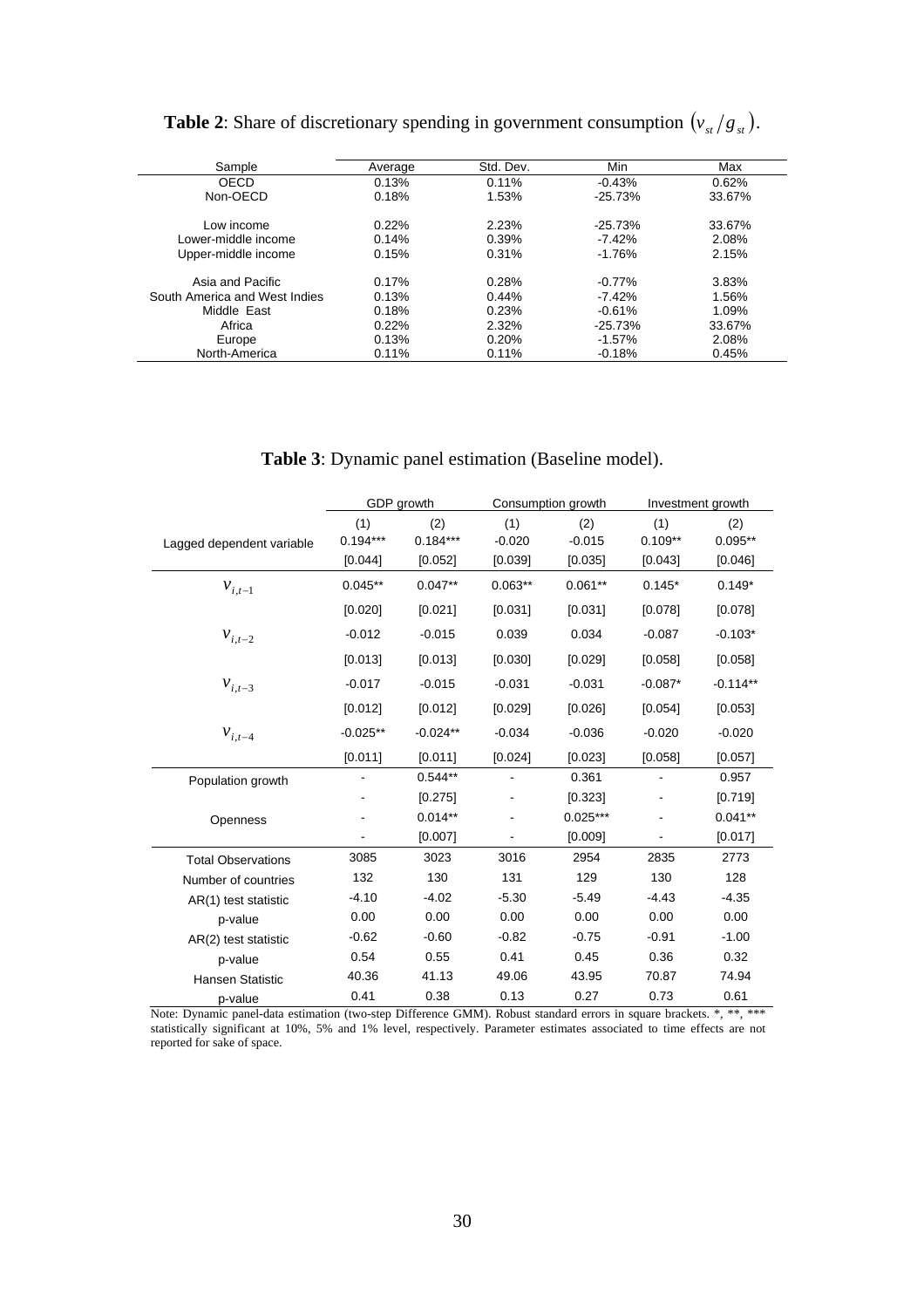|                                                                                                                                           |             | GDP growth  |                      |            | Consumption growth |           |            | Investment growth |                 |
|-------------------------------------------------------------------------------------------------------------------------------------------|-------------|-------------|----------------------|------------|--------------------|-----------|------------|-------------------|-----------------|
|                                                                                                                                           | Excl. FRA   | Excl. US    | Exd. EUR             | Excl. FRA  | Excl. US           | Excl. EUR | Excl. FRA  | Exd. US           | Excl. EUR       |
| Lagged dependent variable                                                                                                                 | $0.183***$  | $0.182***$  | $0.171***$           | $-0.015$   | $-0.016$           | $-0.024$  | $0.097***$ | $0.096**$         | $0.133***$      |
|                                                                                                                                           | [0.051]     | [0.053]     | [0.056]              | [0.035]    | [0.035]            | [0.034]   | [0.045]    | [0.046]           | [0.049]         |
| $v_{i,t-1}$                                                                                                                               | $0.046**$   | $0.047***$  | $0.043**$            | $0.061***$ | $0.060*$           | $0.059*$  | $0.146*$   | $0.145*$          | 0.099           |
|                                                                                                                                           | [0.021]     | [0.021]     | [0.021]              | [0.031]    | [0.031]            | [0.031]   | [0.079]    | [0.077]           | [0.078]         |
| $V_{i,t-2}$                                                                                                                               | $-0.015$    | $-0.015$    | $-0.016$             | 0.033      | 0.034              | 0.036     | $-0.103*$  | $-0.100*$         | $-0.071$        |
|                                                                                                                                           | [0.013]     | [0.013]     | [0.013]              | [0.029]    | [0.029]            | [0.031]   | [0.057]    | [0.057]           | [0.051]         |
| $v_{i,t-3}$                                                                                                                               | $-0.015$    | $-0.016$    | $-0.013$             | $-0.031$   | $-0.031$           | $-0.037$  | $-0.114**$ | $-0.112**$        | $-0.122**$      |
|                                                                                                                                           | [0.012]     | [0.012]     | [0.012]              | [0.026]    | [0.026]            | [0.027]   | [0.053]    | [0.053]           | [0.048]         |
|                                                                                                                                           | $-0.024***$ | $-0.024***$ | $-0.02$ <sup>*</sup> | $-0.036$   | $-0.036$           | $-0.023$  | $-0.013$   | $-0.014$          | 0.027           |
|                                                                                                                                           | [0.011]     | [0.011]     | [0.012]              | [0.023]    | [0.023]            | [0.021]   | [0.056]    | [0.056]           | [0.049]         |
| Population growth                                                                                                                         | $0.558***$  | $0.547*$    | $0.810***$           | 0.353      | 0.348              | 0.504     | 0.963      | 0.937             | 0.829           |
|                                                                                                                                           | [0.278]     | [0.281]     | [0.293]              | [0.327]    | [0.325]            | [0.357]   | [0.702]    | [0.734]           | [0.769]         |
| Openness                                                                                                                                  | $0.013**$   | $0.014**$   | $0.016*$             | $0.025***$ | $0.025***$         | $0.029**$ | $0.039***$ | $0.040**$         | $0.058***$      |
|                                                                                                                                           | [0.007]     | [0.007]     | [0.009]              | [0.010]    | [0.010]            | [0.012]   | [0.017]    | [0.017]           | [0.024]         |
| <b>Total Observations</b>                                                                                                                 | 2983        | 2983        | 2231                 | 2914       | 2915               | 2166      | 2739       | 2734              | 2042            |
| Hansen Statistic                                                                                                                          | 41.54       | 40.35       | 32.26                | 43.81      | 43.63              | 34.44     | 73.64      | 74.63             | 33.73           |
| p-value                                                                                                                                   | 0.36        | 0.41        | 0.77                 | 0.28       | 0.28               | 0.68      | 0.65       | 0.62              | 0.71            |
| Note: Dynamic panal data actimation (two-stap Difference CMMA) Polynet standards in contrast of * ** ** ** ** ** steright circular at 10% |             |             |                      |            |                    |           |            |                   | $50%$ and $10%$ |

Table 4: Dynamic panel estimation (Robustness check). **Table 4**: Dynamic panel estimation (Robustness check).

statistically significant at 10%, 5% and 1% Note: Dynamic panel-data estimation (two-step Difference GMM). Robust standard errors in square brackets. \*, \*\*\*, \*\*\*\* statistically significant at 10%, 5% and 1% Note: Dynamic panel-data estimation (two-step Difference GMM). Robust standard errors in square brackets. \*, \*\*, \*\*<br>level, respectively. For brevity, parameter estimates associated with time-effects are not reported. level, respectively. For brevity, parameter estimates associated with time-effects are not reported.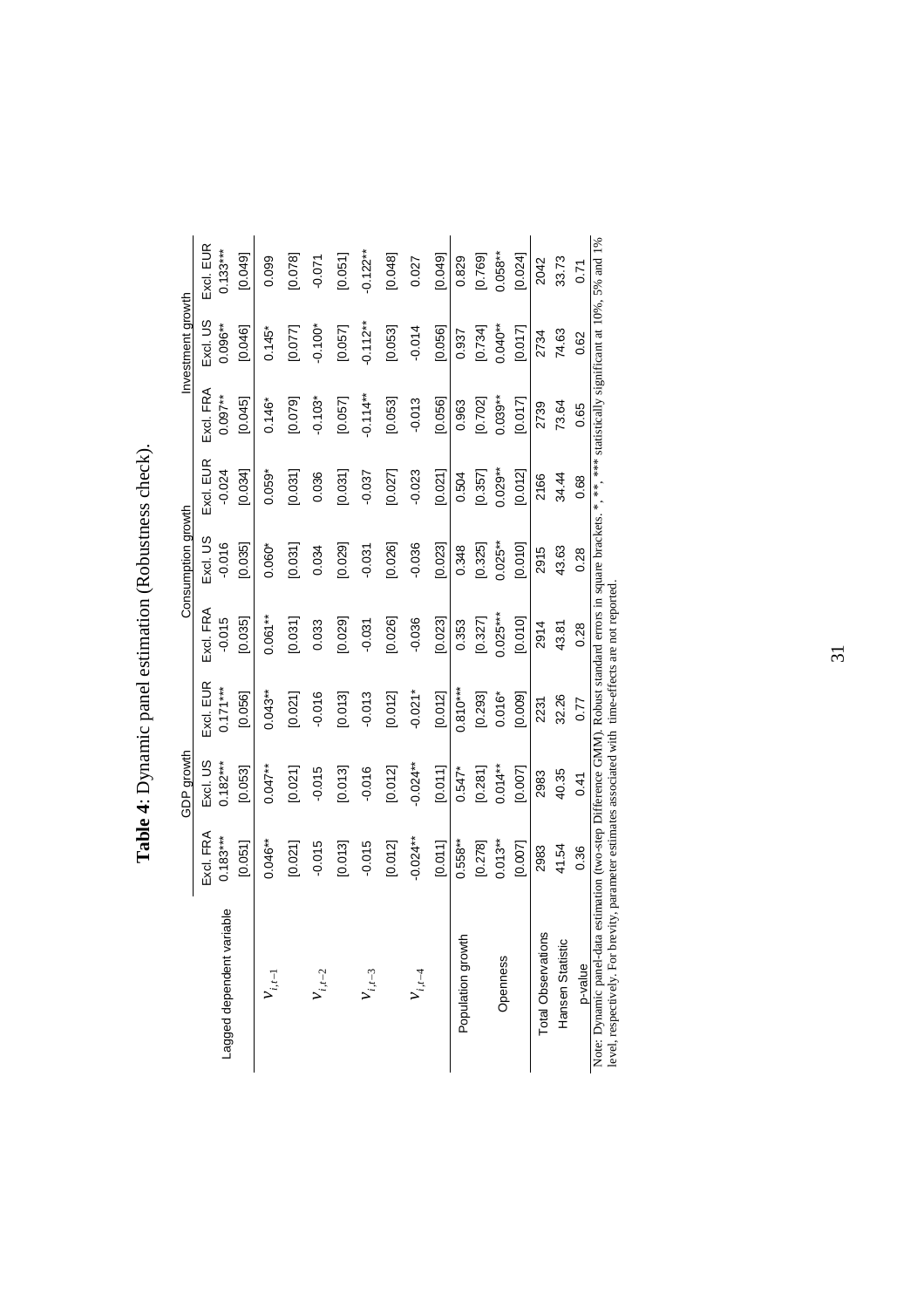Table 5: IV Panel estimation (Country sub-samples). **Table 5**: IV Panel estimation (Country sub-samples).

|                                                                                                  |                      |                          | <b>OECD</b> countries  |                    |                      |                    |                      |                          |                  | Non-OECD countries       |                      |                    |
|--------------------------------------------------------------------------------------------------|----------------------|--------------------------|------------------------|--------------------|----------------------|--------------------|----------------------|--------------------------|------------------|--------------------------|----------------------|--------------------|
|                                                                                                  |                      | GDP growth               | Consumption growth     |                    | Investment growth    |                    |                      | GDP growth               |                  | Consumption growth       | Investment growth    |                    |
|                                                                                                  | $\widehat{\epsilon}$ | $\widehat{\mathfrak{D}}$ | $\widehat{\epsilon}$   | $\widehat{\Omega}$ | $\widehat{\epsilon}$ | $\widehat{\Omega}$ | $\widehat{\epsilon}$ | $\widehat{\mathfrak{Q}}$ | $\widehat{\tau}$ | $\widehat{\mathfrak{Q}}$ | $\widehat{\epsilon}$ | $\widehat{\infty}$ |
| Lagged dependent variable                                                                        | $0.326***$           | $0.309***$               | $0.183*$               | $0.184*$           | 0.144                | 0.16               | 0.001                | $-0.182$                 | 0.172            | 0.196                    | $-0.031$             | 0.059              |
|                                                                                                  | 0.104                | [0.106]                  | 112<br><u>ା</u>        | [0.118]            | [0.126]              | 0.128              | [0.188]              | [0.227]                  | [0.181]          | 0.173                    | [0.185]              | 0.185              |
| $v_{i,t-1}$                                                                                      | 0.036                | 0.044                    | 168**<br>$\frac{1}{2}$ | $0.172**$          | 0.221                | 0.17               | $0.080**$            | $0.104***$               | $0.062***$       | $0.054***$               | $0.200*$             | 0.135              |
|                                                                                                  | [0.073]              | [0.075]                  | 072]<br><u>୦</u>       | [0.073]            | [0.214]              | [0.213]            | [0.035]              | [0.040]                  | [0.023]          | [0.023]                  | [0.107]              | [0.104]            |
| $v_{i,t-2}$                                                                                      | $0.080*$             | $0.076*$                 | 028<br>ငှ              | $-0.026$           | 0.201                | 0.162              | $-0.001$             | 0.000                    | 0.028            | 0.022                    | $-0.065$             | $-0.096*$          |
|                                                                                                  | [0.046]              | [0.047]                  | 053]<br>S.             | [0.053]            | [0.153]              | [0.155]            | [0.017]              | [0.017]                  | [0.026]          | [0.026]                  | [0.057]              | [0.055]            |
| $v_{i,t-3}$                                                                                      | 0.037                | 0.038                    | 511<br>ငှ              | $-0.001$           | $-0.126$             | $-0.127$           | $-0.011$             | $-0.016$                 | $-0.036$         | $-0.037$                 | $-0.139**$           | $0.141***$         |
|                                                                                                  | [0.046]              | [0.046]                  | 052]<br>S              | [0.053]            | [0.151]              | [0.154]            | [0.013]              | [0.013]                  | [0.023]          | [0.023]                  | [0.056]              | [0.057]            |
| $v_{i,t-4}$                                                                                      | $-0.013$             | $-0.009$                 | 062<br>$\circ$         | 0.072              | $-0.271*$            | $-0.245*$          | $-0.023$ *           | $-0.029**$               | $-0.016$         | $-0.015$                 | $-0.038$             | $-0.027$           |
|                                                                                                  | 0.041                | [0.042]                  | 046<br><u>୦</u>        | [0.047]            | [0.146]              | [0.148]            | [0.012]              | [0.013]                  | [0.020]          | [0.020]                  | [0.053]              | [0.053]            |
| Population growth                                                                                |                      | $0.008*$                 |                        | $0.009*$           |                      | $0.026*$           |                      | $0.041***$               |                  | $0.045***$               |                      | $0.095***$         |
|                                                                                                  |                      | [0.004]                  |                        | [0.005]            |                      | [0.014]            |                      | [0.009]                  |                  | [0.012]                  |                      | [0.026]            |
| Openness                                                                                         |                      | 0.015                    |                        | $-0.188$           |                      | 0.506              |                      | $1.131***$               |                  | 0.384                    |                      | $1.424***$         |
|                                                                                                  |                      | [0.194]                  |                        | [0.236]            |                      | [0.744]            |                      | [0.261]                  |                  | [0.242]                  |                      | [0.618]            |
| <b>Total Observations</b>                                                                        | 591                  | 983                      | 984                    | 976                | 896                  | 888                | 2233                 | 2176                     | 2169             | 2112                     | 2019                 | 1962               |
| Number of countries                                                                              | 30                   | 30                       | 30                     | 30                 | 30                   | 30                 | 102                  | 100                      | 101              | 99                       | 100                  | 98                 |
| Hansen Statistic                                                                                 | 2.516                | 2.249                    | 1.36                   | 0.492              | 12.85                | 14.26              | 1.003                | 0.273                    | 2.426            | 2.853                    | 16.69                | 22                 |
| p-value                                                                                          | 0.113                | 0.134                    | 548<br>$\circ$         | 0.483              | 0.000                | 0.000              | 0.317                | 0.601                    | 0.119            | 0.0912                   | 0.0000               | 0.0000             |
| Note: IV-2SLS panel-data estimation (second and third lags<br>10%, 5% and 1% level, respectively |                      |                          |                        |                    |                      |                    |                      |                          |                  |                          |                      |                    |

32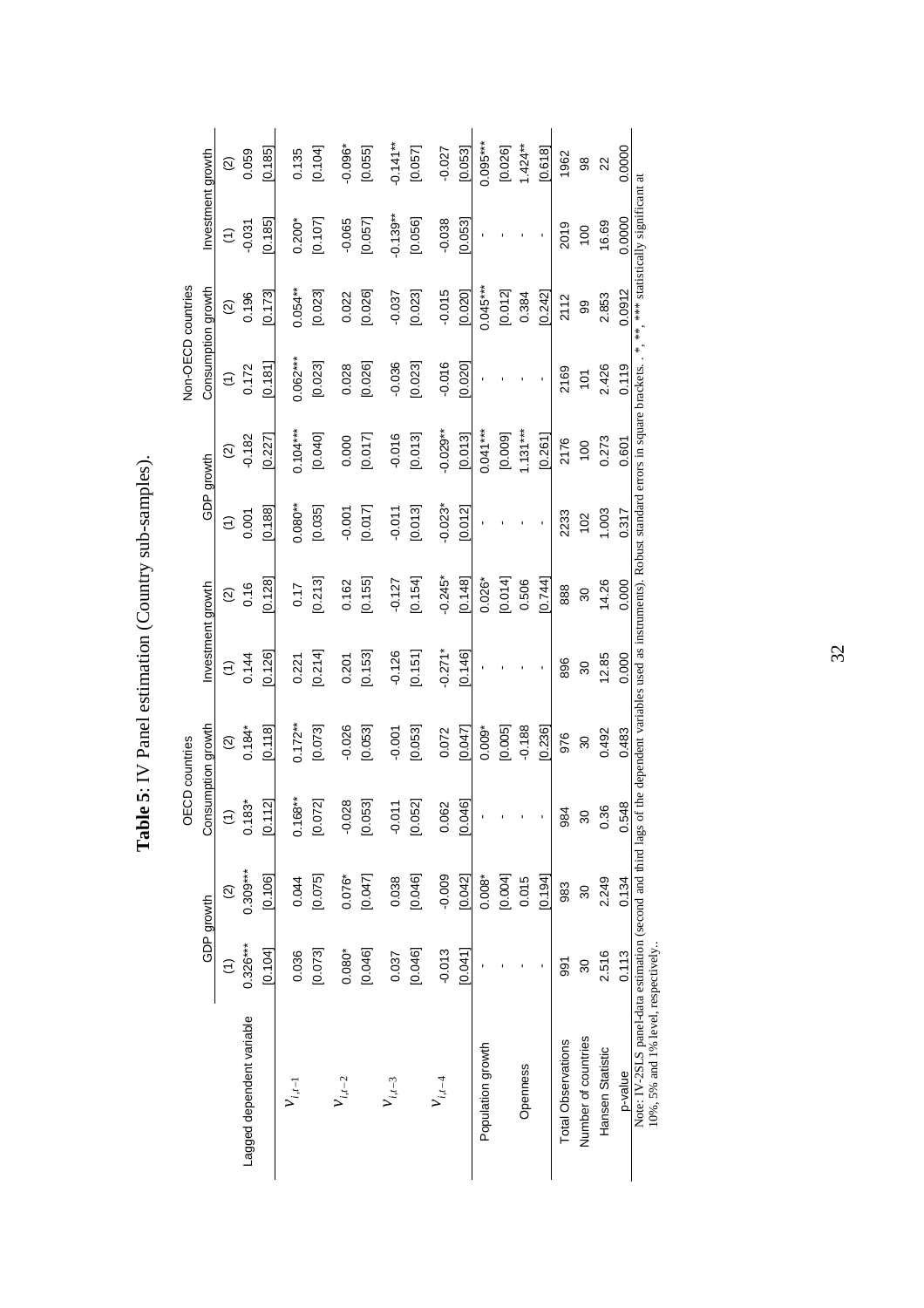|                               |            | GDP growth |            | Consumption growth |            | Investment growth |
|-------------------------------|------------|------------|------------|--------------------|------------|-------------------|
|                               | (1)        | (2)        | (1)        | (2)                | (1)        | (2)               |
| Lagged dependent variable     | $0.273***$ | 0.289***   | 0.028      | 0.049              | $0.220***$ | $0.221***$        |
|                               | [0.056]    | [0.048]    | [0.043]    | [0.043]            | [0.047]    | $[0.049]$         |
| $v_{i,t-1}$                   | $0.061**$  | $0.058**$  | $0.162***$ | $0.155***$         | $0.213**$  | $0.257**$         |
|                               | [0.029]    | [0.028]    | [0.030]    | [0.029]            | [0.096]    | [0.101]           |
|                               |            |            |            |                    |            |                   |
| $\boldsymbol{\nu}_{i,t-2}$    | 0.000      | $-0.001$   | 0.008      | 0.014              | $-0.099$   | $-0.115$          |
|                               | [0.021]    | [0.020]    | [0.032]    | [0.033]            | [0.076]    | [0.086]           |
| $\mathcal{V}_{i,t-3}$         | 0.006      | 0.007      | $-0.041$   | $-0.046$           | $-0.190**$ | $-0.191**$        |
|                               | [0.019]    | [0.019]    | [0.034]    | [0.032]            | $[0.074]$  | [0.084]           |
| $v_{i,t-4}$                   |            |            |            |                    |            |                   |
|                               | $-0.01$    | $-0.003$   | 0.011      | 0.015              | 0.034      | 0.021             |
|                               | [0.018]    | [0.016]    | [0.031]    | [0.032]            | [0.049]    | [0.054]           |
| $(Crisis_i \times v_i)_{t=1}$ | $-0.056$   | $-0.046$   | $-0.092$   | $-0.105$           | 0.093      | $-0.015$          |
|                               | [0.036]    | [0.035]    | [0.076]    | [0.076]            | [0.153]    | [0.149]           |
| $(Crisis_i \times v_i)_{t=2}$ | $-0.006$   | $-0.013$   | 0.000      | $-0.012$           | 0.044      | 0.071             |
|                               | [0.040]    | [0.041]    | $[0.072]$  | [0.072]            | [0.190]    | [0.199]           |
| $(Crisis_i \times v_i)_{t=3}$ |            |            |            |                    |            |                   |
|                               | $-0.099**$ | $-0.101**$ | $-0.129$   | $-0.11$            | $-0.24$    | $-0.264$          |
|                               | [0.040]    | [0.045]    | [0.101]    | [0.102]            | [0.198]    | [0.221]           |
| $(Crisis_i \times v_i)_{t-4}$ | $-0.031$   | $-0.034$   | $-0.015$   | $-0.017$           | $-0.077$   | $-0.064$          |
|                               | [0.037]    | [0.036]    | [0.060]    | [0.060]            | [0.150]    | [0.154]           |
| Crisis $_{i,t-1}$             |            |            |            |                    |            |                   |
|                               | $-0.758*$  | $-0.452$   | $-0.684$   | $-0.553$           | $-3.058**$ | $-2.995*$         |
|                               | [0.446]    | $[0.442]$  | [0.669]    | [0.686]            | [1.450]    | [1.677]           |
| $Crisis_{i,t-2}$              | 0.443      | 0.491      | 0.459      | 0.502              | 0.899      | 1.207             |
|                               | [0.454]    | [0.436]    | [0.676]    | [0.753]            | [1.872]    | [2.116]           |
| Crisis $_{i,t-3}$             | 0.218      | 0.147      | 0.417      | 0.366              | 1.980      | 1.972             |
|                               |            |            |            |                    |            |                   |
|                               | [0.381]    | [0.374]    | [0.466]    | [0.514]            | [1.516]    | [1.592]           |
| $Crisis_{i.t-4}$              | 0.053      | 0.033      | 0.125      | 0.165              | 0.347      | 0.559             |
|                               | [0.324]    | [0.315]    | [0.347]    | [0.351]            | [1.241]    | [1.237]           |
| Population growth             |            | 0.081      |            | 0.222              |            | 0.288             |
|                               |            | [0.168]    |            | [0.216]            |            | [0.647]           |
| Openness                      |            | $0.019***$ |            | $0.019**$          |            | $0.036***$        |
|                               |            | [0.006]    |            | [0.007]            |            | [0.013]           |
| <b>Total Observations</b>     | 1943       | 1920       | 1924       | 1901               | 1838       | 1815              |
| Number of countries           | 64         | 64         | 64         | 64                 | 64         | 64                |
| AR(1) test statistic          | $-4.54$    | $-4.60$    | $-3.69$    | $-3.76$            | $-3.70$    | $-3.73$           |
| p-value                       | 0.00       | 0.00       | 0.00       | 0.00               | 0.00       | 0.00              |
| $AR(2)$ test statistic        | $-1.32$    | $-1.21$    | $-0.77$    | $-0.57$            | $-1.56$    | $-1.54$           |
| p-value                       | 0.19       | 0.23       | 0.44       | 0.57               | 0.12       | 0.12              |
| Hansen Statistic              | 50.37      | 50.21      | 50.14      | 51.43              | 43.72      | 49.54             |
| p-value                       | 0.11       | 0.11       | 0.11       | 0.09               | 0.28       | 0.12              |

## **Table 6**: Dynamic panel estimation (Banking crisis).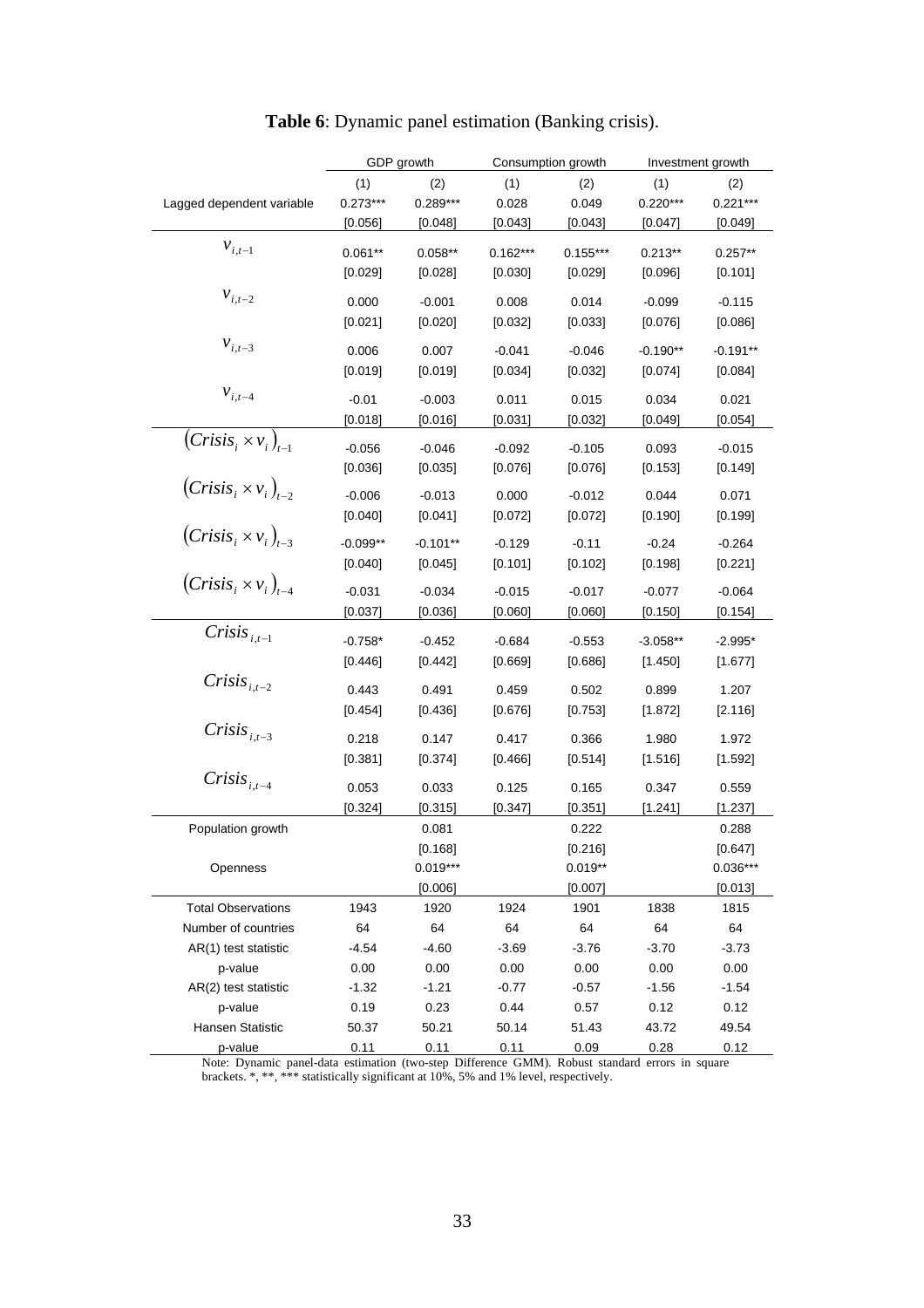|                               |            | GDP growth |             | Consumption growth | Investment growth |             |
|-------------------------------|------------|------------|-------------|--------------------|-------------------|-------------|
|                               | (1)        | (2)        | (1)         | (2)                | (1)               | (2)         |
| Lagged dependent variable     | $0.284***$ | 0.298***   | 0.041       | 0.056              | $0.223***$        | $0.223***$  |
|                               | [0.053]    | [0.048]    | $[0.042]$   | [0.043]            | [0.045]           | [0.044]     |
| $v_{i,t-1}$                   |            |            |             |                    |                   |             |
|                               | $0.057**$  | $0.049*$   | $0.101**$   | $0.094**$          | $0.225**$         | $0.224**$   |
|                               | [0.029]    | [0.028]    | [0.039]     | [0.038]            | [0.114]           | [0.109]     |
| $\mathcal{V}_{i,t-2}$         | 0.027      | 0.021      | 0.012       | 0.011              | 0.071             | 0.076       |
|                               | [0.029]    | [0.028]    | [0.046]     | [0.048]            | [0.112]           | [0.106]     |
| $\mathcal{V}_{i,t-3}$         |            |            |             |                    |                   |             |
|                               | $-0.02$    | $-0.019$   | 0.006       | 0.015              | $-0.419***$       | $-0.433***$ |
|                               | [0.030]    | [0.031]    | [0.039]     | [0.038]            | [0.121]           | $[0.124]$   |
| $v_{i,t-4}$                   | $-0.008$   | $-0.002$   | 0.024       | 0.023              | 0.132             | 0.142       |
|                               | [0.021]    | [0.018]    | [0.025]     | [0.023]            | [0.122]           | [0.111]     |
| $(Crisis_i \times v_i)_{t-1}$ | $-0.026$   | $-0.021$   | 0.03        | 0.03               | $-0.006$          | 0.010       |
|                               | [0.033]    | [0.035]    | [0.063]     | [0.063]            | [0.140]           |             |
|                               |            |            |             |                    |                   | [0.154]     |
| $(Crisis_i \times v_i)_{t-2}$ | $-0.053*$  | $-0.044$   | $-0.007$    | $-0.003$           | $-0.256**$        | $-0.279**$  |
|                               | [0.031]    | [0.030]    | [0.047]     | [0.045]            | [0.132]           | [0.130]     |
| $(Crisis_i \times v_i)_{t=3}$ | $-0.003$   | $-0.001$   | $-0.142**$  | $-0.147**$         | $0.326*$          | $0.354*$    |
|                               | [0.038]    | [0.039]    | [0.057]     | $[0.060]$          | [0.192]           | [0.185]     |
| $(Crisis_i \times v_i)_{t=4}$ |            |            |             |                    |                   |             |
|                               | $-0.007$   | $-0.009$   | $-0.044$    | $-0.032$           | $-0.254$          | $-0.272*$   |
|                               | [0.028]    | $[0.025]$  | [0.052]     | [0.049]            | [0.173]           | [0.157]     |
| $Crisis_{i.t-1}$              | $-0.216$   | $-0.092$   | $-1.598***$ | $-1.462***$        | $-1.180$          | $-1.123$    |
|                               | [0.317]    | [0.305]    | [0.397]     | [0.391]            | $[1.086]$         | $[1.159]$   |
| $Crisis_{i,t-2}$              |            |            |             |                    |                   |             |
|                               | 0.45       | 0.474      | 0.462       | 0.524              | 2.760***          | 3.055***    |
|                               | [0.308]    | [0.296]    | [0.346]     | [0.364]            | $[0.789]$         | [0.926]     |
| Crisis $_{i,t-3}$             | $-0.204$   | $-0.181$   | $0.968**$   | $1.052**$          | $-0.825$          | $-0.695$    |
|                               | [0.311]    | [0.302]    | [0.426]     | [0.433]            | [0.986]           | [1.026]     |
| $Crisis_{i,t-4}$              |            | $-0.106$   |             |                    |                   |             |
|                               | $-0.080$   |            | $-0.089$    | $-0.106$           | 1.580             | 1.745       |
|                               | [0.181]    | [0.172]    | [0.338]     | [0.328]            | [1.335]           | [1.314]     |
| Population growth             |            | 0.088      |             | 0.240              |                   | 0.203       |
|                               |            | [0.157]    |             | [0.220]            |                   | [0.643]     |
| Openness                      |            | $0.017***$ |             | $0.019***$         |                   | $0.041***$  |
|                               |            | [0.005]    |             | [0.007]            |                   | [0.014]     |
| <b>Total Observations</b>     | 1938       | 1915       | 1919        | 1896               | 1833              | 1810        |
| Number of countries           | 64         | 64         | 64          | 64                 | 64                | 64          |
| AR(1) test statistic          | $-4.49$    | $-4.53$    | $-3.78$     | $-3.79$            | $-3.82$           | $-3.92$     |
| p-value                       | 0.00       | 0.00       | 0.00        | 0.00               | 0.00              | 0.00        |
| AR(2) test statistic          | $-1.23$    | $-1.14$    | $-0.35$     | $-0.16$            | $-1.55$           | $-1.51$     |
| p-value                       | 0.22       | 0.25       | 0.73        | 0.88               | 0.12              | 0.13        |
| Hansen Statistic              | 51.84      | 50.67      | 45.75       | 46.55              | 42.27             | 46.86       |
| p-value                       | 0.08       | 0.10       | 0.21        | 0.19               | 0.33              | 0.18        |

### **Table 7**: Dynamic panel estimation (Currency crisis).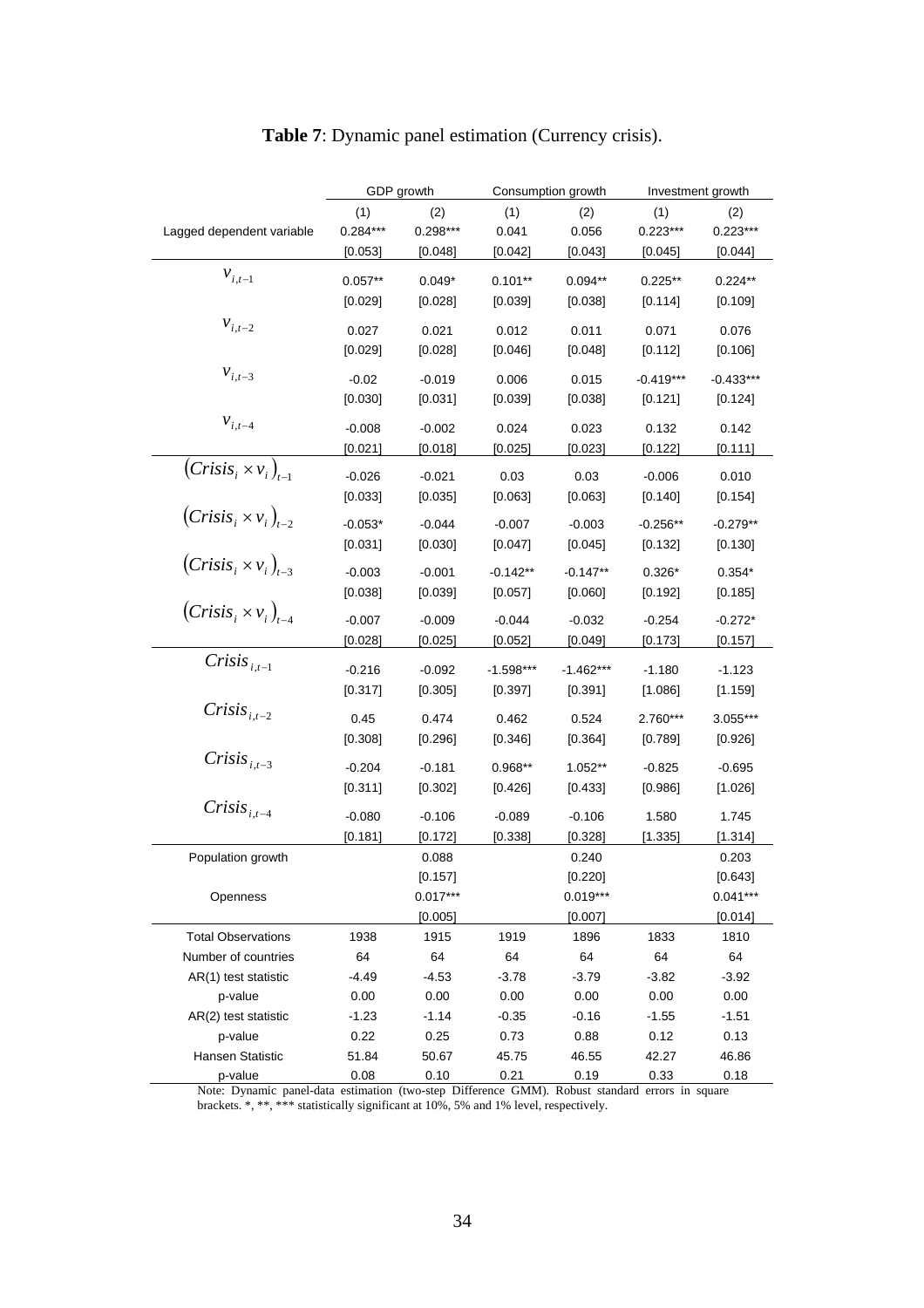|                               |            | GDP growth |            | Consumption growth | Investment growth |             |
|-------------------------------|------------|------------|------------|--------------------|-------------------|-------------|
|                               | (1)        | (2)        | (1)        | (2)                | (1)               | (2)         |
| Lagged dependent variable     | $0.284***$ | $0.305***$ | 0.039      | 0.055              | $0.234***$        | $0.230***$  |
|                               | [0.056]    | [0.047]    | [0.040]    | [0.040]            | [0.049]           | [0.047]     |
| $v_{i,t-1}$                   | $0.061*$   | $0.059*$   | $0.156***$ | $0.144***$         | $0.227**$         | $0.215**$   |
|                               |            |            |            |                    |                   |             |
|                               | [0.033]    | [0.033]    | $[0.032]$  | [0.033]            | [0.101]           | [0.100]     |
| $\boldsymbol{\nu}_{i,t-2}$    | 0.010      | 0.004      | 0.024      | 0.022              | $-0.052$          | $-0.055$    |
|                               | [0.025]    | [0.023]    | [0.028]    | [0.030]            | [0.094]           | [0.095]     |
| $v_{i,t-3}$                   | $-0.003$   | $-0.004$   | $-0.04$    | $-0.034$           | $-0.242***$       | $-0.234***$ |
|                               |            |            | [0.043]    |                    |                   |             |
|                               | [0.017]    | [0.015]    |            | [0.042]            | [0.066]           | [0.066]     |
| $v_{i,t-4}$                   | $-0.01$    | $-0.004$   | $-0.012$   | $-0.007$           | 0.03              | 0.037       |
|                               | [0.018]    | [0.016]    | [0.026]    | [0.026]            | [0.072]           | [0.071]     |
| $(Crisis_i \times v_i)_{t=1}$ | $-0.113**$ | $-0.116**$ | $-0.115$   | $-0.111$           | 0.056             | 0.063       |
|                               | [0.047]    | [0.047]    | [0.081]    | [0.078]            | [0.225]           | [0.228]     |
| $(Crisis_i \times v_i)_{t=2}$ |            |            |            |                    |                   |             |
|                               | $-0.089$   | $-0.087$   | $-0.038$   | $-0.029$           | $-0.121$          | $-0.123$    |
|                               | [0.061]    | [0.059]    | [0.086]    | [0.086]            | [0.200]           | [0.218]     |
| $(Crisis_i \times v_i)_{t=3}$ | $-0.100$   | $-0.090$   | $-0.155$   | $-0.155$           | $-0.192$          | $-0.205$    |
|                               | [0.071]    | [0.069]    | [0.101]    | [0.107]            | $[0.249]$         | [0.278]     |
| $(Crisis_i \times v_i)_{t-4}$ | 0.004      | $-0.006$   | 0.039      | 0.035              | $-0.075$          | $-0.089$    |
|                               |            |            |            |                    |                   |             |
|                               | [0.028]    | [0.027]    | [0.027]    | [0.027]            | [0.076]           | [0.074]     |
| $Crisis_{i,t-1}$              | $-0.742$   | $-0.594$   | $-0.99$    | $-0.725$           | $-5.246$          | $-4.259$    |
|                               | [1.164]    | [1.101]    | [0.759]    | [0.818]            | [3.672]           | [3.520]     |
| $Crisis_{i,t-2}$              | 1.278      | 1.321      | 1.699      | 1.314              | 7.401             | 7.001       |
|                               | [1.091]    | [1.063]    | [1.220]    | [1.308]            | [4.508]           | [4.493]     |
| Crisis $_{i,t-3}$             |            |            |            |                    |                   |             |
|                               | $-0.967$   | $-1.159$   | $-0.533$   | $-0.460$           | 1.339             | 1.404       |
|                               | [1.126]    | [1.070]    | [1.216]    | [1.165]            | [2.380]           | [2.235]     |
| $Crisis_{i,t-4}$              | 0.162      | 0.141      | 0.967      | $1.212*$           | $-2.581$          | $-2.130$    |
|                               | [0.925]    | [0.862]    | [0.669]    | [0.711]            | [2.577]           | [2.565]     |
| Population growth             |            | 0.058      |            | 0.241              |                   | $-0.003$    |
|                               |            | [0.164]    |            | [0.227]            |                   | [0.545]     |
| Openness                      |            | $0.018***$ |            | $0.018**$          |                   | $0.036***$  |
|                               |            | [0.005]    |            | [0.007]            |                   | [0.012]     |
| <b>Total Observations</b>     | 1943       | 1920       | 1924       | 1901               | 1838              | 1815        |
| Number of countries           | 64         | 64         | 64         | 64                 | 64                | 64          |
| AR(1) test statistic          | $-4.48$    | $-4.58$    | $-3.80$    | $-3.84$            | $-3.68$           | $-3.69$     |
| p-value                       | 0.00       | 0.00       | 0.00       | 0.00               | 0.00              | 0.00        |
| AR(2) test statistic          | $-1.19$    | $-1.04$    | $-0.70$    | $-0.56$            | $-1.39$           | $-1.39$     |
| p-value                       | 0.24       | 0.30       | 0.48       | 0.58               | 0.17              | 0.17        |
| Hansen Statistic              | 51.42      | 49.87      | 47.77      | 48.31              | 43.84             | 45.47       |
| p-value                       | 0.09       | 0.11       | 0.16       | 0.15               | 0.27              | 0.22        |
|                               |            |            |            |                    |                   |             |

#### **Table 8**: Dynamic panel estimation (Domestic debt crisis).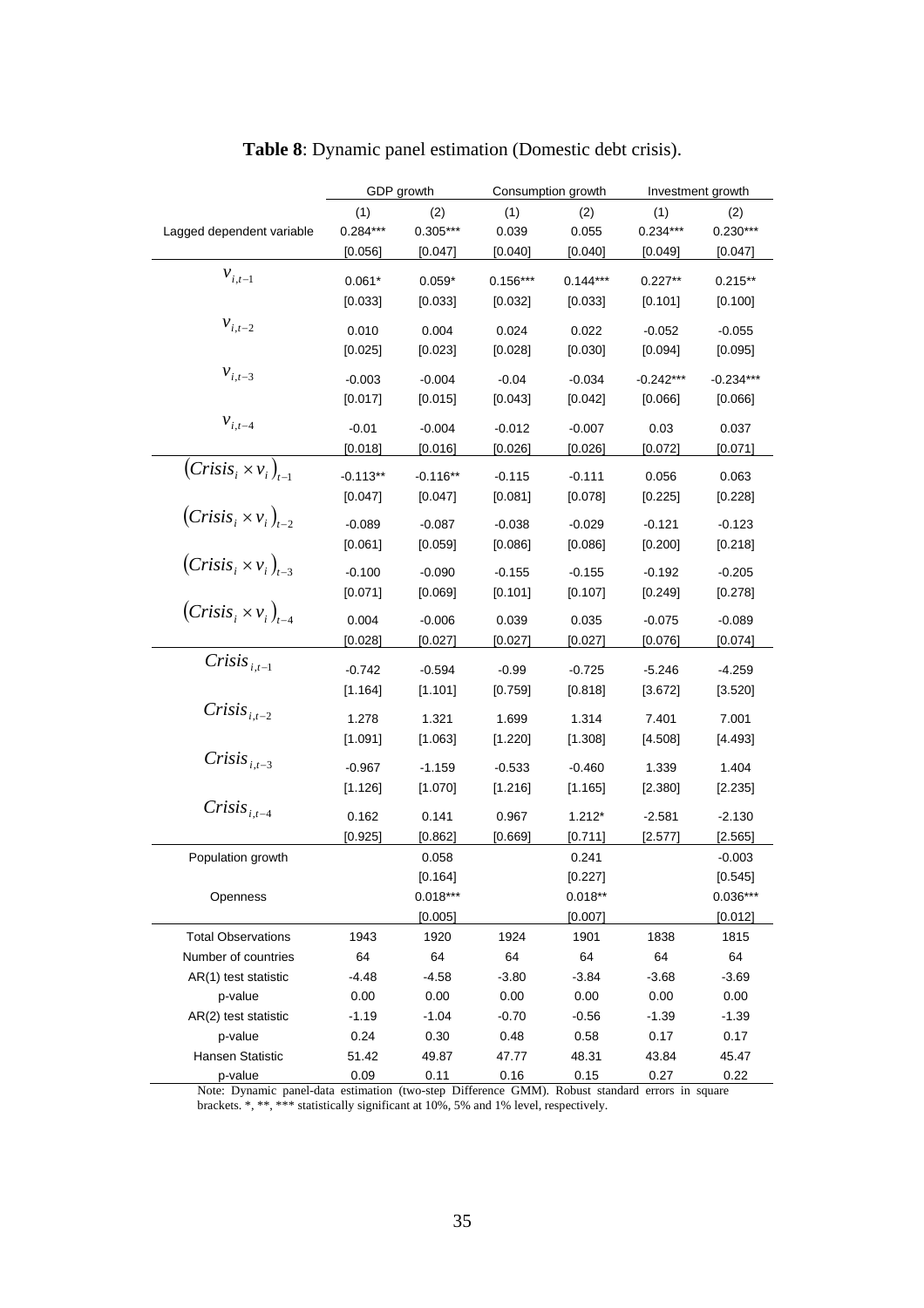|                               |            | GDP growth |            | Consumption growth |            | Investment growth |
|-------------------------------|------------|------------|------------|--------------------|------------|-------------------|
|                               | (1)        | (2)        | (1)        | (2)                | (1)        | (2)               |
| Lagged dependent variable     | $0.295***$ | 0.305***   | 0.048      | 0.062              | $0.232***$ | $0.224***$        |
|                               | [0.055]    | [0.048]    | [0.047]    | [0.047]            | [0.046]    | [0.048]           |
| $v_{i,t-1}$                   | 0.04       | 0.036      | $0.100**$  | $0.090**$          | 0.2        | 0.201             |
|                               | [0.034]    | [0.033]    | [0.040]    | [0.038]            | [0.147]    | [0.151]           |
|                               |            |            |            |                    |            |                   |
| $v_{i,t-2}$                   | 0.001      | $-0.007$   | 0.005      | 0.014              | $-0.09$    | $-0.113$          |
|                               | [0.036]    | [0.034]    | [0.055]    | [0.058]            | [0.156]    | [0.177]           |
| $v_{i,t-3}$                   | 0.003      | 0.008      | $-0.013$   | $-0.005$           | $-0.188**$ | $-0.170**$        |
|                               | [0.023]    | [0.023]    | [0.041]    | [0.039]            | [0.077]    | [0.070]           |
| $v_{i,t-4}$                   |            |            |            |                    |            |                   |
|                               | $-0.015$   | $-0.006$   | 0.008      | 0.011              | 0.053      | 0.074             |
|                               | [0.017]    | [0.014]    | [0.025]    | [0.023]            | [0.093]    | [0.092]           |
| $(Crisis_i \times v_i)_{t=1}$ | $-0.002$   | $-0.002$   | 0.057      | 0.056              | 0.074      | 0.065             |
|                               | [0.040]    | [0.039]    | [0.079]    | [0.075]            | $[0.239]$  | [0.257]           |
| $(Crisis_i\times v_i)_{i=2}$  | 0.003      | 0.013      | 0.001      | $-0.016$           | $-0.017$   | 0.015             |
|                               | [0.043]    | [0.042]    | [0.075]    | [0.080]            | [0.301]    | [0.337]           |
| $(Crisis_i \times v_i)_{t=3}$ |            |            |            |                    |            |                   |
|                               | $-0.058*$  | $-0.064**$ | $-0.149*$  | $-0.156**$         | $-0.116$   | $-0.15$           |
|                               | [0.031]    | [0.032]    | [0.080]    | [0.080]            | $[0.240]$  | [0.224]           |
| $(Crisis_i \times v_i)_{t-4}$ | 0.014      | $-0.001$   | $-0.017$   | $-0.015$           | $-0.109$   | $-0.14$           |
|                               | [0.023]    | [0.021]    | [0.037]    | [0.036]            | [0.213]    | [0.209]           |
| Crisis $_{i,t-1}$             | $-0.574$   | $-0.358$   | $-1.631**$ | $-1.312*$          | $-0.049$   | 0.37              |
|                               | [0.537]    | [0.587]    | [0.695]    | [0.759]            | [1.787]    | [1.817]           |
| Crisis $_{i,t-2}$             |            |            |            |                    |            |                   |
|                               | 0.465      | 0.424      | 0.906      | 0.704              | 2.76       | 3.119             |
|                               | [0.630]    | [0.679]    | [0.902]    | [0.999]            | [1.943]    | [2.010]           |
| Crisis $_{i,t-3}$             | $-0.165$   | $-0.174$   | 0.06       | 0.096              | $-1.262$   | $-1.815$          |
|                               | [0.455]    | [0.439]    | [0.668]    | [0.636]            | $[1.749]$  | [1.818]           |
| $Crisis_{i.t-4}$              |            |            |            |                    |            |                   |
|                               | $-0.012$   | 0.057      | 0.555      | 0.523              | 0.318      | 0.696             |
|                               | [0.379]    | [0.358]    | [0.712]    | [0.681]            | [2.007]    | [2.198]           |
| Population growth             |            | 0.099      |            | 0.245              |            | 0.139             |
|                               |            | [0.160]    |            | [0.224]            |            | [0.700]           |
| Openness                      |            | $0.017***$ |            | $0.018**$          |            | $0.044***$        |
|                               |            | [0.005]    |            | [0.007]            |            | [0.015]           |
| <b>Total Observations</b>     | 1943       | 1920       | 1924       | 1901               | 1838       | 1815              |
| Number of countries           | 64         | 64         | 64         | 64                 | 64         | 64                |
| AR(1) test statistic          | $-4.51$    | $-4.55$    | $-3.78$    | $-3.81$            | $-3.70$    | $-3.66$           |
| p-value                       | 0.00       | 0.00       | 0.00       | 0.00               | 0.00       | 0.00              |
| AR(2) test statistic          | $-1.28$    | $-1.19$    | $-0.48$    | $-0.33$            | $-1.54$    | $-1.53$           |
| p-value                       | 0.20       | 0.24       | 0.63       | 0.74               | 0.13       | 0.13              |
| Hansen Statistic              | 50.32      | 50.16      | 49.75      | 48.62              | 42.03      | 45.50             |
| p-value                       | 0.11       | 0.11       | 0.12       | 0.14               | 0.34       | 0.22              |

**Table 9**: Dynamic panel estimation (External debt crisis).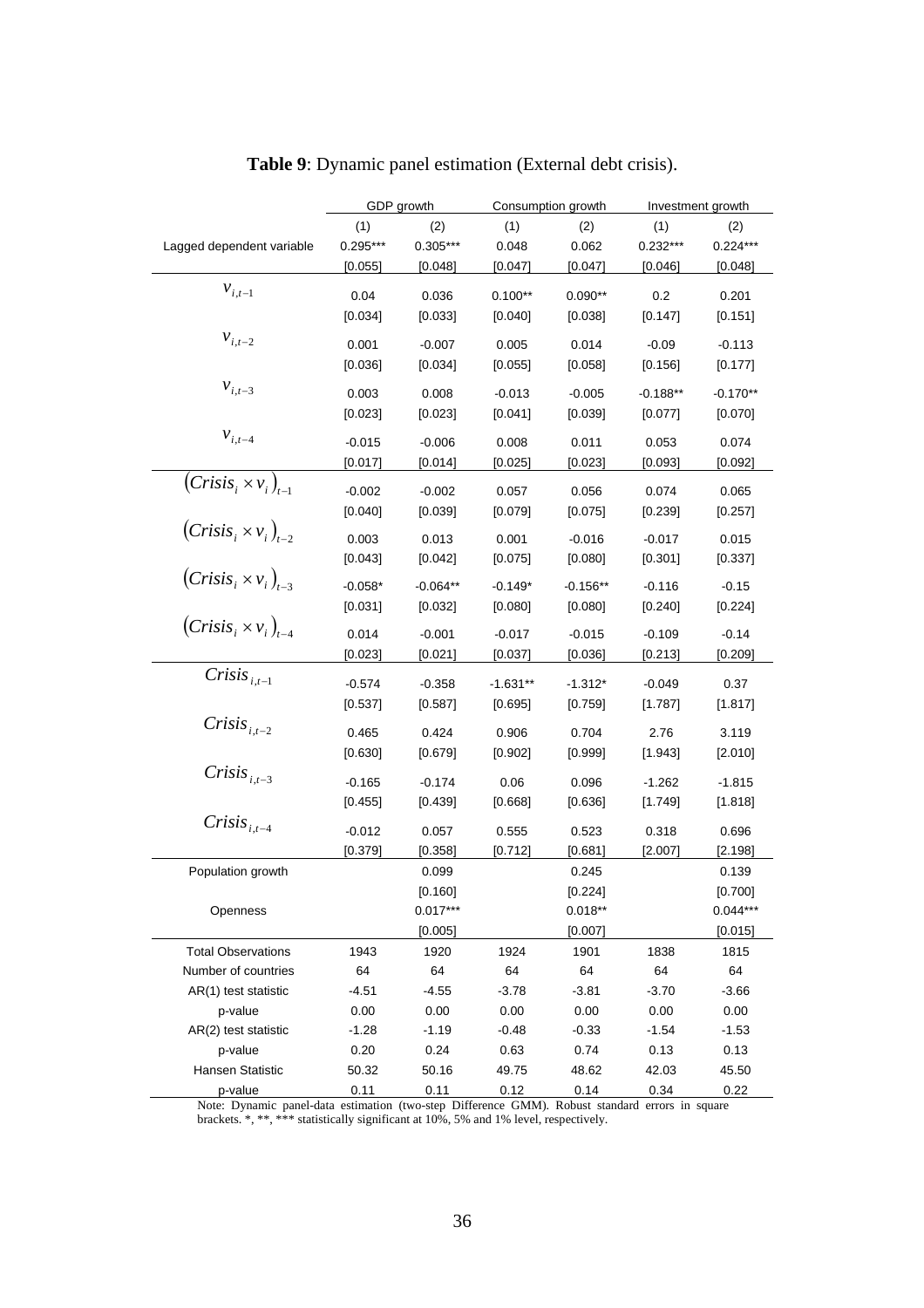|                                 |            | GDP growth |           | Consumption growth |            | Investment growth     |
|---------------------------------|------------|------------|-----------|--------------------|------------|-----------------------|
|                                 | (1)        | (2)        | (1)       | (2)                | (1)        | (2)                   |
| Lagged dependent variable       | $0.289***$ | $0.304***$ | 0.034     | 0.054              | $0.233***$ | $0.235***$            |
|                                 | [0.055]    | [0.049]    | [0.045]   | [0.049]            | [0.048]    | [0.045]               |
| $v_{i,t-1}$                     |            |            |           |                    |            |                       |
|                                 | $0.088***$ | $0.073**$  | 0.113     | 0.094              | 0.206      | 0.246                 |
|                                 | [0.029]    | [0.028]    | [0.070]   | [0.079]            | [0.187]    | [0.180]               |
| $\mathcal{V}_{i,t-2}$           | $-0.004$   | $-0.003$   | 0.078     | 0.079              | 0.142      | 0.106                 |
|                                 | [0.036]    | [0.037]    | [0.072]   | [0.078]            | [0.169]    | [0.166]               |
| $v_{i,t-3}$                     | 0.004      | 0.011      | $-0.011$  | $-0.004$           | $-0.251*$  | $-0.269**$            |
|                                 |            |            |           |                    |            |                       |
|                                 | [0.046]    | [0.046]    | [0.060]   | [0.058]            | [0.134]    | [0.136]               |
| $v_{i,t-4}$                     | $-0.025$   | $-0.019$   | 0.027     | 0.021              | $-0.083$   | $-0.083$              |
|                                 | [0.020]    | [0.017]    | [0.034]   | [0.030]            | [0.068]    | [0.062]               |
| $(Crisis_i \times v_i)_{t=1}$   | $-0.082*$  | $-0.062$   | 0.004     | 0.019              | 0.072      | 0.028                 |
|                                 | [0.049]    | [0.055]    | [0.110]   | [0.135]            | [0.248]    | [0.240]               |
| $(Crisis_i \times v_i)_{t=2}$   |            |            |           |                    |            |                       |
|                                 | 0.006      | 0.004      | $-0.124*$ | $-0.120*$          | $-0.347*$  | $-0.320*$             |
|                                 | [0.058]    | [0.058]    | [0.070]   | [0.073]            | [0.199]    | [0.199]               |
| $(Crisis_i \times v_i)_{t=3}$   | $-0.048$   | $-0.051$   | $-0.104$  | $-0.110$           | $-0.017$   | 0.006                 |
|                                 | [0.060]    | [0.061]    | $[0.072]$ | [0.075]            | [0.178]    | [0.179]               |
| $(Crisis_i \times v_i)_{i-4}$   |            |            |           |                    |            |                       |
|                                 | 0.029      | 0.025      | $-0.058$  | $-0.039$           | $0.186*$   | $0.183*$              |
|                                 | [0.025]    | [0.023]    | [0.048]   | [0.046]            | [0.104]    | [0.104]               |
| Crisis $_{i,t-1}$               | 0.051      | $-0.014$   | $-0.930*$ | $-0.961*$          | 1.623      | 2.064                 |
|                                 | $[0.445]$  | [0.438]    | $[0.497]$ | $[0.514]$          | $[1.523]$  | [1.319]               |
| $Crisis_{i,t-2}$                |            |            |           |                    |            |                       |
|                                 | 0.445      | 0.475      | 1.582***  | $1.724***$         | 2.051      | 2.119                 |
|                                 | [0.454]    | [0.448]    | $[0.582]$ | [0.601]            | [1.863]    | [1.733]               |
| Crisis $_{i,t-3}$               | $-0.488$   | $-0.384$   | $-0.371$  | $-0.371$           | $-0.596$   | $-0.940$              |
|                                 | [0.421]    | [0.421]    | [0.656]   | [0.650]            | [1.650]    | [1.540]               |
| $Crisis_{i.t-4}$                | 0.091      | 0.169      | $-0.406$  | $-0.293$           | 0.063      | 0.644                 |
|                                 |            | [0.297]    | [0.405]   | [0.426]            | [1.936]    | [1.794]               |
| Population growth               | [0.325]    | 0.121      |           | 0.176              |            | 0.002                 |
|                                 |            |            |           |                    |            |                       |
|                                 |            | [0.164]    |           | [0.223]            |            | [0.597]<br>$0.044***$ |
| Openness                        |            | $0.016***$ |           | $0.020**$          |            |                       |
|                                 |            | [0.005]    |           | [0.008]            |            | [0.014]               |
| <b>Total Observations</b>       | 1943       | 1920       | 1924      | 1901               | 1838       | 1815                  |
| Number of countries             | 64         | 64         | 64        | 64                 | 64         | 64                    |
| AR(1) test statistic            | -4.48      | $-4.53$    | $-3.68$   | $-3.69$            | $-3.67$    | $-3.73$               |
| p-value<br>AR(2) test statistic | 0.00       | 0.00       | 0.00      | 0.00               | 0.00       | 0.00                  |
|                                 | $-1.29$    | $-1.19$    | $-0.61$   | $-0.39$            | $-1.44$    | $-1.40$               |
| p-value                         | 0.20       | 0.24       | 0.54      | 0.69               | 0.15       | 0.16                  |
| Hansen Statistic                | 50.35      | 49.65      | 51.03     | 52.59              | 44.52      | 42.84                 |
| p-value                         | 0.11       | 0.12       | 0.09      | 0.07               | 0.25       | 0.31                  |

**Table 10**: Dynamic panel estimation (Inflation crisis).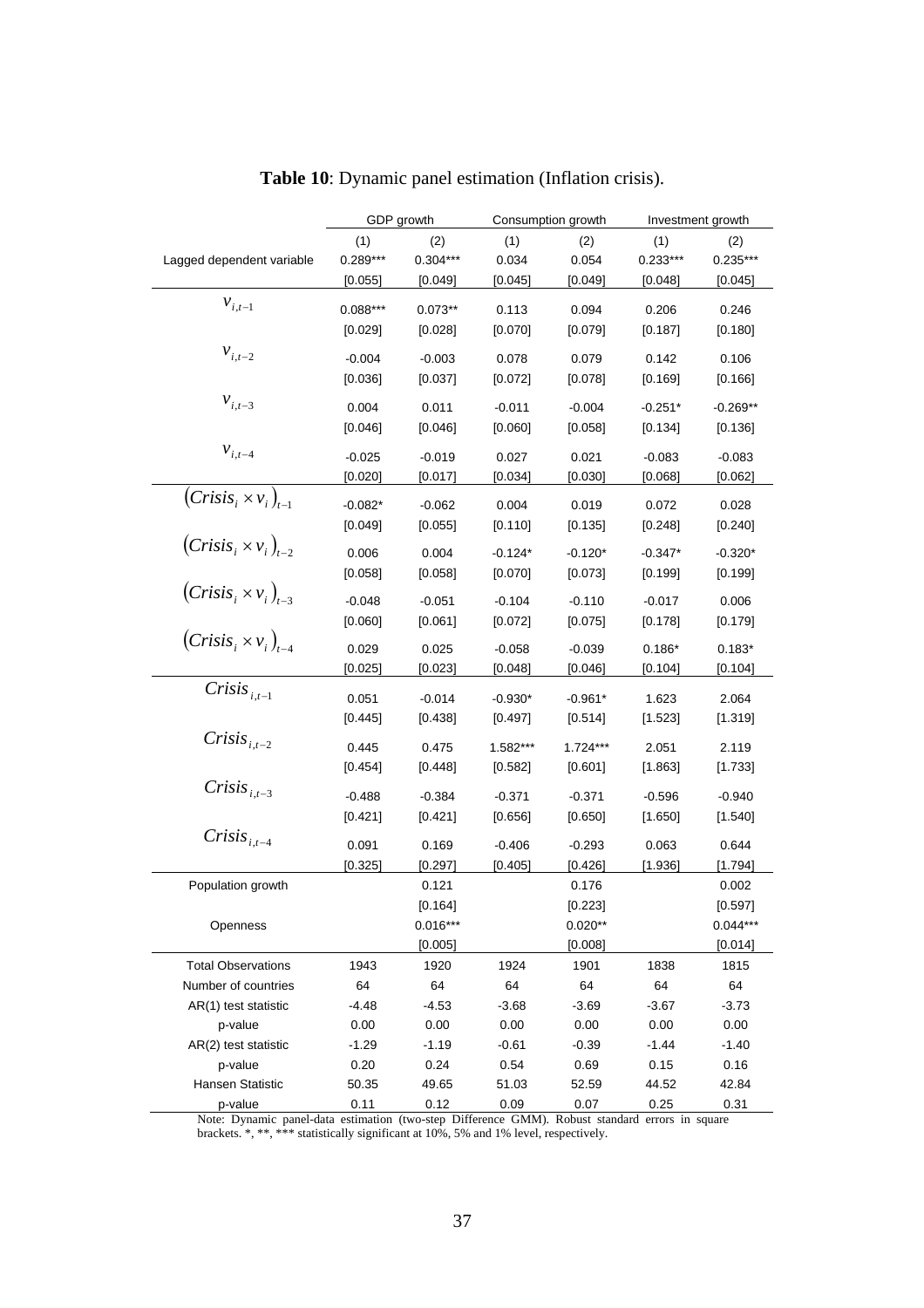|                         |          | GDP growth |          | Consumption growth |          | Investment growth |
|-------------------------|----------|------------|----------|--------------------|----------|-------------------|
| Type of crisis          | Crowd-in | Crowd-out  | Crowd-in | Crowd-out          | Crowd-in | Crowd-out         |
|                         |          |            |          |                    |          |                   |
| <b>Bank Crises</b>      | 0.012    | $-0.097$   | 0.050    | $-0.156$           | 0.242    | $-0.452$          |
| <b>Currency Crises</b>  | 0.028    | $-0.024$   | 0.124    | $-0.131$           | 0.235    | $-0.156$          |
| Domestic Debt Crises    | 0.000    | $-0.124$   | 0.032    | $-0.189$           | 0.278    | $-0.466$          |
| Ext. Debt Crises        | 0.034    | $-0.051$   | 0.146    | $-0.160$           | 0.266    | $-0.328$          |
| <b>Inflation Crises</b> | 0.011    | $-0.039$   | 0.113    | $-0.115$           | 0.274    | $-0.298$          |
|                         |          |            |          |                    |          |                   |
| OECD                    | 0.090    | 0.000      | 0.172    | 0.000              | 0.190    | $-0.260$          |
| Not-OECD                | 0.104    | $-0.027$   | 0.054    | $-0.030$           | 0.135    | $-0.146$          |
| <b>Baseline</b>         | 0.047    | $-0.027$   | 0.061    | $-0.035$           | 0.149    | $-0.123$          |

## **Table 11**: The size of crowding-in and crowding-out effects.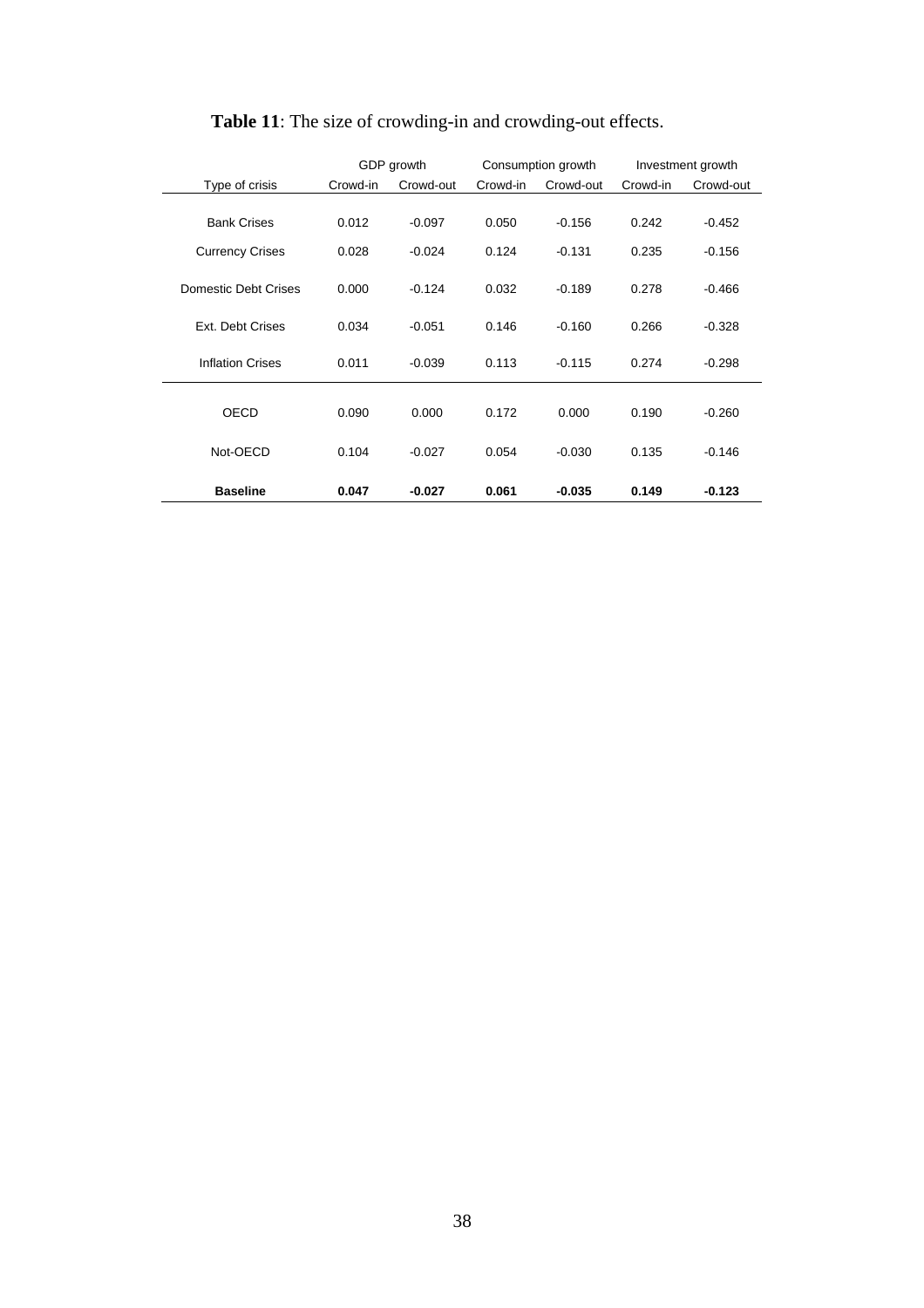#### **List of Figures**







Note: Confidence bands at 68% level of significance. Blue line refers to the model with additional control variables.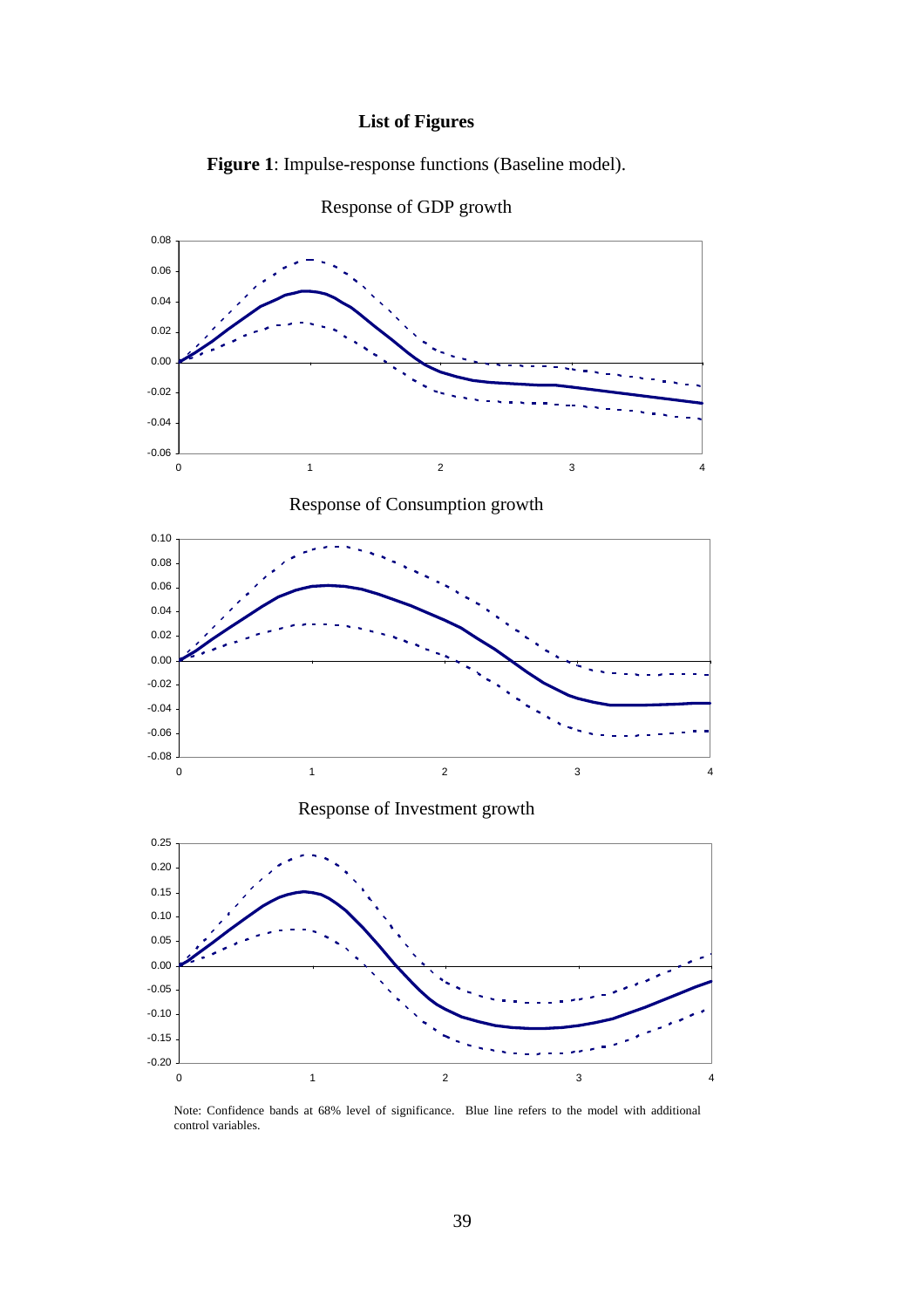

**Figure 2**: Impulse-response functions (Baseline model, Sub-samples). Response of GDP growth (OECD) Response of GDP growth (Non-OECD)





Note: Confidence bands at 68% level of significance.



Response of Consumption growth (OECD) Response of Consumption growth (Non-OECD)



Response of Investment growth (OECD) Response of Investment growth (Non-OECD)

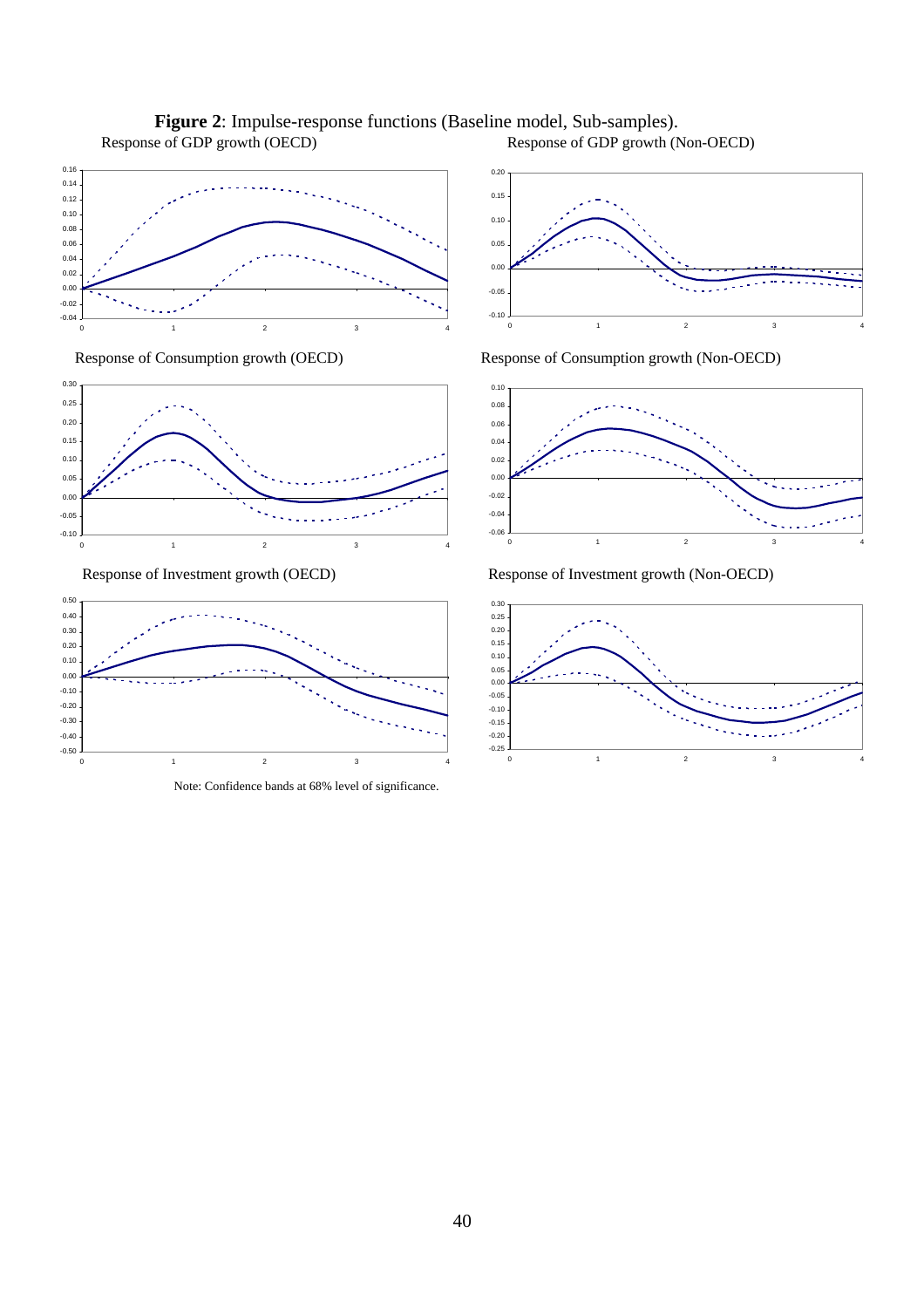